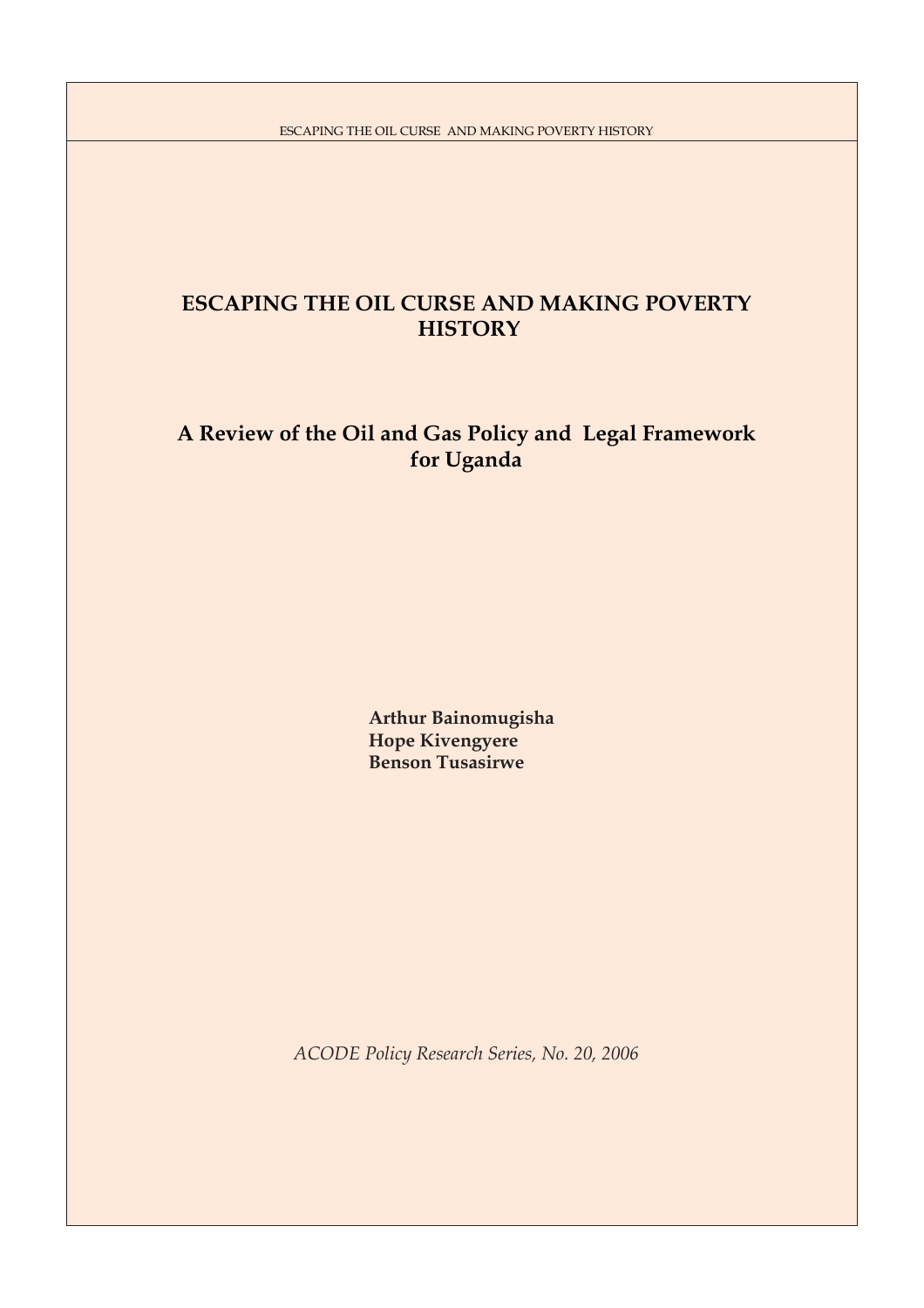# **TABLE OF CONTENTS**

|                                                              | iii            |
|--------------------------------------------------------------|----------------|
|                                                              | iv             |
|                                                              | $\mathbf{1}$   |
|                                                              | 3              |
|                                                              | 3              |
|                                                              | $\overline{4}$ |
|                                                              | 5              |
|                                                              | 6              |
|                                                              | 6              |
|                                                              | 6              |
| 3.5. Impact of oil wealth on patterns of spending and growth | 7              |
|                                                              | 7              |
|                                                              |                |
| 3.7. Oil operations and the livelihoods of women             | 7              |
|                                                              | 8              |
|                                                              | 8              |
|                                                              | 10             |
|                                                              | 11             |
|                                                              |                |
|                                                              | 11             |
|                                                              | 12             |
|                                                              | 12             |
|                                                              | 13             |
|                                                              |                |
| <b>6.0. A CRITICAL ANALYSIS OF UGANDA'S NATIONAL OIL</b>     |                |
|                                                              | 14             |
|                                                              | 15             |
|                                                              | 16             |
| 7.0. THE LEGAL REGIME GOVERNING THE OIL SECTOR:              | 22             |
|                                                              |                |
| <b>8.0 RECOMMENDED AREAS FOR LEGISLATIVE ACTION</b>          | 28             |
|                                                              | 30             |
|                                                              | 30             |
|                                                              | 31             |
|                                                              |                |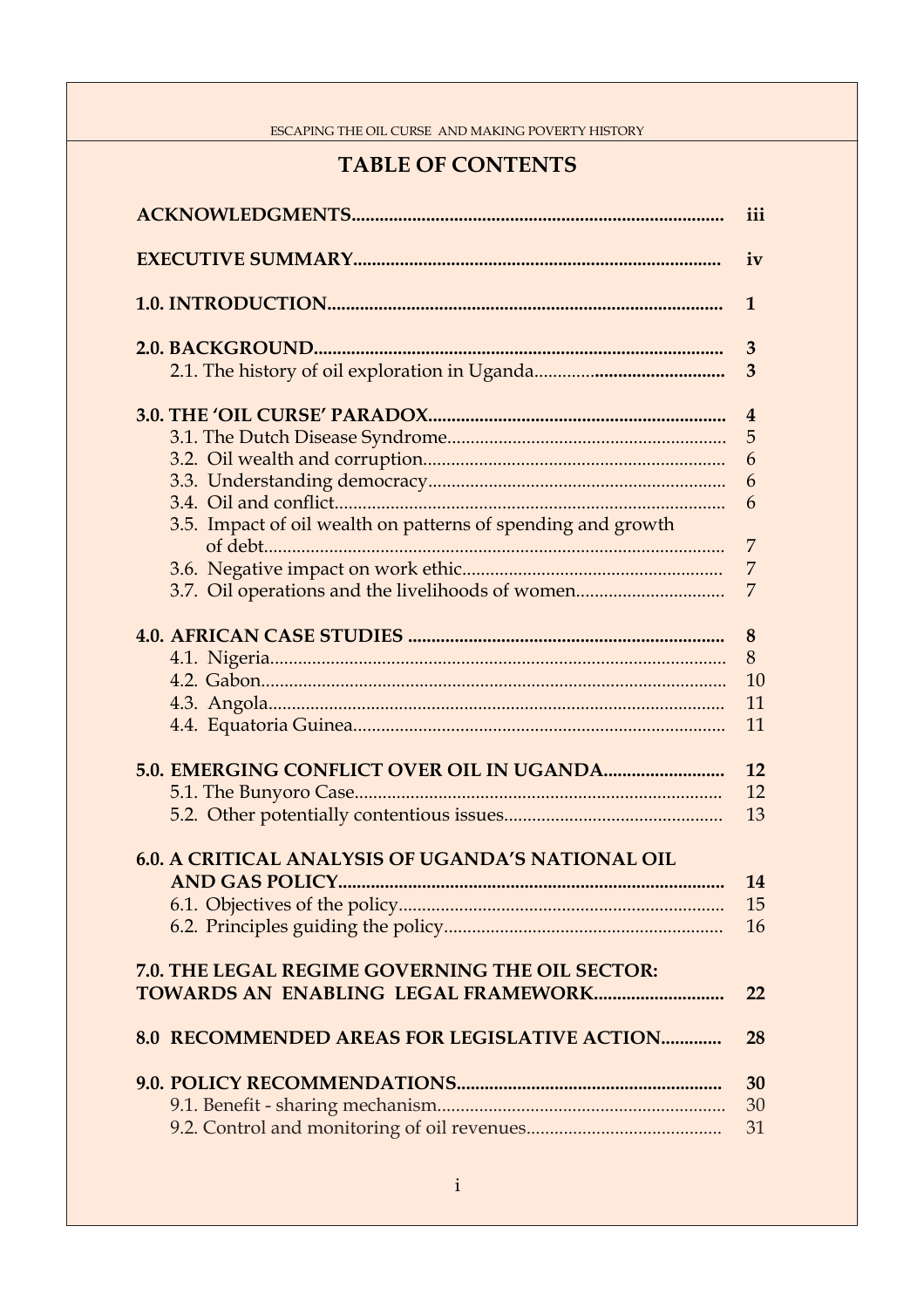|  | 32 |
|--|----|
|  | 32 |
|  | 32 |
|  | 32 |
|  | 33 |
|  | 33 |
|  | 33 |
|  | 33 |
|  | 33 |
|  |    |
|  | 33 |
|  |    |
|  | 34 |
|  |    |
|  | 35 |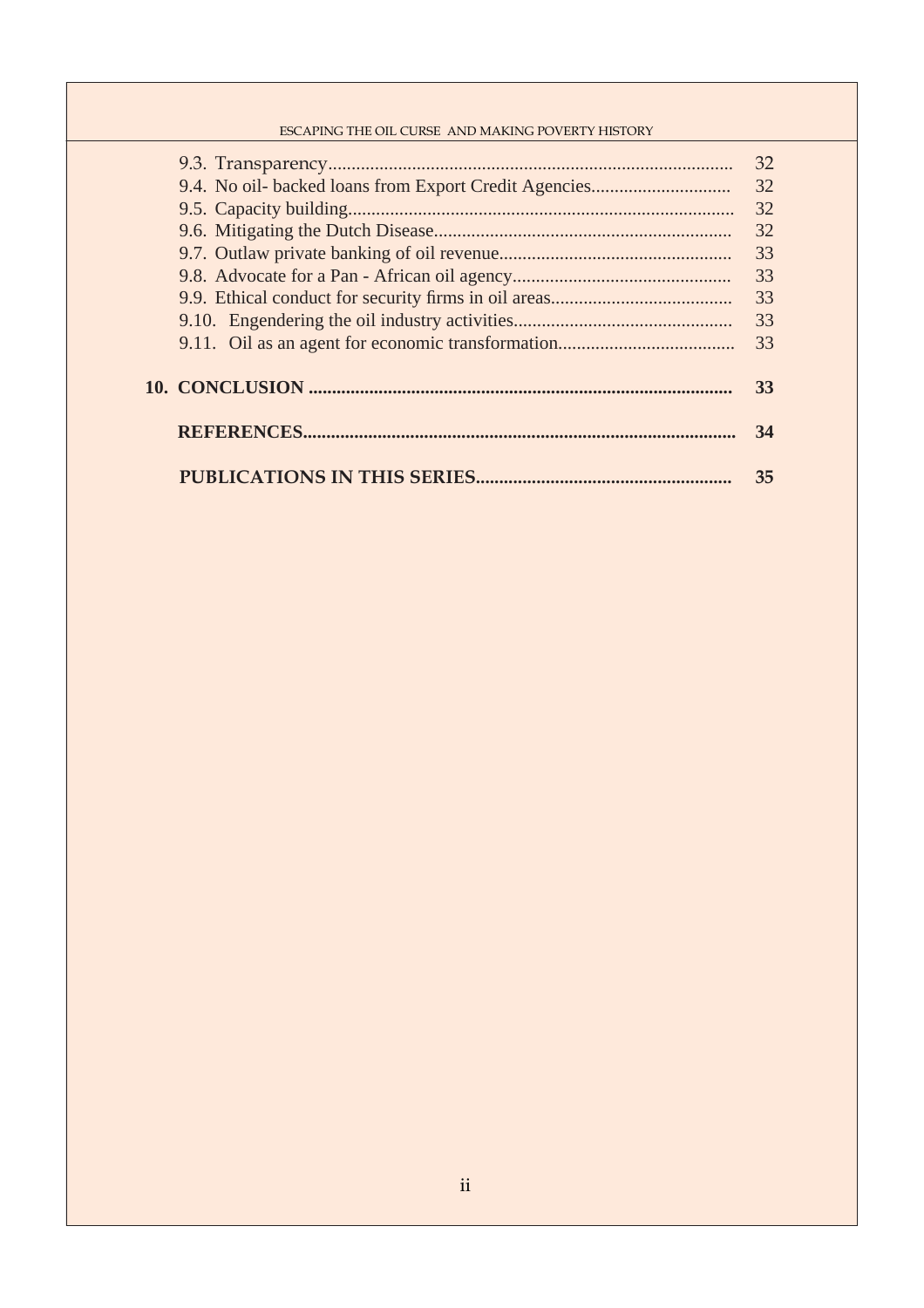## **ACKNOWLEDGEMENTS**

As Uganda positions itself to join the club of oil producers and exporters, a number of questions have continued to linger in the minds of a population with a very brief history of relative peace and stability. While the availability of commercially viable oil resources present an opportunity for poverty reduction, the nexus between oil, conflict and democratic failures is also well documented in most poor countries especially in sub-Saharan Africa.The oil boom, however, need not be viewed a curse but a blessing. Prudently managed, oil can be highly beneficial to a country.

In this study we make a case that well managed oil resources like other natural resources will lead to socio-economic transformation and sustainable development of Uganda. The work on oil governance has just started and this research paper opens up the need for further inquiry and debate for deeper understanding of the oil governance.The purpose of this paper is to inform the on-going National Oil and Gas Policy-making process by providing to policy makers alternative policy ideas and options. The paper is also intended to promote public participation and oversight over the oil resources management and benefit sharing.

This research paper builds on ACODE's earlier research work that sought to strengthen the effectiveness of Parliament and members of parliament to perform their legislative, representation and oversight roles over the governance of the country's natural resources and the environment. We are grateful to the United States Agency for International Development (USAID) through the World Resources Institute (WRI) whose initial support enabled ACODE to undertake research on legislative representation of environmental issues.

This research work falls under the Environmental Democracy Programme of ACODE supported by USAID, Department for International Development (DFID), Ford Foundation and others whose invaluable contribution is acknowledged.

It is our sincere hope that this paper will trigger and sustain debate over prudent stewardship of Uganda's natural resources capital in order to foster sustainable peace and development.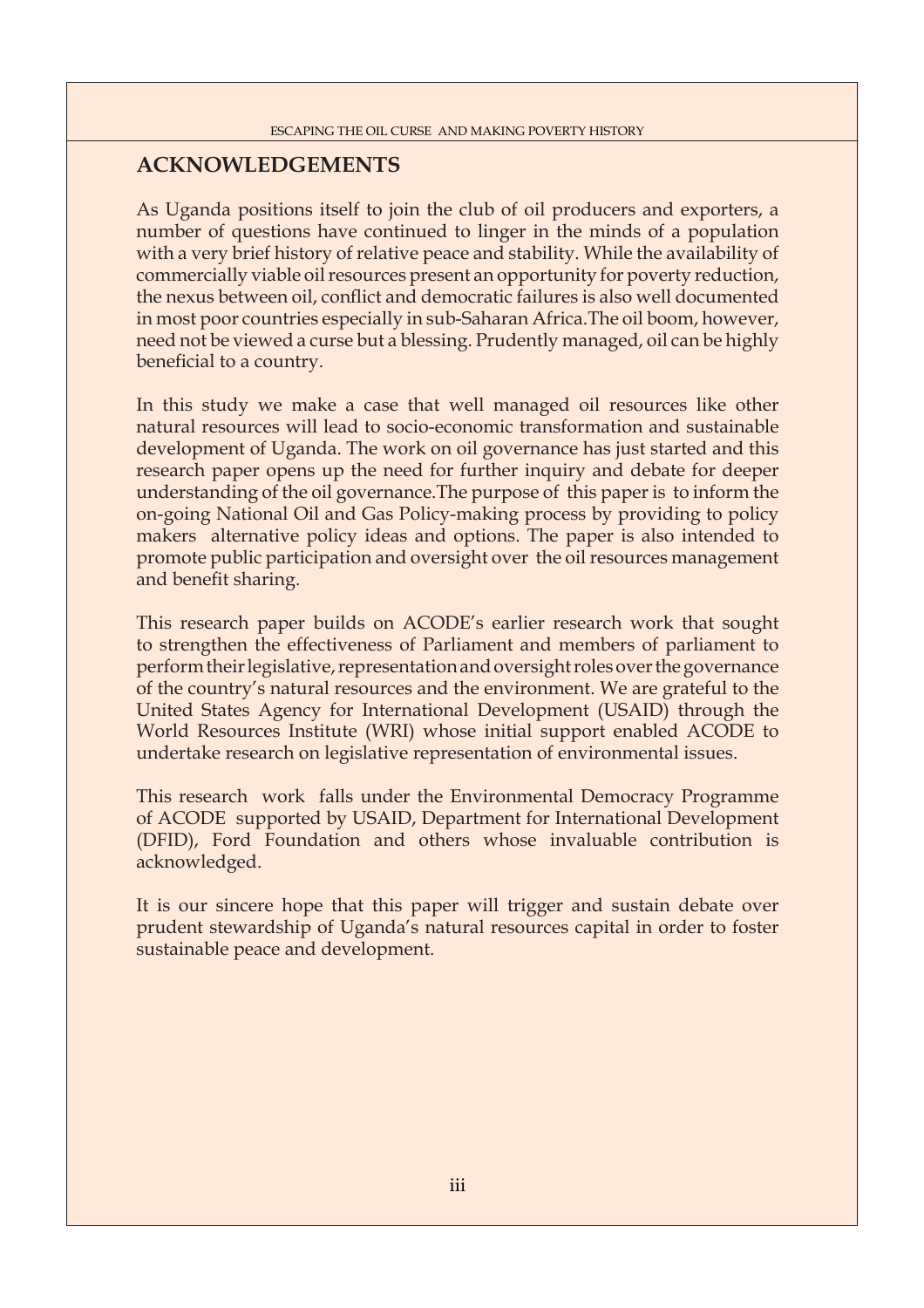## **EXECUTIVE SUMMARY**

The recent discovery of commercially viable oil deposits in the Abertine Graben region of Uganda (Lake Albert basin) raised hopes that the enormous revenues expected to accrue would make poverty history. At the same time however, the discovery has generated fear that the oil resources would turn out to be a curse rather than a blessing, especially if the anticipated revenues were not properly planned for and, more importantly, equitably and transparently utilized.Both the anticipation and the apprehension are well-founded. Examples abound and are reviewed in this paper, of countries which struck oil and either immediately nose-dived into misery or at best continued to wallow in the mire of economic stagnation, unfavourable terms of trade, dependency, unemployment and the attendant social unrest just as they did in their inglorious pre-oil days.

Nigeria, for example, Africa's largest oil producer and the fifth overall worldwide, is a classical study in poverty amidst plenty. With proven reserves of 30 billion barrels per day (bpd), Nigeria earned a whopping US\$ 340bn from 1965 to 2000 from oil. But by the year 2000, that country's income per capita was exactly what it was in 1965!. And what is more shocking, 70% of Nigerians were below the poverty, earning less than one dollar a day, compared to 36%in 1970. At the same time, easy petrodollars erased the need for accountability, bred dictatorship, distorted the social structure, laid a big chunk of the country to waste and reduced the Niger Delta to an ungovernable hell-hole.

Elsewhere in Africa, the discovery and exploitation of oil in Gabon literally wiped out Agriculture, industry and commerce and yet the oil has now run out, leaving the country in an extremely vulnerable position. In Angola, the bloated expectations from oil led to wanton expenditure on white elephant projects, resulting in an unmanageable national debt. To date, the bulk of the oil output is mortgaged as security for the loans recklessly incurred in anticipation of income from the "back gold". As for Equatorial Guinea, not only has oil bred an unaccountable government, but the bulk of the earnings therefrom have not been translated into incomes for the citizens, most of whom live in penury, but have been deposited on the personal account of the president - in Washington DC.

But as the paper demonstrates, things need not be so grim. There is nothing inherently cursed about oil. Norway has responsibly managed oil to bring about a sustainable, fully integrated economy and stable welfare society. Many Arab countries may not exactly be bastions of democracy and accountability, but they have posted impressive economic statistics and ensured a reasonable standard of living for their people. This, then, suggests that it is possible for Uganda to avoid the so-called oil curse, and translate the discovery of oil into positive and sustainable gains, and this paper sets out to initiate discourse on how this ought to be done.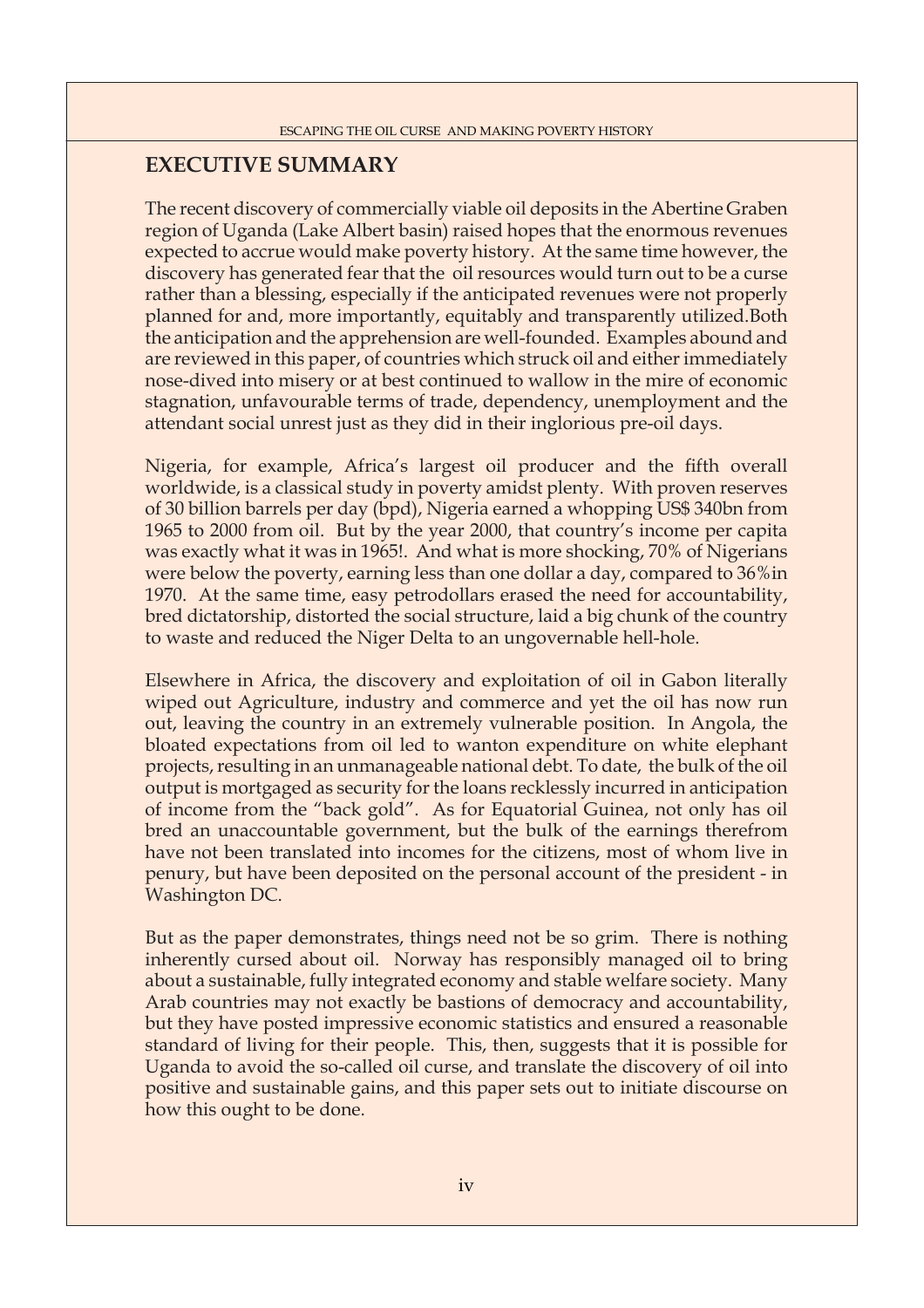The paper goes to some length to analyse the natural resource paradox, explaining how oil tends to create stagnation, economic decline and civil unrest, by distorting the interaction between the factors of production resulting in the (in)famous Dutch disease, how it promotes rent-seeking and corruption, increases the appetite for spending, undermines control of public spending, undermines industry and agriculture, lays the ground for oppression of women and, at the political level, breeds dictatorship, unrest, conflict and even civil wars.

The paper also makes a critique of Uganda's draft national oil and gas policy published in June 2006, demonstrating that changes need to be made to the policy to avoid the pitfalls that other sub-saharan countries have fallen into.

The paper further examines the legal frame-work governing the oil industry, pointing out the pitfalls and short-comings of the Petroleum (Exploration and Production) Act, Cap. 150, which was designed before a fully operational oil industry was anywhere in sight, and the other laws, including the 1995 Constitution whose 2005 amendment provides for petroleum but completely omits to make mention of natural gas, an equally important resource.

But this study is more than an academic discourse and, accordingly, it goes beyond highlighting case studies and abstractly exploring the possible consequences of oil production. The study also examines the concrete situation whereby the Banyoro, the community on whose land the bulk of the reserves have been proved to exist, are already up in arms demanding a sizeable share in the oil revenues, all this before a single drop of oil is extracted.

More importantly, the paper makes a wide range of specific legal and policy recommendations and, in particular, proposes a benefit-sharing mechanism to govern the anticipated revenues.

This way, it is hoped not only that the paper will trigger informed debate but that it will inform policy decision-making in relation to the burgeoning oil industry.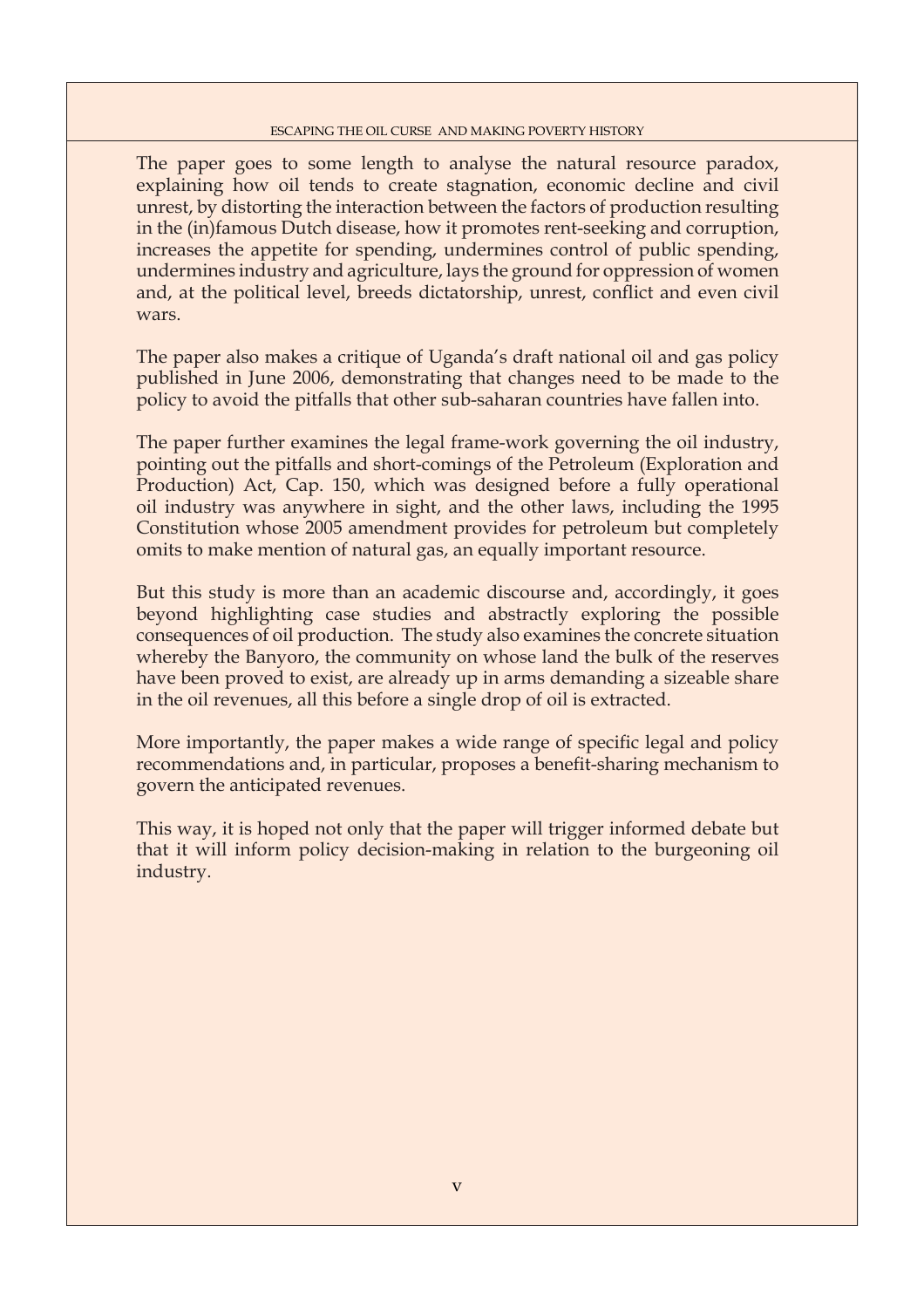*"The gap between the promise of petroleum and the perversity of its performance in recent times is enormous. Study after study demonstrates that as a group, countries dependent on oil as their leading export have performed worse than other developing countries on a variety of economic indicators; they have performed worse than they should have, given their revenue streams; and poverty within their borders has been exacerbated rather than alleviated over the past two decades. Even more worrisome, the gap between the expectations created by oil riches and the reality produced is a dangerous formula for disorder and war. Countries that depend upon oil exports over time are among the most economically troubled, the most authoritarian, and the most conflict-ridden states in the world today"* (**Ian Gary, Terry Lynn Karl, "Bottom of the Barrel: Africa's Oil Boom and the Poor")**

## **1.0. INTRODUCTION**

The recent discovery of commercially viable oil deposits in the Albertine Graben region which forms the northern part of the western arm of the Eastern African Rift Valley System will soon see Uganda joining the club of Organisation of the Petroleum Exporting Countries (OPEC). Uganda's discovery of oil resources has also raised hopes and expectations among the citizens that, with the substantial revenues likely to be generated from the oil boom, the country will be able to escape from the fangs of biting poverty. On the other hand, the discovery of oil has also caused anxiety about how the citizens are going to share the benefits of the oil boom<sup>1</sup> and the fear that, if not well governed through an accountable, transparent and people-centred system that ensures equity in revenue sharing, the resource could become Uganda's curse rather than a blessing.<sup>2</sup>

Petroleum geologists have determined that the Mputa and Waraga oil fields have volumes of between 100 and 300 million barrels of oil. In the Waraga field, a maximum of 12,050 barrels of oil can be produced per day.<sup>3</sup> According to Hardman's Chief Executive Officer, the great news is the fact that flow tests from all the zones have exceeded the expectations of productivity.<sup>4</sup> Additional recent exploration findings by Tallow Oil Partners in Area 3A have revealed the existence of up to 500 million barrels of oil at the Kingfisher Well in Hoima. According Reuben Kashambuzi, the Commissioner for Petroleum Exploration and Production, production is now possible as the issue of commercial capacity has been settled.5

<sup>2</sup> See, Grace Matsiko, " Oil rush: 3 airports, army barracks built", Daily Monitor, July 8, 2006.

<sup>1</sup> Emmy Olaki "More oil is found: Hoima yields 500 million barrels," New Vision, October 12, 2006.

<sup>&</sup>lt;sup>3</sup> See, "Uhuru speech: Museveni outlines plan for oil", The New Vision, Tuesday, October 10, 2006.

<sup>4</sup> See, Daily Monitor, July 5, 2006.

<sup>5</sup> See, Emmy Olaki, "Oil Production to start soon, 30 million barrels found".

*The New Vision,*August 31, 2006.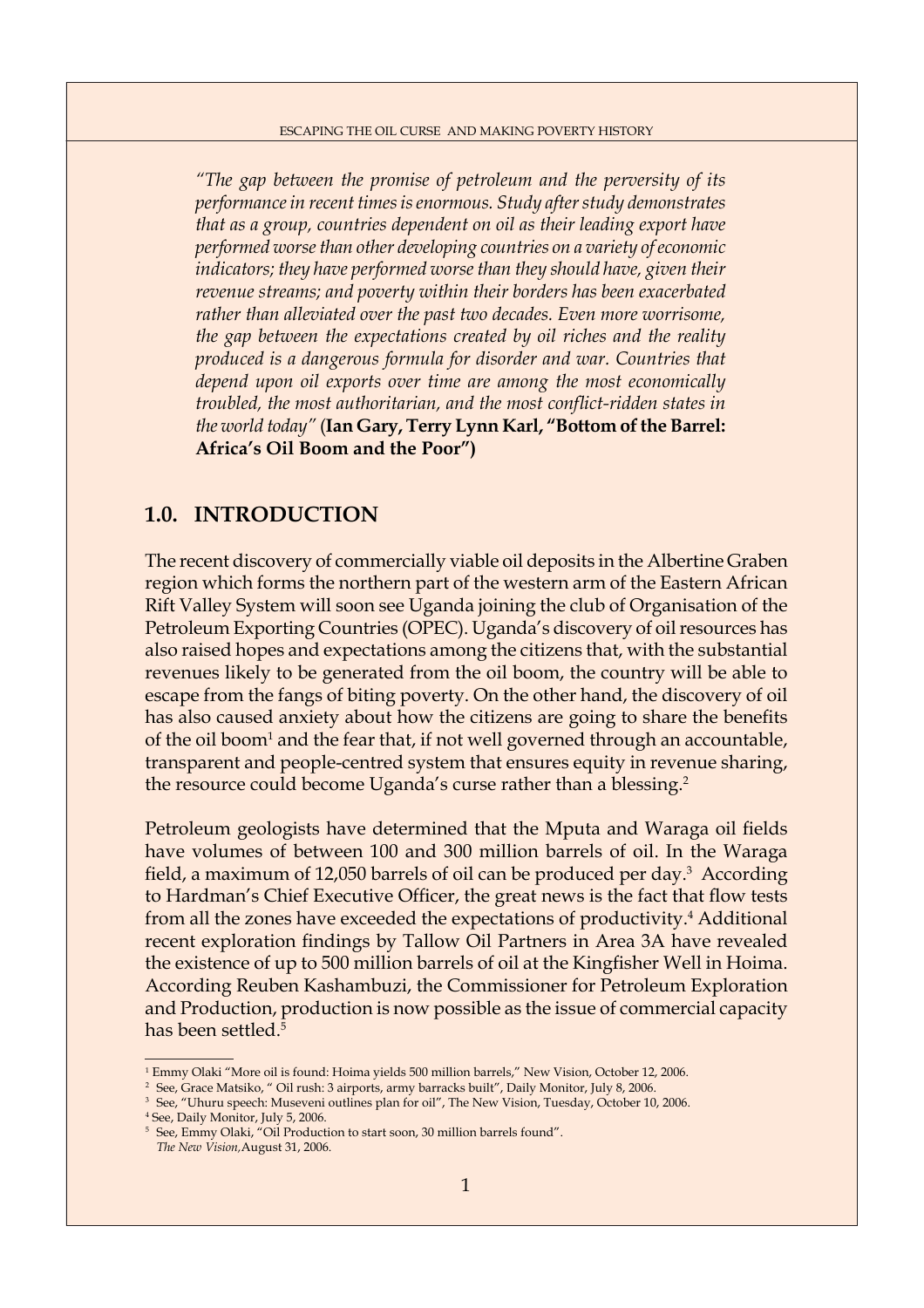While the discovery of oil deposits in Uganda is good news, the oil, underdevelopment, poverty, insecurity and democratic failure nexus is well documented in most developing countries that produce and export oil. This is especially the case with Africa countries. In the words of Gary and Karl, "The lived experience of most oil-producing countries over the past two decades tells a story that differs radically from the promise of petroleum. When taken as a group, all 'resource-rich' but less developed countries dependent on oil exports have seen the living standards of their populations drop quite dramatically."<sup>6</sup>

The oil boom, however, need not be detrimental. Prudently managed, it can be highly beneficial to a country. A country such as Norway, for instance, has utilised its oil resources so well that it is ranked highest on the UN Development Program's list of the best development performers, a clear indication that the problems often associated with petroleum are not inherent in the petroleum itself. Certainly, Uganda can use its oil boom to attain sustainable development and lasting peace by ensuring that oil revenues benefit the poor. The quality of public policy will determine whether or not this is successfully done. In the words of Gary and Karl, given the right incentives for making good policy choices, petroleum can be "black gold" rather than the excremental of the devil7 .

The purpose of this research paper is to inform the on-going National Oil and Gas Policy-making process by providing policy makers with alternative policy ideas and options, thus contributing to the development of a good policy for Uganda. In this paper, we argue that a people-centred and knowledge-driven oil and gas policy will ensure equity in benefit sharing, prudent utilisation of resources, avoidance of economic distortion or 'Dutch Disease' and associated conflicts, and enhancement of democratic governance and economic transformation.

The paper is organised around the following sections: Section One is the introduction. Section Two is the background detailing Uganda's oil exploration journey. Section Three focuses on the paradox of oil boom and negative experiences of African oil-producing and exporting countries. It explores why oil revenues have rarely been translated into poverty reduction and overall development. Section Four focuses on the draft National Oil and Gas Policy while section Five discusses the existing legal regime for oil governance in Uganda. Section Six discuses a possible oil benefit-sharing mechanism for Uganda, with a number of policy recommendation and proposed legal reforms.

<sup>6</sup> See, Ian Gary and Terry Lynn Karl, "Bottom of the Barrel: Africa's Oil Boom and the Poor", A study by the Catholic Relief Service, June 2003, p. 18.

<sup>7</sup> Ibid., p.19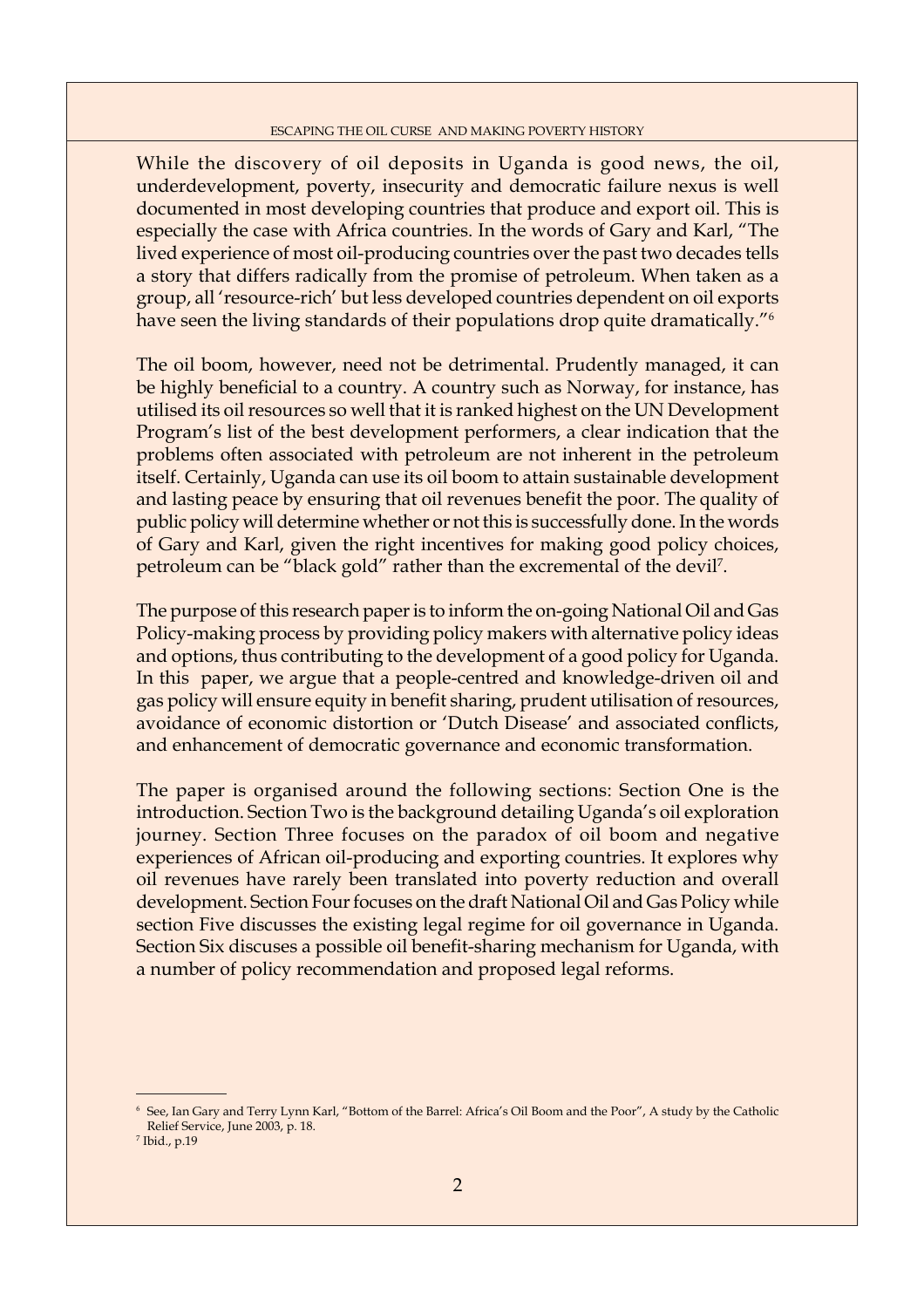## **2.0. BACKGROUND**

Sub-Saharan Africa is the fastest growing oil-producing region in the world, with production having risen by 36% in the past 10 years against a 16% rise worldwide. Analysts say that oil production is set to double by the end of this decade with the United States set to start importing 25% of its petroleum resources from Africa. It is estimated that over \$ 50 billion, the largest investment in African history, will be spent in Africa by end of this decade. The African oil boom presents a moment of great opportunity but also many challenges for oil producing countries. It is a moment of great opportunity because the amount of revenues available for poverty reduction is substantial. On the other hand, the dramatic development failures that have characterised most oil dependent countries indicate that the oil boom has not helped developing countries to fight poverty. Instead it has worsened the poverty situation. In Africa, oil has mainly benefited African privileged elites, oil companies and their shareholders and Western industrialised countries

## **2.1. The history of oil exploration in Uganda**

Uganda, like many other Sub-Saharan African countries, has great expectations of experiencing an oil boom. The first significant oil exploration in Uganda was done by E.J Wayland, a government geologist who documented substantial hydrocarbon occurrences in the Albertine Graben in the 1920's. The Albertine region, which forms the northernmost part of the western arm of the East Africa Rift System, is the principle prospective area for oil reserves in Uganda. It stretches from the boarder with Sudan in the north to Lake Edward in the south, covering an area of 20,000 sq. km., and extends into the Democratic Republic of Congo.

The pace of oil exploration in Uganda was interrupted during the Second World War, resuming more seriously in the early 1980s with the acquisition of aeromagnetic data across the entire Graben region. Seismic data was first acquired in the area in 1998 and, subsequently, during 2001, 2003 and 2005.

Over the last decade, Uganda has made renewed efforts in oil exploration by licensing a number of prospectors. This effort seems to be yielding results with the recent breakthrough by Hardman Resources Company's discovery of huge petroleum deposits in the Albertine Graben region. Government has defined five Exploration Areas (EAs) in the region as follows:

- Exploration Area 1: 4,285 Sq. km;
- Exploration Area 2: 4,675 Sq. km;
- \* Exploration Area 3A: 1,991 Sq. km;
- \* Exploration Area 3B: 1,786 Sq. km;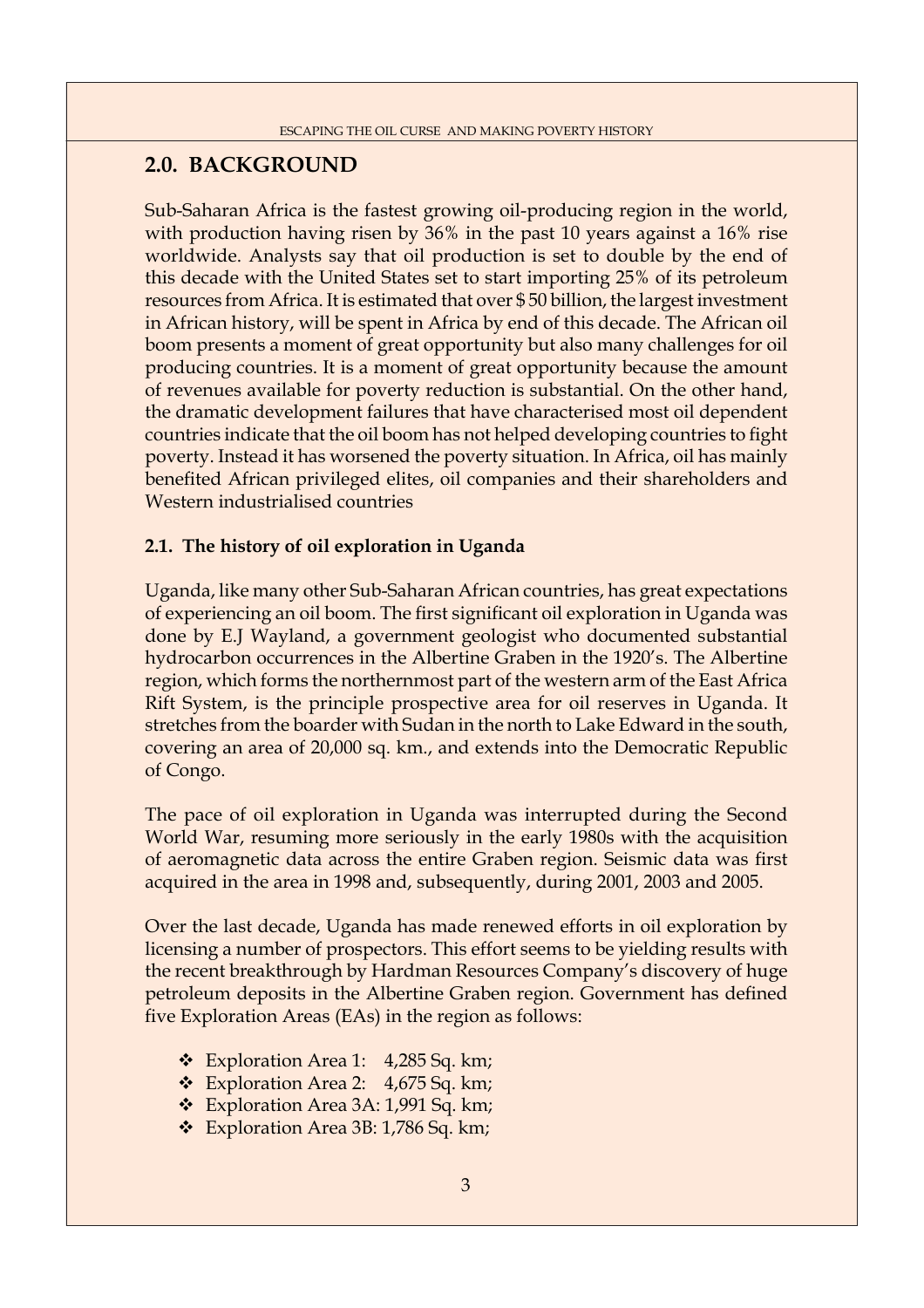- Exploration Area 4: 5,913 Sq. km; and
- Exploration Area 5: 6,040 Sq. km.

Exploration Area 1 was licensed to Heritage Oil and Gas Company (Heritage) and Energy Africa Limited (now Tullow Oil company) in July 2004. Exploration Area 2 was licensed to Hardman Resources Limited and Energy Africa Limited in October 2001. Exploration Area 3A was re-licensed to Heritage in September 2004. In September 2005, Neptune Petroleum Ltd. (now Tower Resources) acquired an exploration license over Exploration Areas 5. Exploration Areas 3B and 4 are yet to be given out.<sup>8</sup>



**Oil at last:** After almost 20 years of oil exploration, the chairman of Hardman Oil Company present to President Museveni evidence to confirm the exstence of oil resources in Uganda.

Uganda's discovery of oil deposits comes at a time when foreign aid to Africa from the developed north is falling, with emphasis shifting to trade and foreign direct investment. To chart out a correct path for development and transformation, it is imperative for Uganda to make the best of the oil resources while they last and to avoid the negative effects that tend to be associated with oil resources.

## **3.0. THE 'OIL CURSE' PARADOX**

Experience has shown that successful management of any oil wealth-based economy is strewn with significant challenges. Remarks by the Deputy Managing Director of the IMF capture the difficulties often posed by oil wealth:

*The experience of some developing countries in the management of oil wealth offer dramatic illustration of the problems that could be posed by resource riches. Typically,*  the exploitation of oil generates very large and sudden revenue inflows. This change alone creates significant challenges for developing countries, not least because their *administrative systems are often not well-equipped to handle such flows. Throw in uncertainty associated with volatile oil prices, and you have an added layer of complexity that further strains an already overburdened system. At best, these circumstances challenge the most able policymaker on how to handle the new-found wealth. At worst, they present prime opportunities for outright corruption.* (Remarks by the Deputy Managing Director of the IMF at the Regional Workshop on Transparency and Accountability in Resource Management in CEMAC Countries, Equatorial Guinea, Jan. 2005)

<sup>8</sup> See, "Petroleum Potential of the Albertine Graben Uganda", Petroleum and Exploration Department, Ministry of Energy and Mineral Development, September 2006.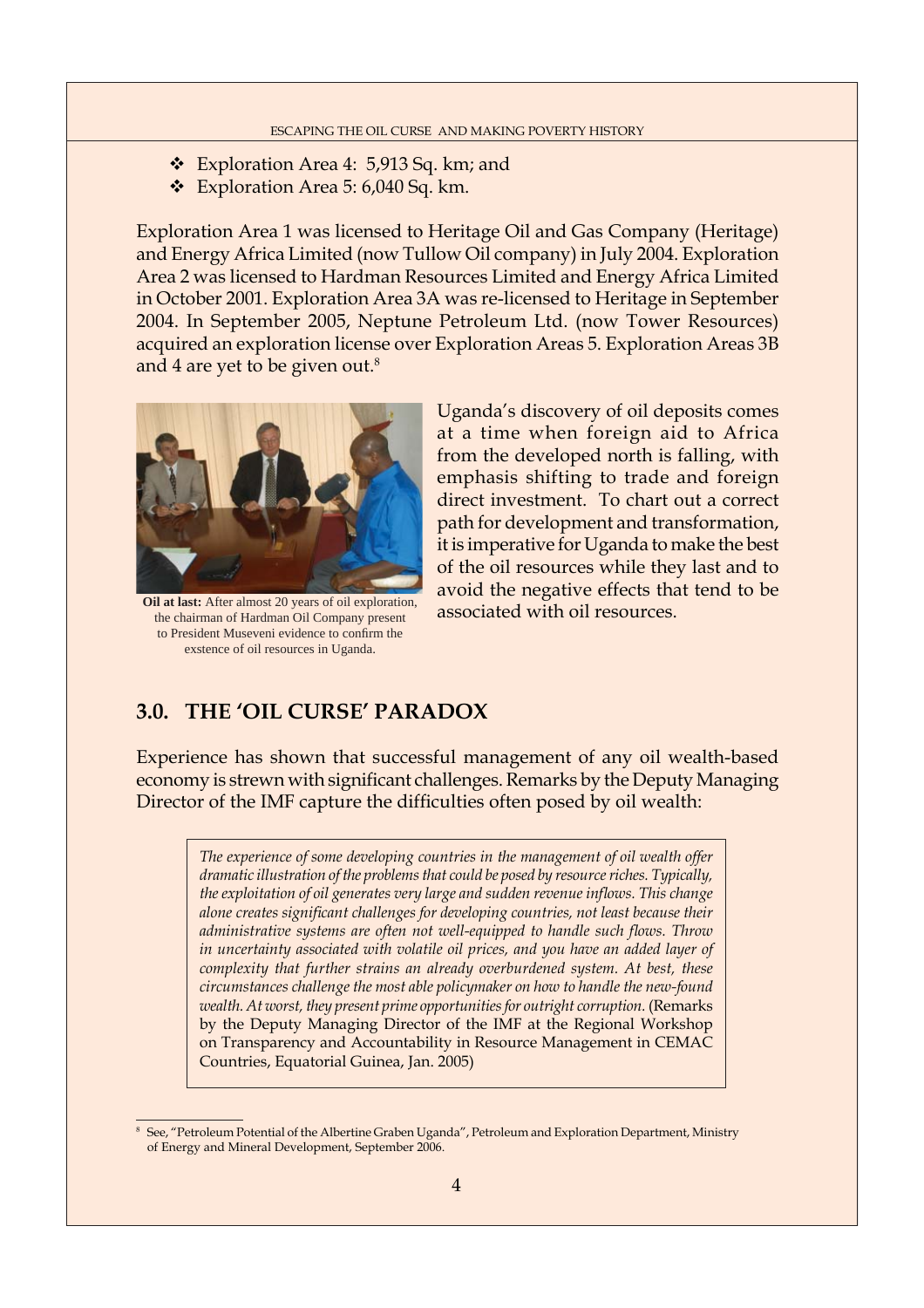The difficulties faced in trying to manage oil wealth result from the very specialised nature of the knowledge and skills needed in the oil sector as well as the huge profit margins which lead to dependence on oil revenues. Consequently, political power and economic power created by oil tend to revolve around the same individuals who become the main beneficiaries of the oil resources and who, therefore, increasingly develop mutual interest in maintaining the status quo.

Over time, common features of what has come to be known as the "oil curse" have emerged, which include:

- (a) Increasing the chances of conflict in a country;
- (b) The tendency for the real exchange rate to become overly appreciated;
- (c) Exposing the country to volatility, especially in commodity prices, with the attendant adverse impact on growth;
- (d) Environmental costs. Oil operations damage the environment and have adverse effects on the livelihoods of the communities around the production areas;
- (e) The cash economy created by oil undermines those trying to work for longer-term and more sustainable development initiatives. People become disinterested in anything that does not deliver instant cash, with agriculture and industry as the prime casualties. The growth of an oil cash culture thus undermines real and sustainable development.

#### **3.1. The Dutch Disease Syndrome**

Jeffrey Sachs and Andrew Warner<sup>9</sup> have provided strong evidence suggesting that natural resource abundance often leads to lower economic growth through what is known as the 'Dutch Disease' syndrome. The hypothesis of the Dutch Disease syndrome is that countries with abundant natural resources tend to innovate at a slower pace than resource-poor ones. The reason for this is over dependence on the easy money accruing from natural resources, which undermines the linkages between the various sectors of the economy that usually serve to keep the economy strong and healthy.

Over dependence on oil revenues especially has a negative impact on industrialisation and agriculture by encouraging quick purchase of goods rather than their production. On the other hand, oil revenues tend to create a quick rise in sectors such as transport and construction which thrive on the easily available money from oil. This creates an economy that will be difficult to sustain once the oil revenues are depleted. A case in point is Gabon whose over dependence on oil destroyed the agricultural sector. With oil resources running out, the country is unable to feed itself and has to import food with little money to do so.

<sup>9.</sup> See, Indra de Soysa, The Resource Curse: Ane Civil Wars Diven by Rapacity or Paucity? In, Nats Berdal and David Malone (Eds.) Greed and Grievance: Economic Agendas in Civil Wars, Lynne Rienner Publishers, London, 2000.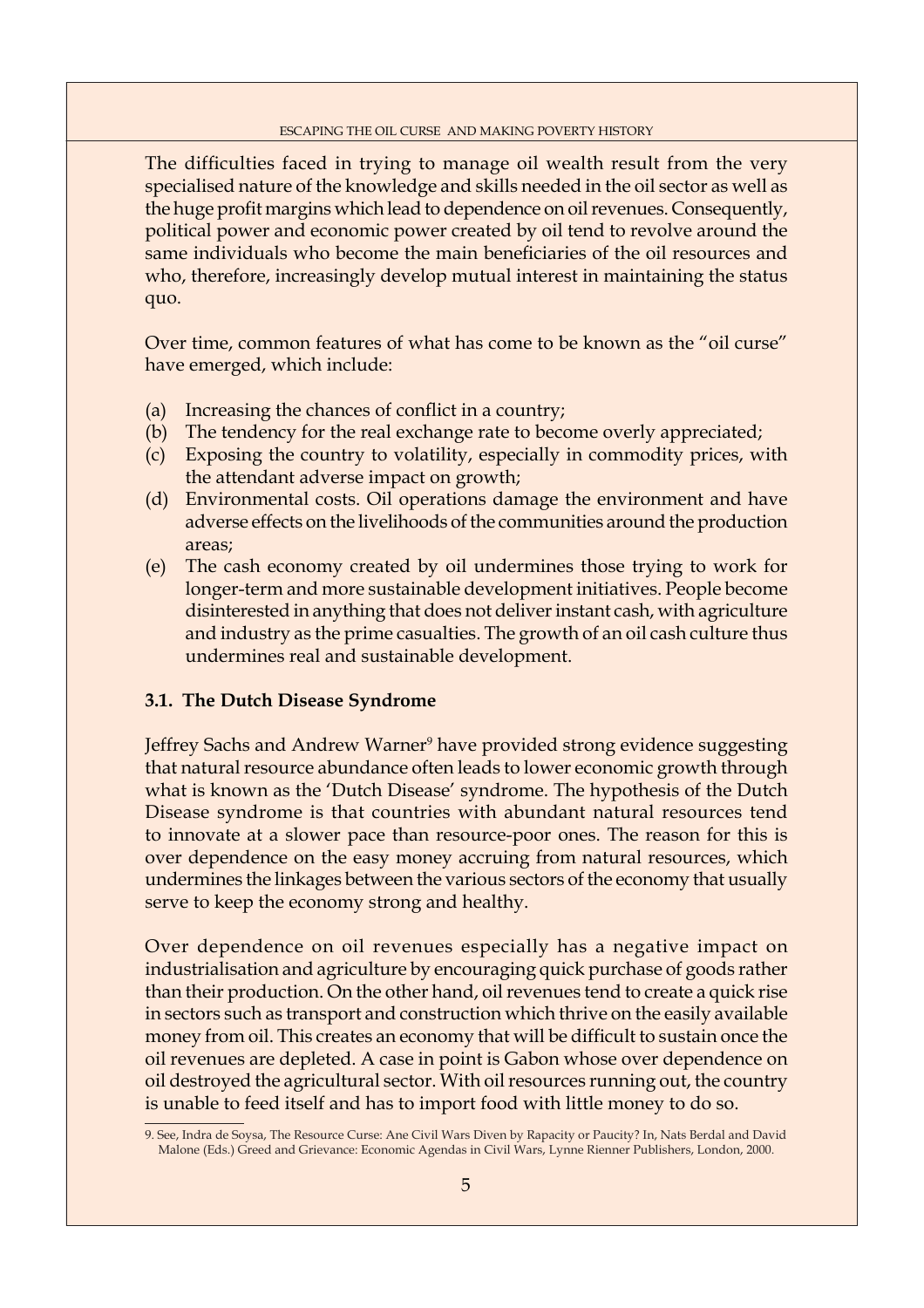### **3.2. Oil wealth and corruption**

The easy availability of oil revenues leads to corrupt practices, generally referred to as rent-seeking. Players in the oil industry provide financial inducements to political actors who, in turn, extend contracts and other favours to oil people in a vicious cycle of 'you scratch my back, I scratch yours' type of behaviour. According to Transparency International's Corruption Perceptions Index for 2004, oil-rich Angola, Azerbaijan, Chad, Ecuador, Indonesia, Iran, Kazakhstan, Libya, Nigeria, Sudan, Venezuela and Yemen etc., all have extremely low scores in managing the revenues accruing from oil due to corruption. The effects of corruption on the economy can be very far-reaching: growth may be stunted, production stifled since oil revenues make it easier to purchase things than to make them, and an oil political and economic oligarchy may emerge, creating fissures in society that will inevitably lead to bitter conflict.

### **3.3. Undermining democracy**

Abundant revenues from an oil boom can give a government false confidence that it can survive without the approval of the population. Instead of seeking the population's views to resolve national problems, governments sometimes use oil revenues to purchase weapons to intimidate the population into acquiescence and to silence opposing views, thus nurturing authoritarian tendencies. In Nigeria, for instance, oil resources helped to sustain military rule in power in succession for a long time.

### **3.4. Oil and conflict**

The lucrative profits associated with natural resources such as oil tend to create a situation where individuals as well as the population in general see them as a sure way of getting out of poverty. The scramble for natural resource revenues is, therefore, very intensive and those who can get their hands on the resources try to do everything they can to gain and maintain control of the resources, often using violent means. Even where conflicts are a result of political issues, once the belligerents gain control of natural resources, they increasingly depend on those resources to finance their activities and, eventually, the resources themselves may become the *raison d'etre* of the conflict. The civil wars in Angola, Liberia, Sierra Leone and many other countries were perpetuated by the warring parties' attempts to stay in control of the resources in their areas of operation.

The oil boom may also generate conflict between different regions of an oilproducing country as they each vie for a larger share of the oil revenues. If the redistribution of oil revenues is not handled prudently and transparently, it can pit entire groups against each other in bitter conflict.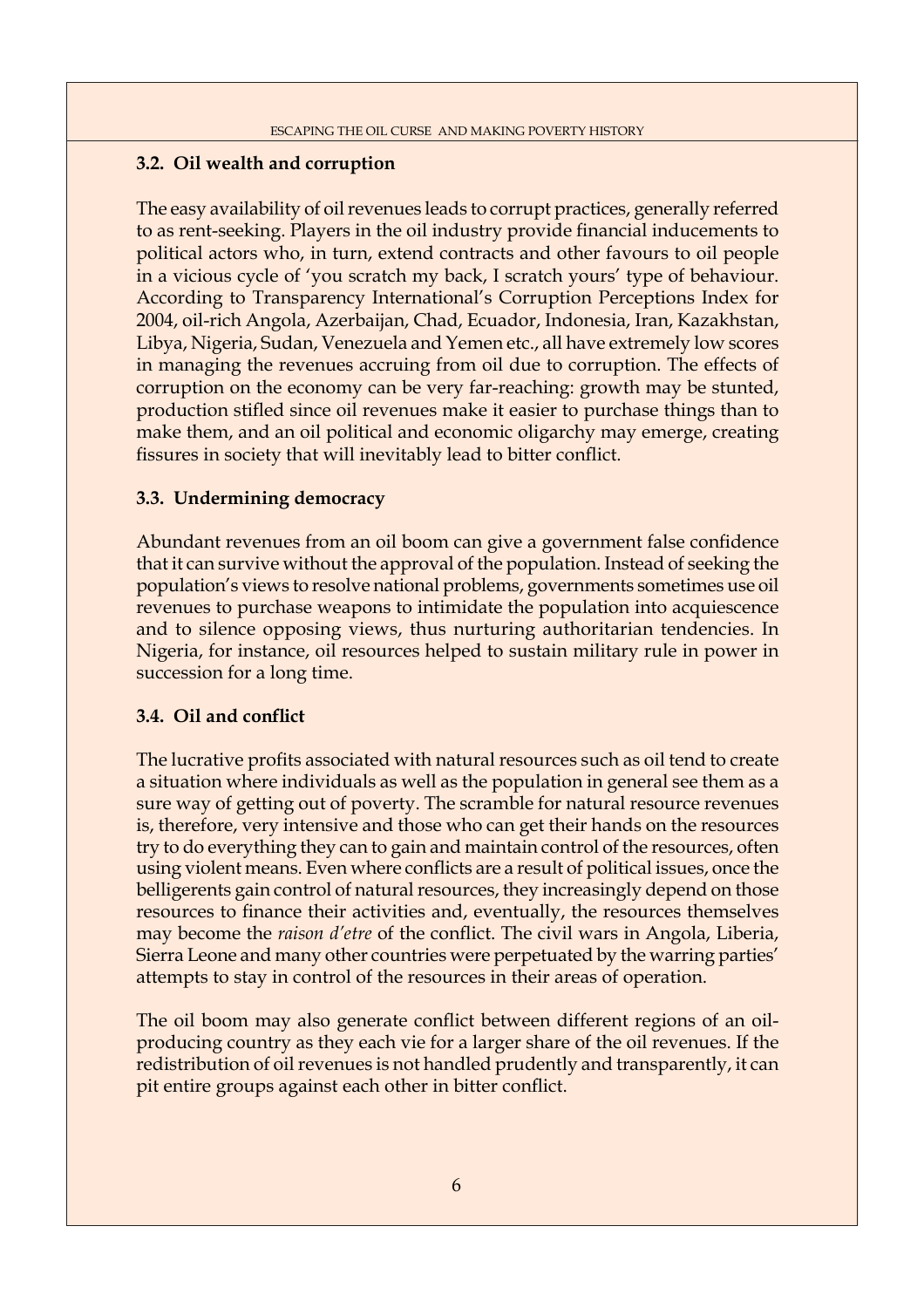## **3.5. Impact of oil wealth on patterns of spending and growth of debt**

The sudden huge revenues from oil usually impact on the patterns of public spending. It is not uncommon for government to undertake huge projects that would otherwise not be contemplated without the revenues from oil. Such projects are made possible by easy availability of the oil revenues to the state and, additionally, are often contracted to foreign companies who, on their part, exaggerate the costs of the projects to be undertaken. The projects often become a haven of corrupt tendencies.

Additionally, the constantly fluctuating oil prices undermine control over public expenditure. The commitments made by governments when oil prices are high must be met even when revenues are less due to a fall in oil prices, inevitably leading to deficits in government accounts. Almost all OPEC member countries have incurred budgetary deficits year after year, with Algeria topping the list, followed by Iran, Indonesia, Nigeria, Saudi Arabia, Ecuador, Libya and Qatar.10

Such deficits inevitably lead to increased borrowing from financial institutions, raising the overall national debt. Borrowing is made easy by the fact that it is backed by the promise of oil and the expected revenues thereof. It is common for countries to commit the entire oil revenues for a specified number of years to come, thus mortgaging the future of their citizens.

## **3.6. Negative impact on work ethic**

It is also the case that the population has great expectations of how oil revenues can quickly improve their lives and solves their problems. Their traditional reliance on the fruits of their own hard work becomes increasingly undermined by such expectations, with catastrophic results once the oil is depleted.

## **3.7. Oil operations and the livelihoods of women**

Oil exploration and production have an adverse effect on the economic livelihoods of women. There is a marked invisibility of female economic activities in the activities of multinational oil companies, leading to the impoverishment of the majority of women in oil-producing areas, with the resultant increased impoverishment of children and, therefore, the entire oil-producing area. New oil activities generally provide economic activities that exclude women.

A study on the impact of oil activities on the economic livelihoods of women in the Niger Delta in Nigeria aptly demonstrates this trend. Chemical wastes dumped into the waterways has so much depleted or driven away fish that fish

10 Ibid. p.22.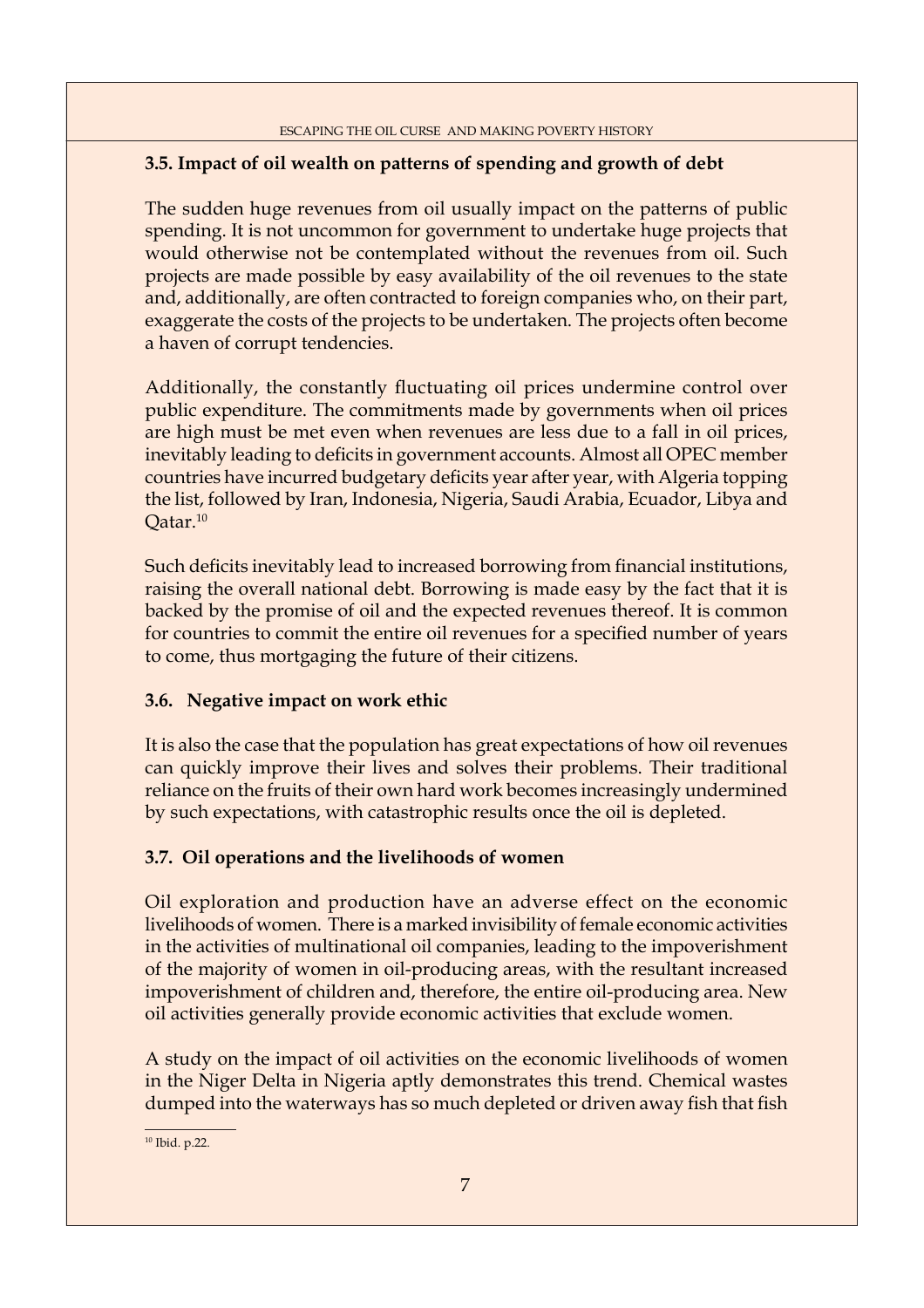catchments can only be made deep into the waterways, and yet the women lack both the skills and the equipment to carry out fishing in deep waters. The result is that the women have to buy fish from middlemen and resell the fish in their communities, making less profit. And yet, when the communities carry out negotiations with oil companies to negotiate on compensation for employment opportunities lost, women's affected activities are not taken into consideration. In many cases, women are forced to resort to commercial sex to earn money, and there is a higher teenage dropout rate and early childhood marriages. Otherwise, "women were seen as irrelevant and insignificant in the policies and programmes of oil multinationals."11 Men, on the other hand, get unskilled jobs in oil dredging, laying of oil pipes, as daily paid labourers or night security guards. They also get monetary compensation allocated to indigenous governing councils for exploration of crude oil, 'standby' payments in lieu of job loss, and youth training for skills. In many cases, men use the financial dividends to marry more wives, keep more concubines and purchase sexual services. The long term social effect of these trends is to lower even further the status of women and their economic autonomy.12

## **4.0. AFRICAN CASE STUDIES**

An examination of selected African countries that have experienced oil booms will help to point out what can easily go wrong if oil resources are not properly managed.

### **4.1. Nigeria**

Nigeria, Africa's largest oil producer and fifth largest oil producer in the world, is a classic example of the paradox of poverty amidst plenty. Nigeria has proven oil reserves of about 30 billion barrels and has earned USD 340 billion over a period of 40 years. Ironically, the oil boom has led to no significant improvement in the lives of the poor. More than 70 percent of the people still live on less than one dollar, 43% lack proper sanitation and clean water and the infant mortality rate is the highest in the world<sup>13</sup>. Oil earnings account for  $83\%$  of Federal Government revenue and approximately 40% of the country's Growth Domestic Product (GDP).

Nigeria's experience presents a clear case of oil dependence and poverty, underdevelopment and violence. In 1965, oil revenues per capita were about US\$33, while per capita GDP was \$245. In 2000, when oil revenues were US\$325 per capita, per capita GDP remained at the 1965 level.

<sup>&</sup>lt;sup>11</sup> Francisca Isi Omorodion, *The Impact of petroleum refinery on the economic livelihoods of women in the Niger Delta region of Nigeria* in JENDA: A Journal of Culture and African Women Studies, Issue 6, 2004.

<sup>12</sup> Ibid.

<sup>&</sup>lt;sup>13</sup> Ian Gary and Terry Lynn Karl, Op cit. p. 26.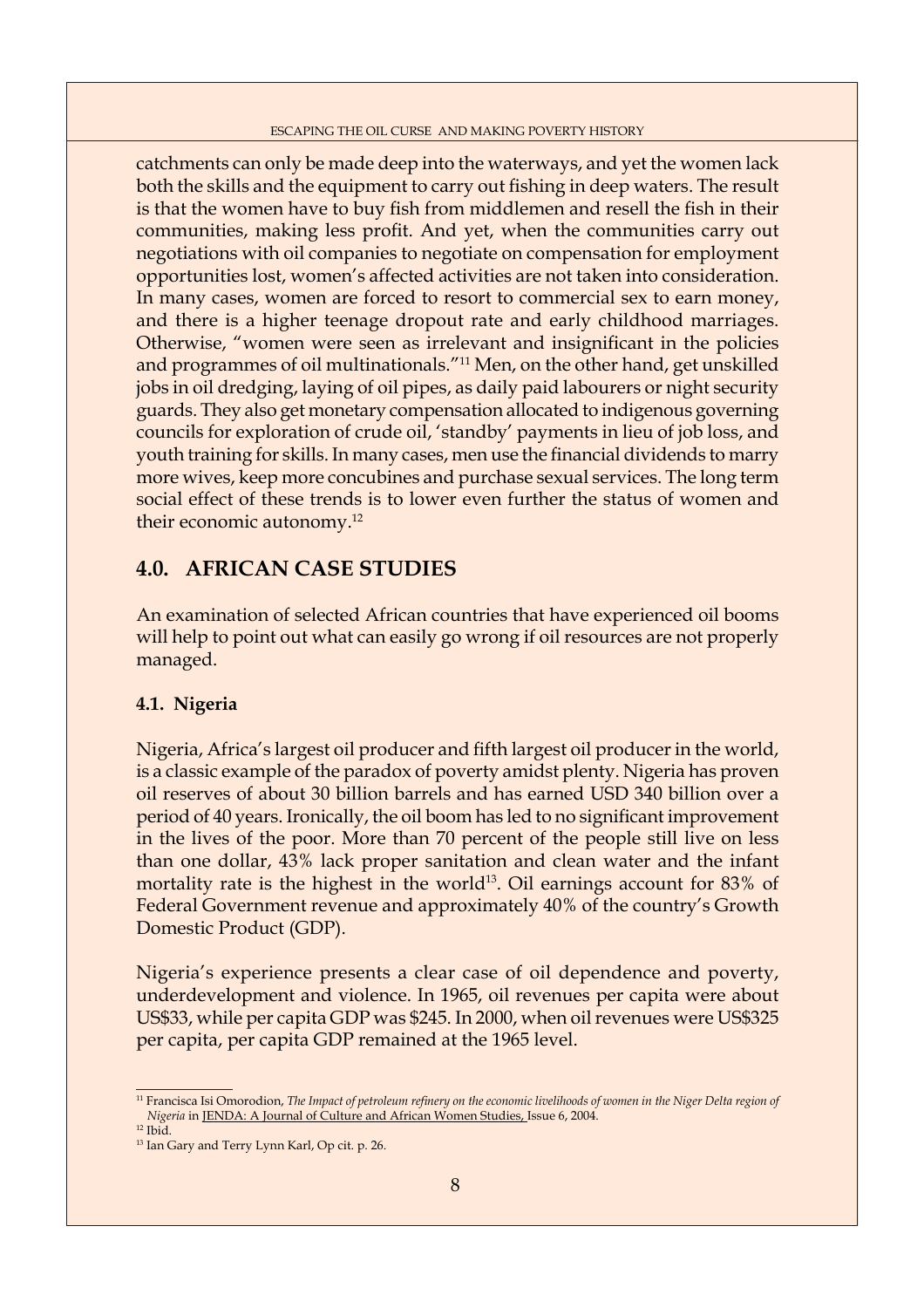This means that all the oil revenues – US\$350 billion in total – did not add to the standard of living of all Nigerians. And possibly, the discovery of oil could actually have contributed to a decline in the standards of living.

Nigeria's oil industry has been grossly mismanaged. Most political forces that have operated in Nigeria have been driven by the desire to capture oil revenue. In 1977, the Nigerian National Oil Company (NNPC) was created as a partnership agency with foreign oil companies. The NNPC receives 57 percent of total crude oil, most of which it exports. The revenue from the sale of oil is always deposited with the Central Bank of Nigeria and shared by three levels of government based on a constitutional formula.

Unfortunately for Nigeria, the petrodollars are always stolen and squandered since the country lacks instruments for fiscal stabilisation, accountability, transparency and intergenerational equity. According to Human Rights Watch, "..little of the money paid by the federal government to state and local governments from the oil revenue is actually spent on genuine development projects." Accordingly, there seems to be virtually no control or proper audit over spending by local and state authorities. It is estimated that over USD 40 billion of government funds, 90% of which came from oil, was robbed by General Sani Abacha during his military regime in the 1990s.

The case of Nigeria epitomises the Dutch Disease at its worst. With the discovery of oil resources in the 1960s, the country overvalued the exchange rate which negatively harmed the agricultural and manufacturing sectors. Frequent moments of booms and busts have made it nearly impossible for government to plan or project spending levels. Twelve development schemes over the past decade have been launched and abandoned due to declines in oil revenues, with painful results.

The socio-economic disorientation in Nigeria has been accompanied by political decay characterised by political violence, abuse of human rights and the rise of banditry associated with kidnappings and ransom seeking. This has been especially so in the Niger Delta where most of Nigeria's oil is produced. The vicious cycle of activism and militancy linked to oil as spills and other environmental problems and poverty in the Niger Delta take their toll on the livelihoods of communities has been met by suppression and cruelty from successive military governments. Conflict has also emanated from the security forces and/or agencies hired to guard oil facilities as they contend with the local communities for contracts from the oil companies.

After decades of struggle to establish appropriate policies, the 1999 Nigerian constitution took a step towards the derivation principle. Currently, the 1999 Nigeria Constitution requires that no less than 13% of the oil resources be transferred back to the States producing the oil (the 13% oil derivation policy).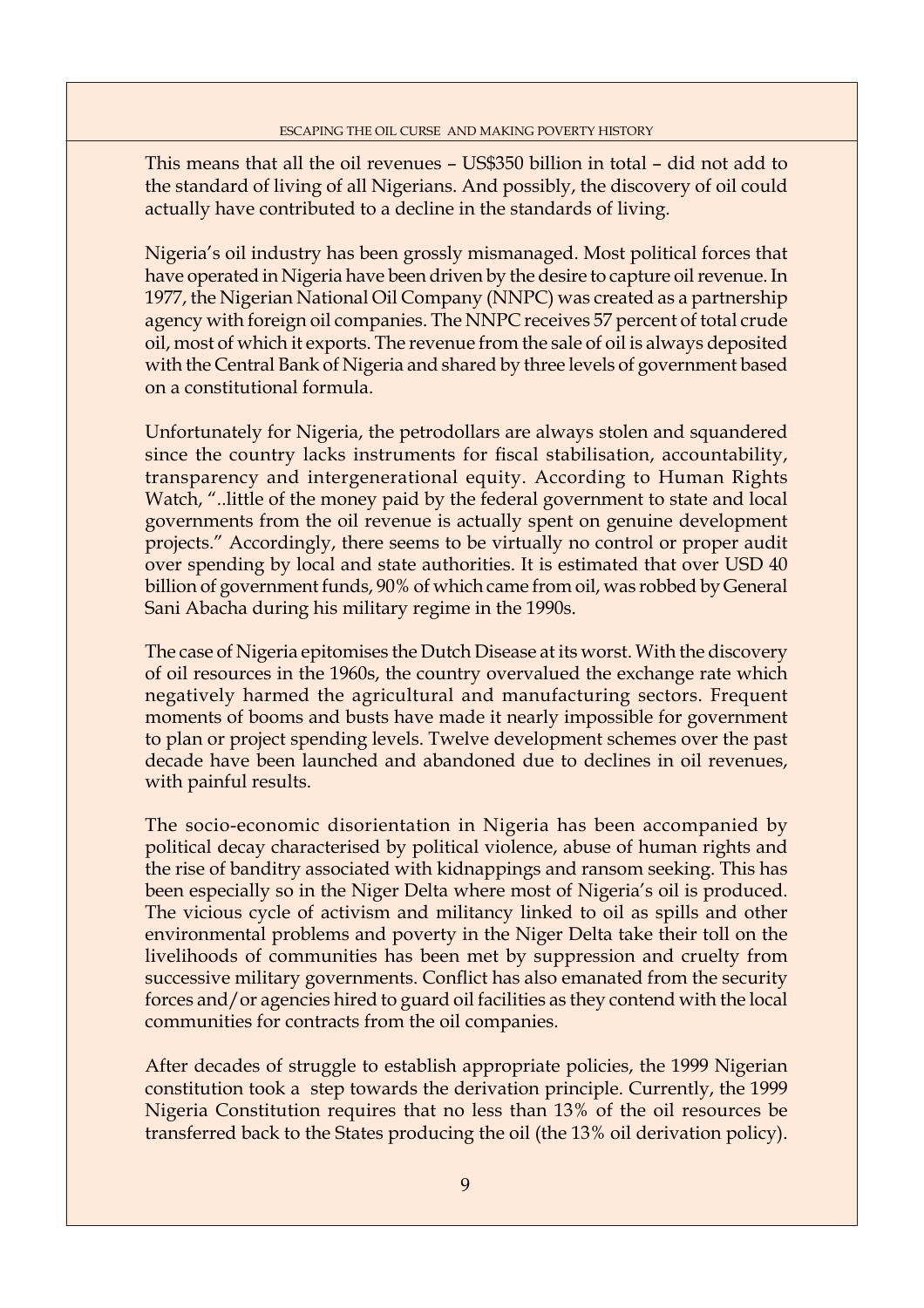This has exacerbated the vulnerability of sub-national governments to oil price variations. For instance, 10% oil price shock (US\$ 2 per barrel) causes a 20% fluctuations in federal oil revenue.

Oil companies have made largely token attempts to endear themselves to the local populations by setting up development projects in host communities, often hiring youths from the localities to respond to community demands for employment. Additionally, the oil companies give out cash to local authorities as compensation for environmental accidents. But because the payments are not guided by any national policies, they are negotiated between the oil companies and various communities and, therefore, are often a source of conflict among the local people.

## **4.2. Gabon**

Gabon, with a population of 1 million, is an example of a country that has totally mismanaged its oil resources. Its fate amply demonstrates what can go wrong if a proper oil policy is not developed. Although the oil boom experienced since the late sixties has boosted per capita GDP to \$4,000, oil production has now gone down by a third to 268,000 bpd (barrels per day) from its peak in the mid-1990s. It is estimated that oil reserves could be depleted within a decade. Having grown to over-depend on oil which is now running out, Gabon is likely to face catastrophe in the near future.

The situation in Gabon has the following worrying features:<sup>14</sup>

- No local food production: only about 1% of the total land area is under cultivation.
- The agricultural sector's contribution to GDP is only 7%.
- Lavish spending by government officials.
- Scandals about hidden oil deals abound and use of Gabonese banks for massive money laundering linked to French politicians.
- No audit of Gabonese oil institutions had been done by the year 2002.
- No deposits have been made into the Fund for Future Generations set up in 1998.
- More than 50% of the population in the three major cities lack access to electricity and running water.
- Productivity in all other sectors has declined with the presence of easy money from oil. There was no major investment in other sectors apart from the oil sector.
- No strategy for a post-oil boom economy was put in place by the government.

<sup>&</sup>lt;sup>14</sup> Ian Gary and Terry Lynn Karl, op cit p. 29.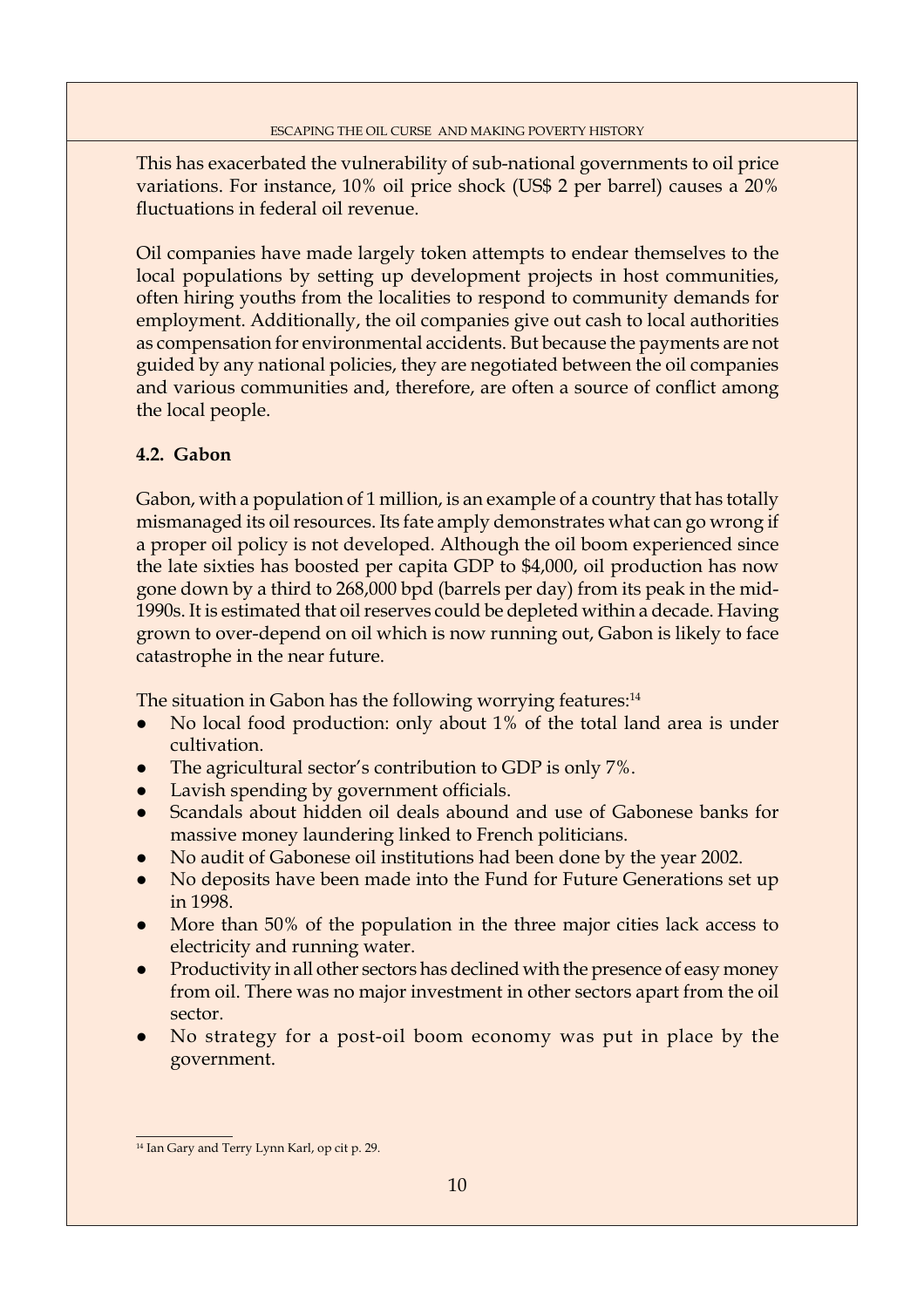## **4.3. Angola**

Angola captures between 40 and 75 percent of revenues raised from petroleum. More than 40% of her oil is exported to the USA. The biggest oil company operating in Angola is Chevron Texaco, mainly in the oil-rich Cabinda enclave. Angola's national petroleum company, Sonangol, has been a commercial success. Its consultants are helping the neighbouring oil-producing countries to build capacity, most especially in oil negotiations with oil companies. Sonangol has also played an important role in the restructuring of national oil sectors in those countries.

However, Angola suffers from the usual problems facing other oil producing African countries:15

- An estimated 50% of state expenditure is not reflected in the official budget.
- A huge national debt of \$11 billion.
- Much of the oil output is pledged to pay back loans, so the country keeps seeking new loans, a practice that is mortgaging the country's future.
- The Angolan government has so mismanaged its substantial oil representatives of Hardman Oil Company to discuss isrevenues that millions of Angolans



Because of the bad experience of oil governance in other countries, civil society in Uganda is not waiting for the worst to happen. In this picture Community Leaders meet sues of oil benefit sharing.

continue to live without access to hospitals, clean drinking water and schools. A staggering US\$ 4.22 billion went unaccounted for between 1997 and 2002. Total social spending in that period was US\$4.27 billion.

### **4.4. Equatorial Guinea**

With a population of only about one million people, Equatorial Guinea produces 265,000 bpd, obtaining about \$1,000 annually per citizen. The oil revenues have resulted in a growth rate of 65% in 2001 and a per capita GDP of \$2,000. But the government's take in the oil resources is very low by international standards. The main challenge to the government is how to effectively collect its due share of oil revenues and manage the oil resources.16

The following features are a cause for concern:<sup>17</sup>

The political situation in the country is characterised by repression, human rights violations, no accountability or transparency and virtually no civil society;

15 Ibid., p. 32. 16 Ibid., 39.

17 Ibid.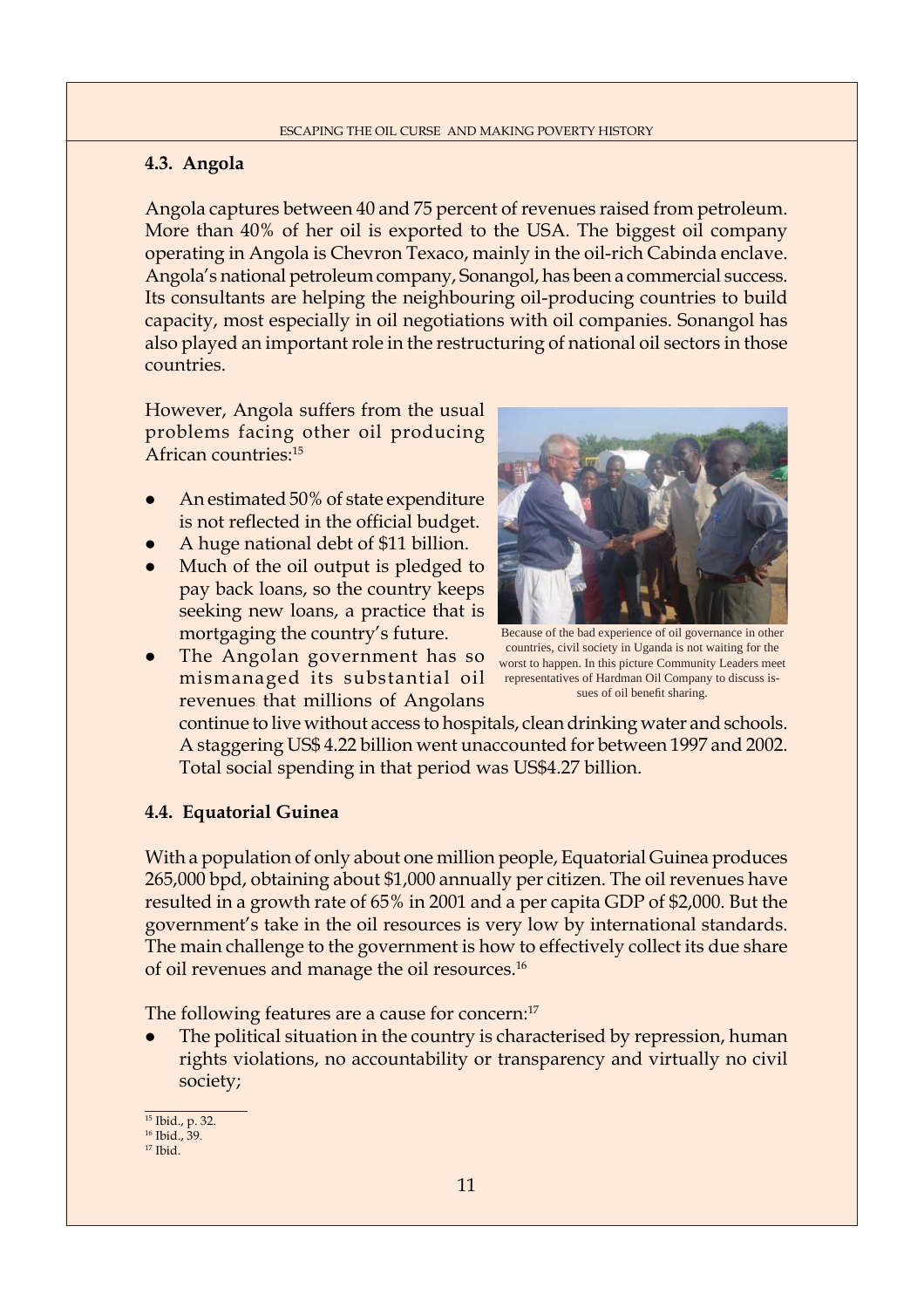- $\bullet$  57% of the population have no access to clean water;
- Lack of administrative structures capable of managing the oil sector;
- The national oil company, GEpetrole, lacks human resources and has had to hire Western consultants;
- Over \$300 million of oil earnings were deposited in a private bank in Washington DC on a personal account;
- Oil revenues account for 61% of government revenues and 86% of GDP;
- The country suffers from Dutch Disease: coffee and cocoa production has gone down from 60% to 6% in ten years; and
- The government has taken advances from oil companies on the strength of future oil production. Such loans have high interest rates and short maturity periods.

# **5.0. EMERGING CONFLICT OVER OIL IN UGANDA**

The main contentious issues over oil are emerging from Banyoro region.

## **5.1. The Bunyoro Case**

Bunyoro kingdom is demanding a share of the oil deposits found in Hoima, Kibaale and Masindi districts. The Banyoro insist that Bunyoro should take not less than 51% of the oil revenues. The Kingdom government is also seeking compensation from the government for the Waraga oil site in Hoima district, insisting that the area is a significant spiritual centre for the kingdom. The kingdom alleges that the government had tampered with their sacred shrine, which is still marked by vegetable oil-yielding *mikooge* (tamarind trees) planted by ancients. Waraga is said to be a centre for spiritual worship.

Bunyoro kingdom has set up certain mechanisms to push for its interests:

- A ten-man Citizens Oil Committee, with representatives from Kibaale, Masindi, Hoima and Buliisa, and 2 from the kingdom. The Committee is to fast-tracking Bunyoro's demands for at least 51% share in the oil revenues;
- A Ministry of Minerals and Industrial Development; and
- The Omukama of Bunyoro has, on Government request, nominated a delegation of three officials to the Uganda Government Petroleum and Gas Policy making process. The king directed the delegation to press for the kingdom's fair share, both as the owner of the land on which the oil wells are located and where drilling is going on, and also for a fair share for the kingdom as the place where the oil has been discovered. He also told the delegation to find from foreign embassies of oil producing countries how cultural institutions have been awarded shares from oil.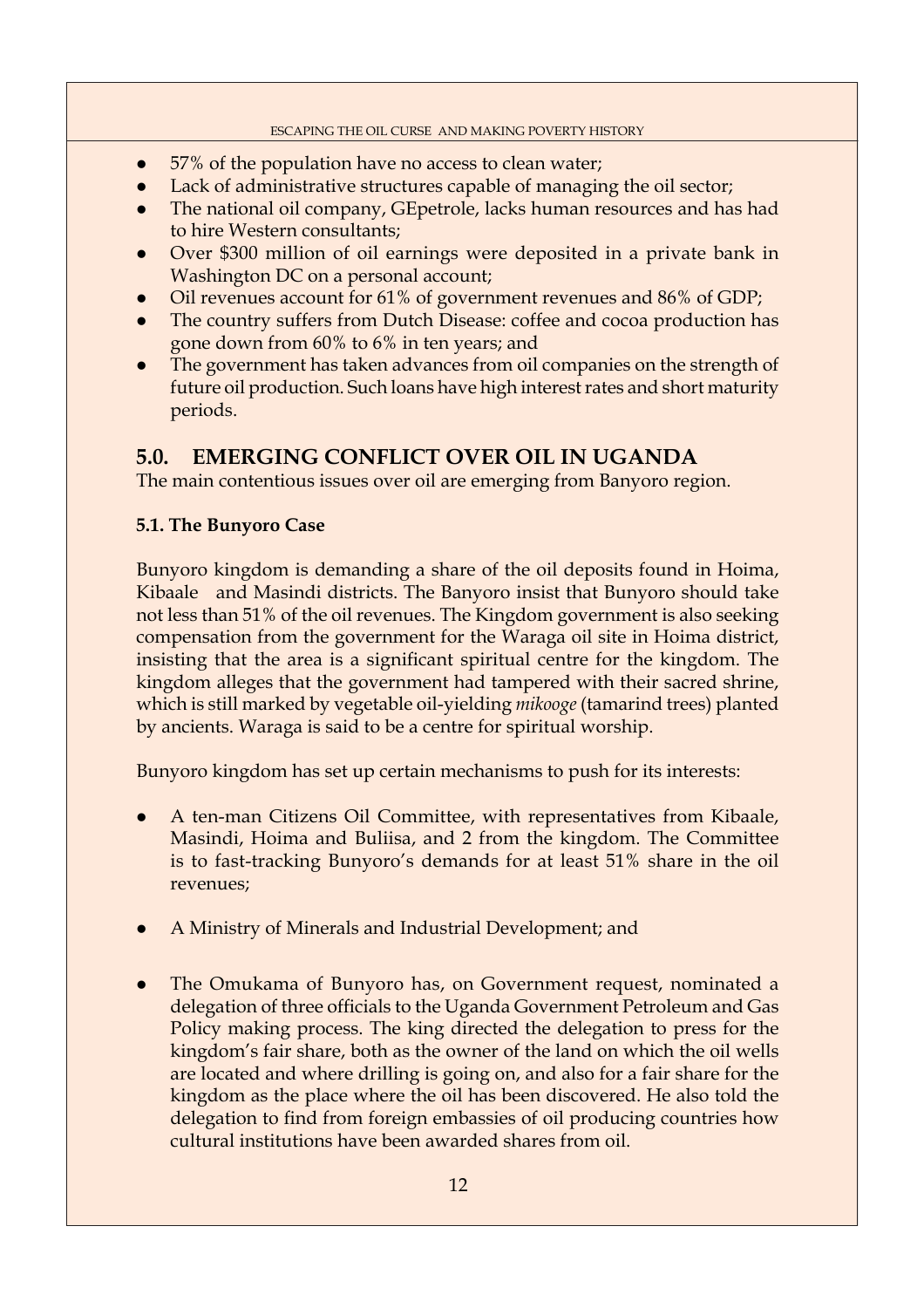## **Bunyoro accusations against the government revolve around the following issues:**

- The Banyoro feel that they have been cheated in the revenues generated from national parks and the forest reserves. Because of the percieved historical injustices the Banyoro suspect that the government has no good intentions for them in the current deal;
- z There are also suspicions that there is a sinister scheme to take over *strategic*  land in Bunyoro kingdom. There are allegations that top army officers have started buying or just helping themselves to huge swathes of the kingdom's land since oil was discovered in Bunyoro, often on the pretext of establishing military detaches on the shores of Lake Albert. The deals are being made with the connivance of local leaders;
- Suspicions about the an explained deployment of heavy military personnel around the oil exploration wells in the region; and
- Allegations that government officials are already evicting people from their land. For instance,that a soldier has evicted more than 100 Banyoro in Bwora parish in Kibaale and an army officer has taken over the Omukama's land in Kyangwali in Hoima.

## **Government officials' reaction**

- The oil exploration wells are national assets and have to be protected. Therefore the military presence is justified;
- Parliament is yet to make a law about sharing of royalties from mineral exploitation; and
- There is no ban on buying land. If land is available, people will buy it, wherever they find it in the country.

## **Bunyoro's accusation against Hardman Resources Ltd.**

- Hardman has destroyed a historical site, Waraga. They say Waraga was inhabited by King Waraga, one of the oldest Bunyoro kings. *(Hardman says the site was named after the type of fish found in the lake) and*
- Hardman came to Bunyoro and started digging, without consulting the king, as if the Banyoro do not exist. *(Hardman says the responsibility of consulting the king is the work of the Ministry of Energy).*

## **5.2. Other potentially contentious issues**

The PSA signed between government and Hardman

- o Uganda is to receive 7.5% royalties from the gross petroleum production within the contract area;
- o The licensee to retain 60% to cover the cost of exploration, development and production;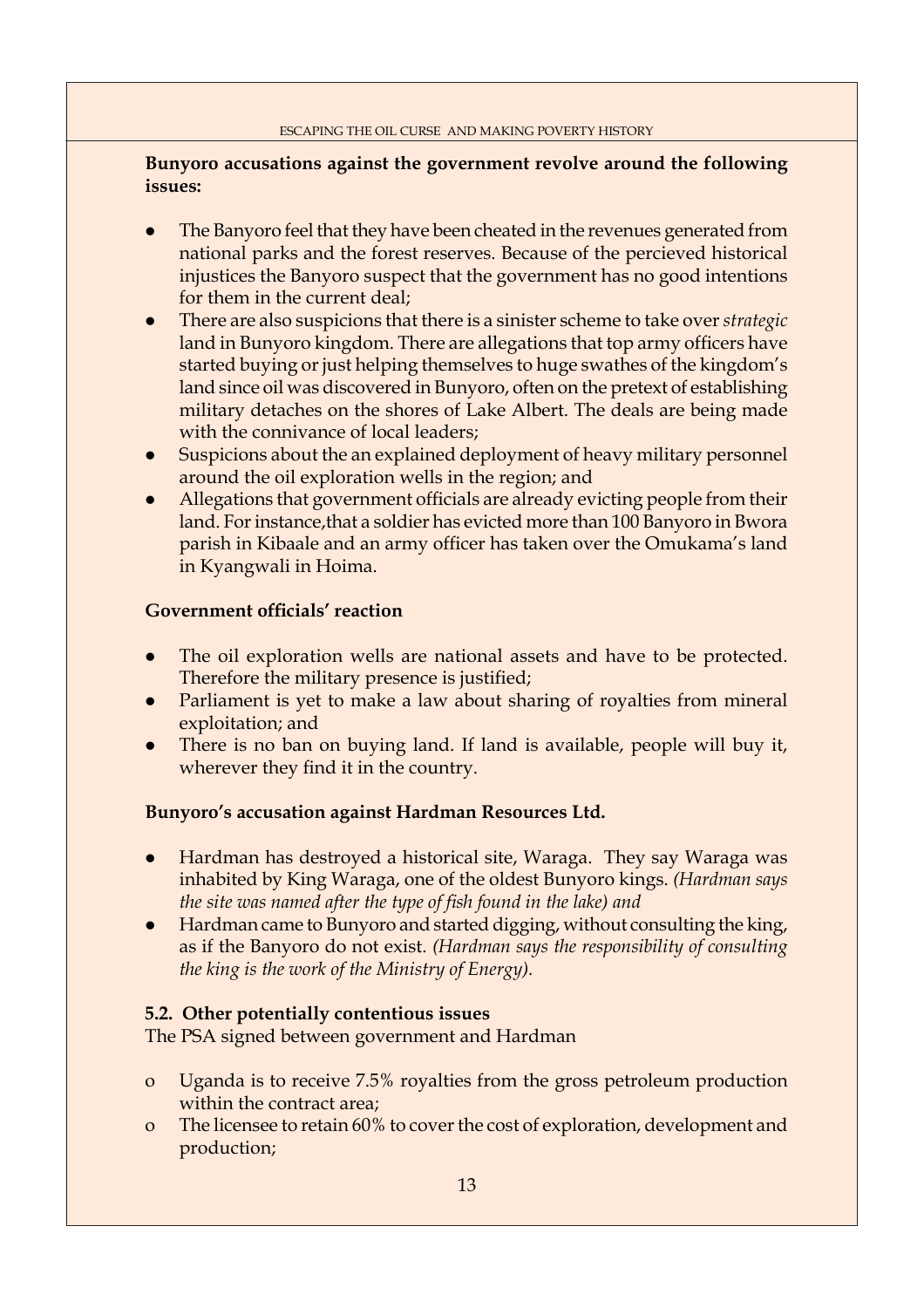- o The remaining portion to be split between government and the licensee on a 70-30 basis, although the government can negotiate for a higher share. This means that out of every 100 barrels, the two oil firms will take 69.75 barrels while Uganda will retain 30.25 barrels; and
- o Under the licence, the two firms (Hardman Resources Ltd. & Tullow Oil Company) will pay US\$2.5 per sq. km. For land in the exploration area, a training fee of US\$12,000 every year and, once production starts, US\$500 per sq. km. There will also be a negotiated fee for the signature bonus.

The Banyoro demands and accusations help to demonstrate, fortunately at an early point in time, the danger of taking community concerns for granted and of not involving them and other stakeholders in the entire process. Public participation and information desclosure must be an integral part of oil exploration and production process to avoid future conflicts.

## **6.0. A CRITICAL ANALYSIS OF UGANDA'S NATIONAL OIL AND GAS POLICY**

The government of Uganda is in the process of formulating a National Oil and Gas Policy to guide and govern petroleum exploration and production activities in the country. Accordingly, the draft policy is driven by the desire to create lasting value to society by ensuring a maximum return on investment in the Uganda oil and gas industry for investors, the government and people of Uganda, and to achieve growth, poverty reduction, and sustainable development.<sup>18</sup>

While the draft Policy contains good, extensive and elaborate policy positions, certain aspects of it need to be revisited and addressed. It is also important to point out that there are fundamental problems and challenges, not specifically connected to the draft policy, which desperately need to be addressed with or without oil:

- inefficiencies in government departments;
- shortage of public-spirited public servants;
- paucity in research and technology;
- lack of entrepreneurial skills;
- poor work culture; and
- lack of a saving culture.

For our present purposes, we shall confine our discourse to what is set out in the draft policy, beginning with its professed objectives.

<sup>&</sup>lt;sup>18</sup> Draft National Oil and Gas Policy, June 2006.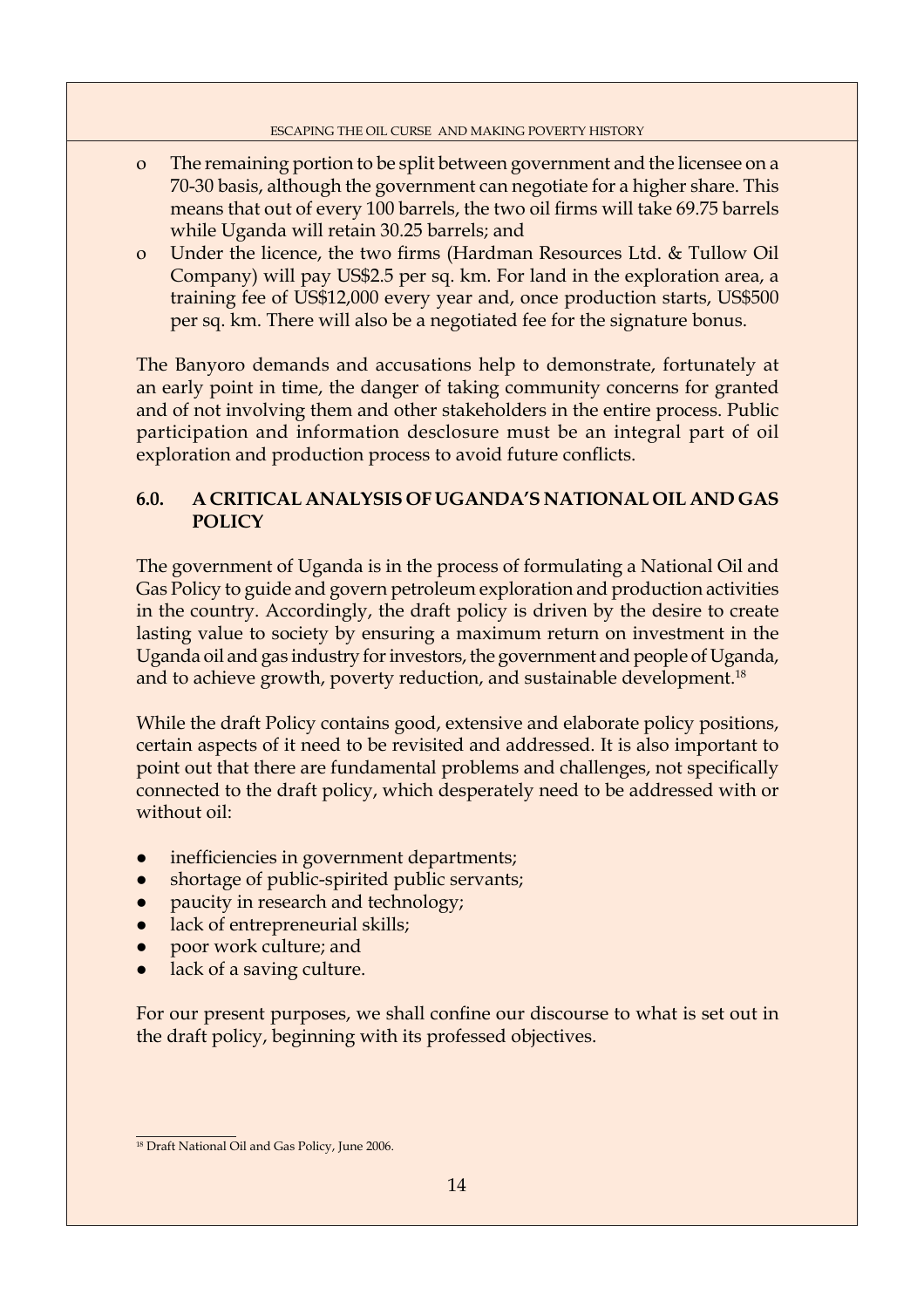## **6.1. Objectives of the Oil and Gas Policy**

The Oil and Gas draft policy has laid down a number of objectives that the policy seeks to achieve. In this section we critique some of the the objectives that were found lacking or were not providing a clear policy direction.

1. To ensure efficient and effective management of Uganda's oil and gas resources;

 This is a lofty ideal that will nevertheless require intensive training and expansion of the staff to be in charge of managing this sector. Uganda's experience with public bodies (parastatals) clearly shows a serious deficiency in this area.

2. To encourage transparency in the management and operations of the industry;

 For the sake of avoiding the pitfalls mentioned elsewhere in this paper, which have dogged many oil producing African countries, this objective should go beyond merely "encouraging" transparency. It should propose frameworks that will ensure that there is transparency in fact. Such frameworks could include direct involvement of Parliament for oversight, involvement of civil society and communities in policy and decision-making to promote participation, information disclosure etc.

3. To ensure that revenues from the oil and gas sector are properly managed and utilised to create new wealth;

 The policy ought to demonstrate exactly how this is to be achieved. A careful reading of the policy does not reflect this. The policy especially does not indicate what type of new wealth will be created from oil revenues.

4. To encourage early production after commercial discoveries;

 Since oil resources are associated with many challenges, the objective of early production after commercial discoveries may undermine the country's ability to cope if the necessary framework has not been put into place.

- 5. To control the production rates such that any production reservoirs are not damaged or destroyed;
- 6. To encourage as much participation in the petroleum industry as possible;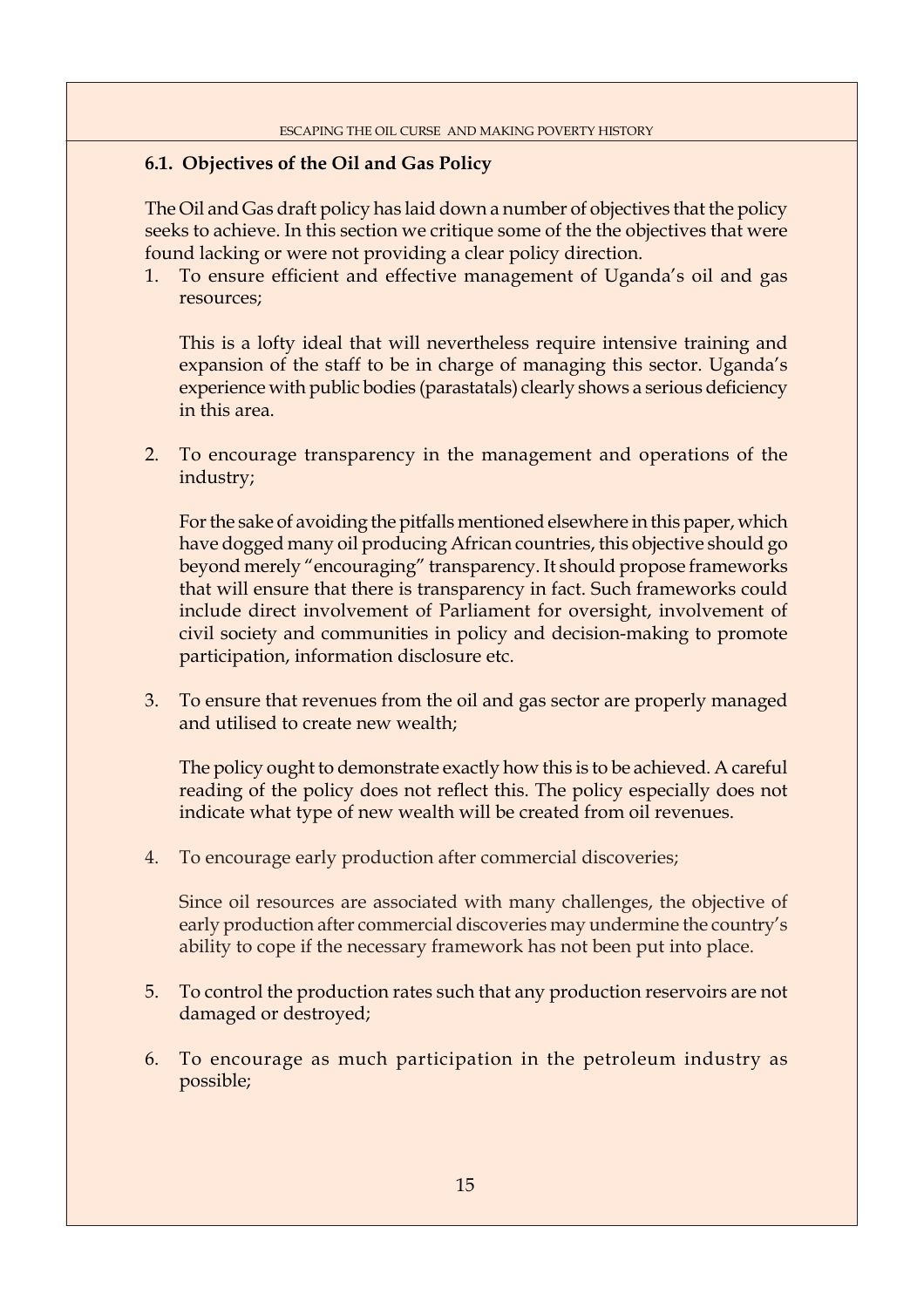It is understood that this objective is set against the government's intention to see the private sector people's activities boosted by the petroleum industry. However, they may not be able to do this effectively unless some of the oil revenues are ploughed into the development of such activities. The objective should indicate this. Given that the oil industry is not labour intensive and requires highly specialised skills, it is not likely that many Ugandans will directly participate in it. However, they can benefit from linkages.

- 7. To ensure that the government receives returns commensurate to the production rates giving due consideration to the recovery of oil company investments at a profit;
- 8. To ensure that oil and gas activities are undertaken in a manner that conserves the environment;

 The policy acknowledges that the oil and gas industry will affect the wildlife, biodiversity and economy of the Lake Albert ecosystem as well as the corridor in which the pipeline will pass, (Section 7.2.4 (pp. 41-42). It proposes to mitigate environmental damage through control of air pollution, keeping access roads at minimum and using bitumen to surface the roads, control measures against the release of chemical wastes and spills into Lake Albert and rivers that drain the basin. The policy also says that a disaster preparedness response mechanism will be put in place to respond to any oil spills in the Lake Albert basin and pipeline corridor.

 The challenge, however, is how to ensure that oil companies are held accountable when they damage the environment, and are made to clean up the development areas at the completion of their contracts. Additionally, attempts to have an effective disaster preparedness mechanism in Uganda have not been very successful. As such, the policy should in clear terms show how Government intends to respond to potential disasters in respect to oil spills or fire outbreaks.

## **6.2. Principles guiding the policy**

The draft Policy has developed principles to guide petroleum exploration and production. While this is in itself commendable, we find gaps and weaknesses in the principles that need to be addressed. The weaknesses are discussed below.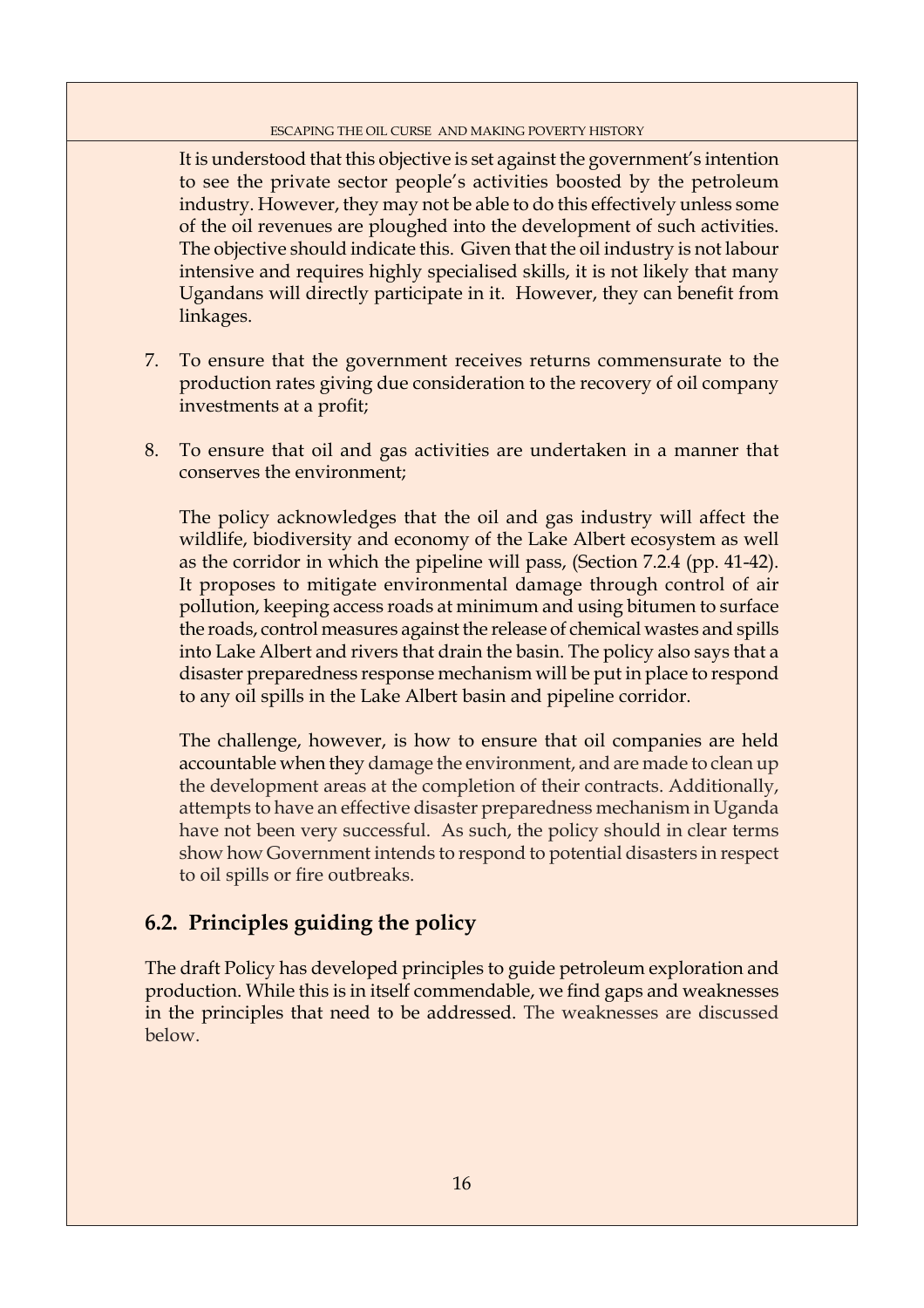## z *Effi cient resource management*

The principle seeks to reduce the costs of operations and maintain high standards of productivity. However, given that Uganda clearly lacks the technical capacity to influence and provide oversight over the way the oil companies carry out their activities, it would be useful for the policy to specifically indicate the steps being taken to address this area.

## *Shocks from fluctuating oil prices*

The policy acknowledges the problems resulting from very high prices (wasteful spending) and very low pieces (extreme insecurity), and lists (8.1) possible options as mechanisms to manage the shocks resulting from fluctuating oil prices. The policy specifically indicates that government will establish a Uganda Petroleum Fund whose role will be 'to ensure effective oil and gas revenue management and to contribute to overall price stabilisation.'

While this is a positive proposition, it is important for the policy to set out exactly how the Fund will be managed and controlled to ensure transparency, accountability and good management and, in particular, to ensure that it does not suffer from interference of political officials. Although the policy proposes legislation to ensure proper systems of financial management and accountability of oil revenues, the experience of Uganda indicates that legislation has not necessarily resulted in respect for proper systems of financial management. The stakes will be very high for the oil industry and the temptation not to respect proper financial guidelines is likely to be even higher than usual.

z *Oil revenues to boost growth and development*

The principle also stresses ensuring that petroleum revenues are used to boost balanced growth and sustainable development of the economy. But this is such an important aspect of economic development that the policy should spell out proposed means of achieving these two most highly sought after achievements but which many developing countries have failed to realise. In particular, using oil activities to develop other sectors is going to be a very crucial issue in the economy. The option therefore is to develop benchmarks for the key sectors under the Poverty Eradication Action Plan (PEAP).

*Creating lasting benefits to society* 

The policy stresses the issue of creating lasting benefits to society. We should, therefore, examine ways of using oil resources to *transform* the economy, especially by using oil revenues to invest heavily in research, science and technology.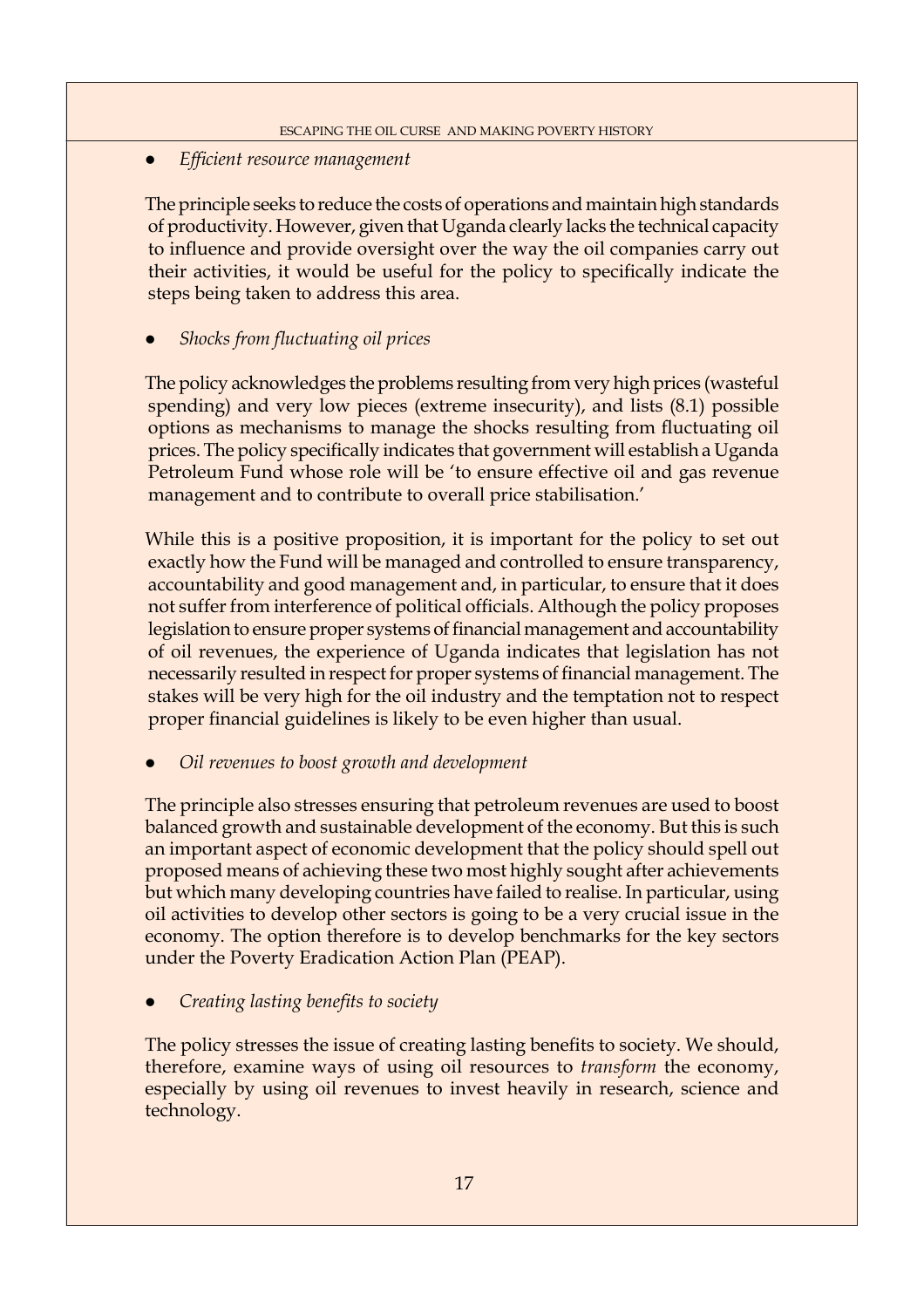Consider David Landes' remarks in his book, The Wealth and Poverty of Nations: *In OPEC countries, the torrent of wealth has not produced an economic transformation. Easy riches have led down the path of self-indulgence and laziness. Rich Arab nations have traded black gold for money and sent the money back to the countries that paid it; they have purchased shares in the enterprises of advanced industrial nations; they have built handsome homes, hotels, palaces, etc. BUT, they have not developed an advanced economy. They have purchased the skills and services of others rather than learned to do things for themselves. They import just about everything.*

The draft Policy proposes that exploration and production should be gradual and spread out so that the current generation does not deplete resources at the expense of future generations. It is important for the policy to specify that government should set a ceiling, publicly known, on how much oil the country will produce, how many barrels per day (bpd).

Additionally, the policy rightly proposes that the country should avoid pressure to speed up production in order to accelerate revenue generation or rapid returns to investment by companies.This is important in a sense that Government should be able to provide the necessary oversight over oil companies to balance their profit interests and the long term interests of the country. Unless the temptation by the investors to reap back their investments in a short time is well managed, Uganda may run out of oil before its development goals.

## z *Transparency and sustainability*

As indicated in this paper's background discussion, lack of transparency has been the problem of many oil producing African countries and has been responsible for the dismal economic benefits from the huge oil activities in many of those countries. It is, therefore, heartening that, in cognisance of this problem, the Policy calls for openness and complete access to information as well as disclosure of revenues received from the oil/gas, according to generally accepted accounting principles and international financial reporting standards.

Section 8.2 (p.45) proposes possible ways to ensure transparency. Among these, it is noted that in order to improve the level of transparency and accountability, PSAs should include commitments on transparency issues. The policy also correctly notes that "appropriate transparency and accountability systems are only effective if information is readily available."

We note with concern the Solicitor General's statement in August 2006 that the government will not avail the oil exploration agreements to members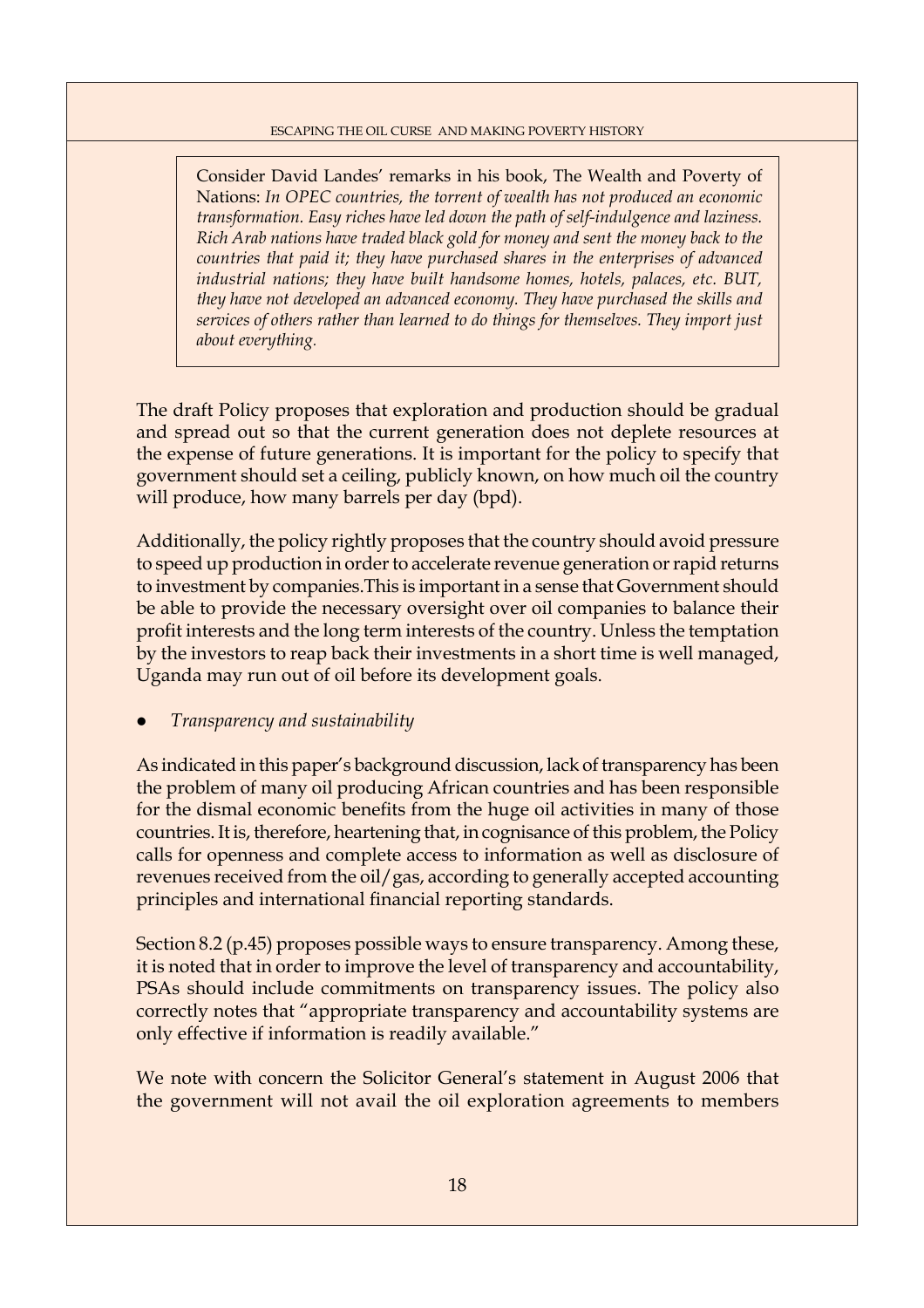of parliament because the agreements are confidential.<sup>19</sup> This would seem to undermine the government's claim to be committed to transparency and accountability, reiterated in the draft Policy as indicated above. The Policy further acknowledges that corruption is still widespread in Uganda, and the oil and gas sector could fall prey to the practice (pp. 45/46). It is, therefore, clear that the Solicitor General's statement is not in tandem with the spirit of the Policy.

z *Competitiveness and productivity* 

The policy rightly calls for open bidding as a basis for licensing to ensure that the most efficient, the best qualified and the most reliable suppliers are licenced. It rightly commits government to promote healthy competition among licensees (Section 6.2.4 p.24). The country should borrow a leaf from the example of Libya where oil bids were recently opened on live television. This promotes public accountability and builds public confidence in the way government is managing their resources in trust.

*Protection of the environment and biodiversity* 

The policy highlights the fact that the environment and biodiversity are neatly balanced for mutual benefit and survival and accepts responsibility to maintain this balance. To its credit, the policy recognises (Section 7.2.4) that oil activities all over the world interfere with this balance, both through normal activities and through accidents such as spillages.

The policy needs to be specific and propose actual frameworks for dealing with environmental issues resulting from the exploitation of oil reserves. It should do more than *discourage* bad practices and *promote* good practices. It needs to recognise that wherever there is oil exploration, there are drastic effects on the environment. Therefore, the policy should be strong on the regulations to be followed as regards pollutants and toxins. Government must in addition scrutinise oil companies' in-house guidelines and operating manuals to ensure that they are in line with what Uganda expects.

Section 7.1.7 (p.19) states that the responsibility of maintaining a clean and healthy environment and the required safety during production is the responsibility of both government **and** the oil companies, whose roles **could** be coordinated by NEMA.

The government and the oil companies must not be equal partners because this can lead to each passing the buck to the other. One must clearly have the upper hand and the authority to ensure that the lesser partner enforces the regulations.

<sup>19</sup> *New Vision*, 9 August 2006.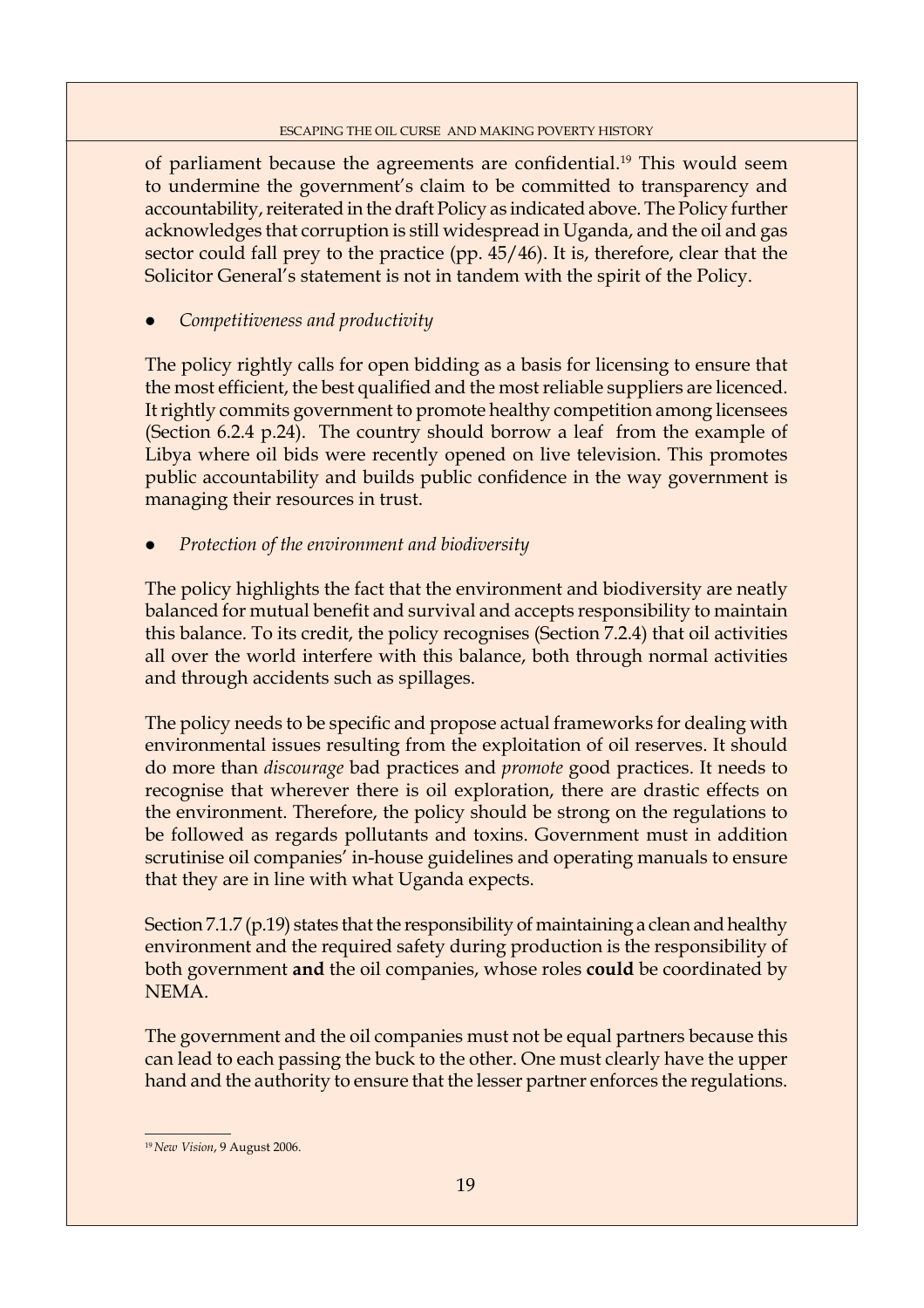The Constitution of the Republic of Uganda states clearly in Article 39 that, "Every Ugandan has a right to a clean and healthy environment." Therefore, the government has the responsibility to oblige any economic player to ensure this.

z *Cooperation* 

The recognition that relations between government, oil companies, communities and all other stakeholders should be based on cooperation and trust points such relations in the right direction. The policy indicates that the system of cooperation will be extended to communities in the producing regions and any pipeline corridor.

We feel strongly that this should start immediately in order to avoid misunderstanding and suspicion. People in oil producing areas need to be brought on board from the outset so that they are not fed with rumours and misinformation likely to undermine any move made by the government and other actors in the oil industry.

## z *Capacity and institution building*

The importance of capacity building for the country's ability to benefit from oil activities cannot be overstated, as indeed the draft Policy makes very clear. Section 6.1.10/11 (p.21) takes cognisance of this and commits government to using oil revenues for training and skills development. It also makes a commitment to provide appropriate training to government personnel in the fields relevant to the oil sector.

Unfortunately, African countries have often created capacity among its human resources only to lose them to greener pastures, especially given the high marketability of the specialised skills required in the oil industry worldwide. The policy is silent on this issue and yet it should pronounce itself on the problem and indicate how this can be mitigated (especially through retention measures, special remuneration packages and other incentives).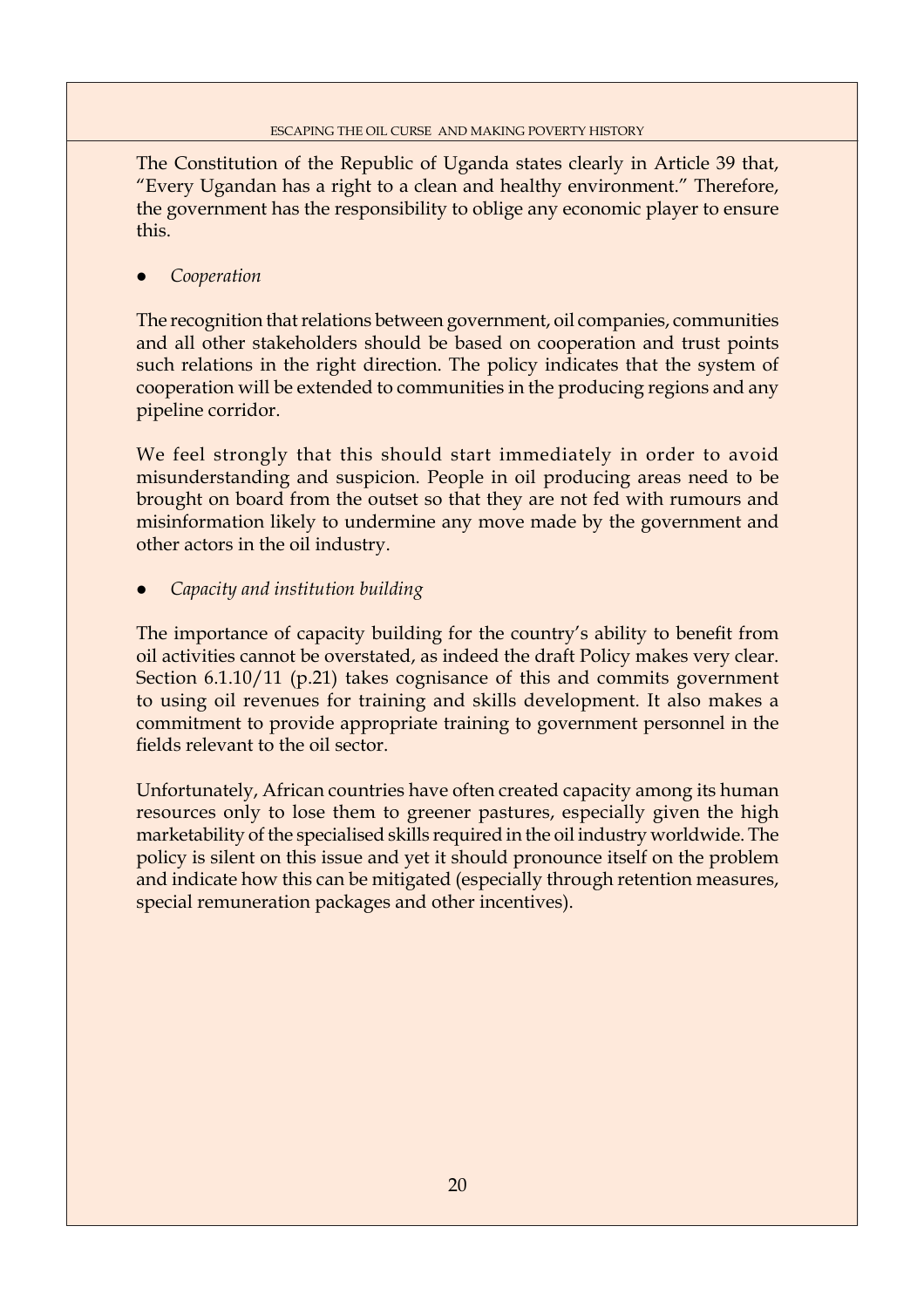## • Conflict resolution and transformation

Conflict and corruption are mentioned almost in passing Section 8.2 (pp.45/46), and yet they are at the heart of the bad performance of many, if not most, public enterprises in Uganda. Conflict is also the biggest challenge in a country such as Nigeria where the host communities have been at loggerheads with the oil companies and the government. A sound conflict management and resolution mechanism is needed.



**Oil and Gas Exploration in Progress:** Gas testing tanks in action.

z *Demands by local community*

It is not clear from the policy how the oil companies are to handle demands by the local community, what relations there will be between the two and what role the government will play in such relations.

z *Impact of oil activities on women*

The policy does not lay down propositions for mitigating the impact of oil activities on the livelihoods of women. The section on the impact on employment opportunities and patterns (Section 7.2.3 on pp. 40/41) needs to address the plight of women and the impact of oil activities on their economic activities. In the background to this document, we pointed out the impact of oil activities on the livelihood of women in the Niger Delta, Nigeria.

• Roles of departments

The policy envisages and specifies roles for the following organs (pp. 15-17):

- 1. The Ministry of Energy & Mineral Development through the Petroleum Exploration and Production Department (PEPD)
- 2. The National Petroleum Authority
- 3. The National Oil Company
- 4. Cabinet
- 5. Parliament

The roles of the proposed organs are quite numerous and extremely technical. In addition, there are other institutions which will be involved in specific aspects of the industry, for example the National Environment Management Authority (NEMA), Uganda Revenue Authority (URA), Uganda Wildlife Authority (UWA),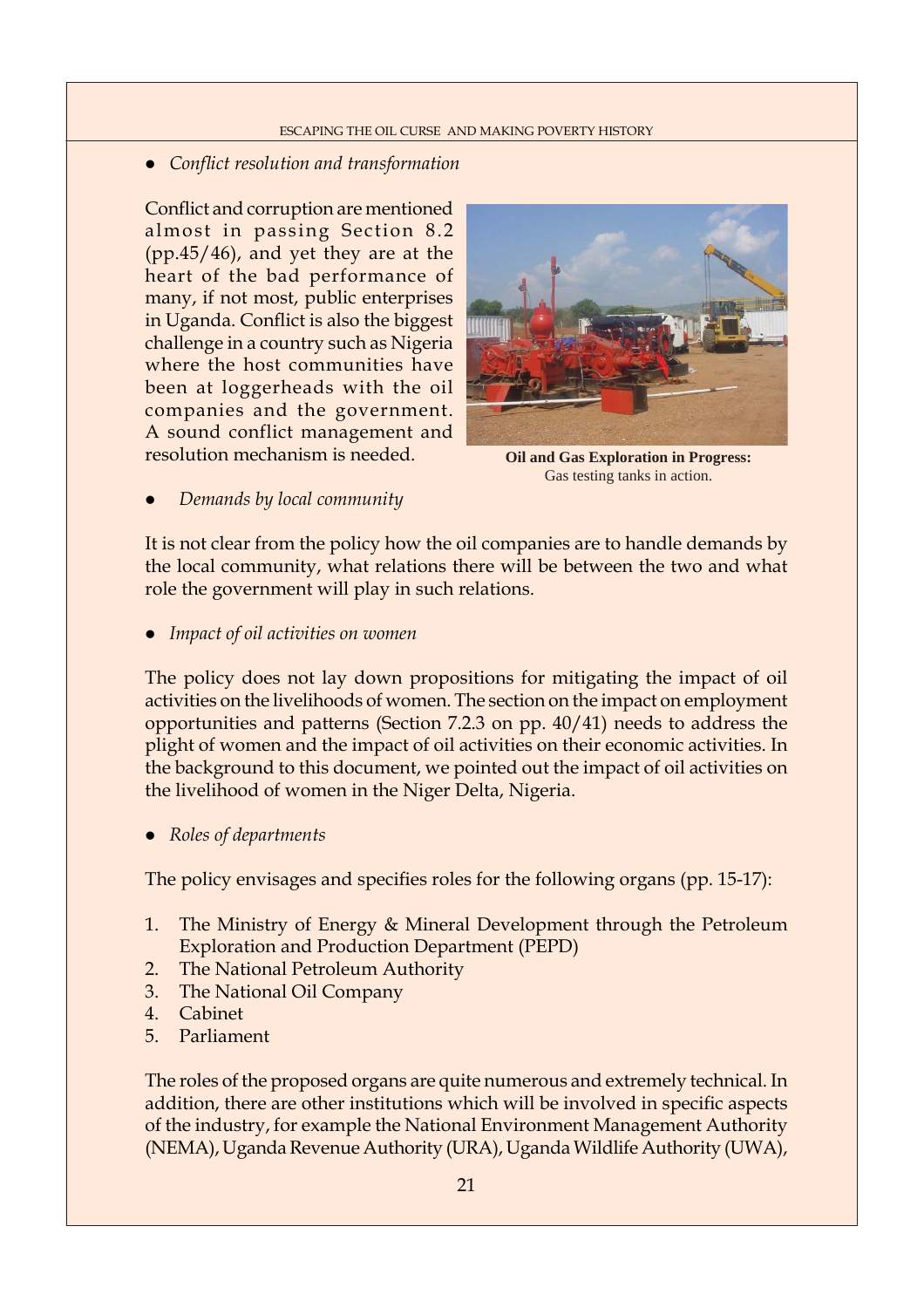The Auditor General and the Local Governments.

The question is whether the country has the requisite expertise to ensure that those roles are carried out efficiently with maximum benefit to the country, and without duplication or unseemly institutional conflict. There is a real likelihood that the multiplicity of institutions could create unnecessary bureaucracy in the whole system and delay the decision-making process, creating frustration.

**•** *Technology transfer* 

The government should insist on specific time frames within which the oil companies must have trained Ugandans to become experts in some crucial areas in the oil exploration and production sector. It is important to ensure that over a specified period, there will be Ugandans who are experts in all areas of oil exploration and production at all levels so that the country does not have to rely on expatriates for certain specialized skills as often happens in many spheres. This calls for the strengthening of section 7.2.3 of the Policy.

z *Planning of resultant urban centres*

Urban centres, even in oil prospecting areas, will spring up through private individual efforts. It is necessary for the government, through the policy, to ensure that the urbanisation triggered around the oil activities does not lead to the development of slums and, even more importantly, that in the post boom period, Uganda does not experience the phenomenon of ghost towns. Strict guidelines and regulations may be needed to control in-migration and settlements in the oil field areas.

• *Revenue sharing* 

The policy recognises that Uganda has poor monitoring and control mechanisms, Section 8.3 (p.46). And yet the proposals about revenue sharing need good and strong mechanisms to ensure that the policies are adhered to and respected. One of the proposals of how to ensure proper monitoring and control is to 'develop clear Petroleum Sharing Agreement documentation (p.47)." This is more reason why the PSA documentation must not be kept secret from the public. In a later section of this paper, we set out specific proposals on benefit-sharing.

## **7.0. THE LEGAL REGIME GOVERNING THE OIL SECTOR: TOWARDS AN ENABLING LEGAL FRAMEWORK**

The relationship between policy and law cannot be overemphasised. While policy formulation lays down the ideals, intentions and aspirations, in this case, of the Government, legal provisions actualise those ideals and aspirations by laying down the rules and institutional framework that ought to facilitate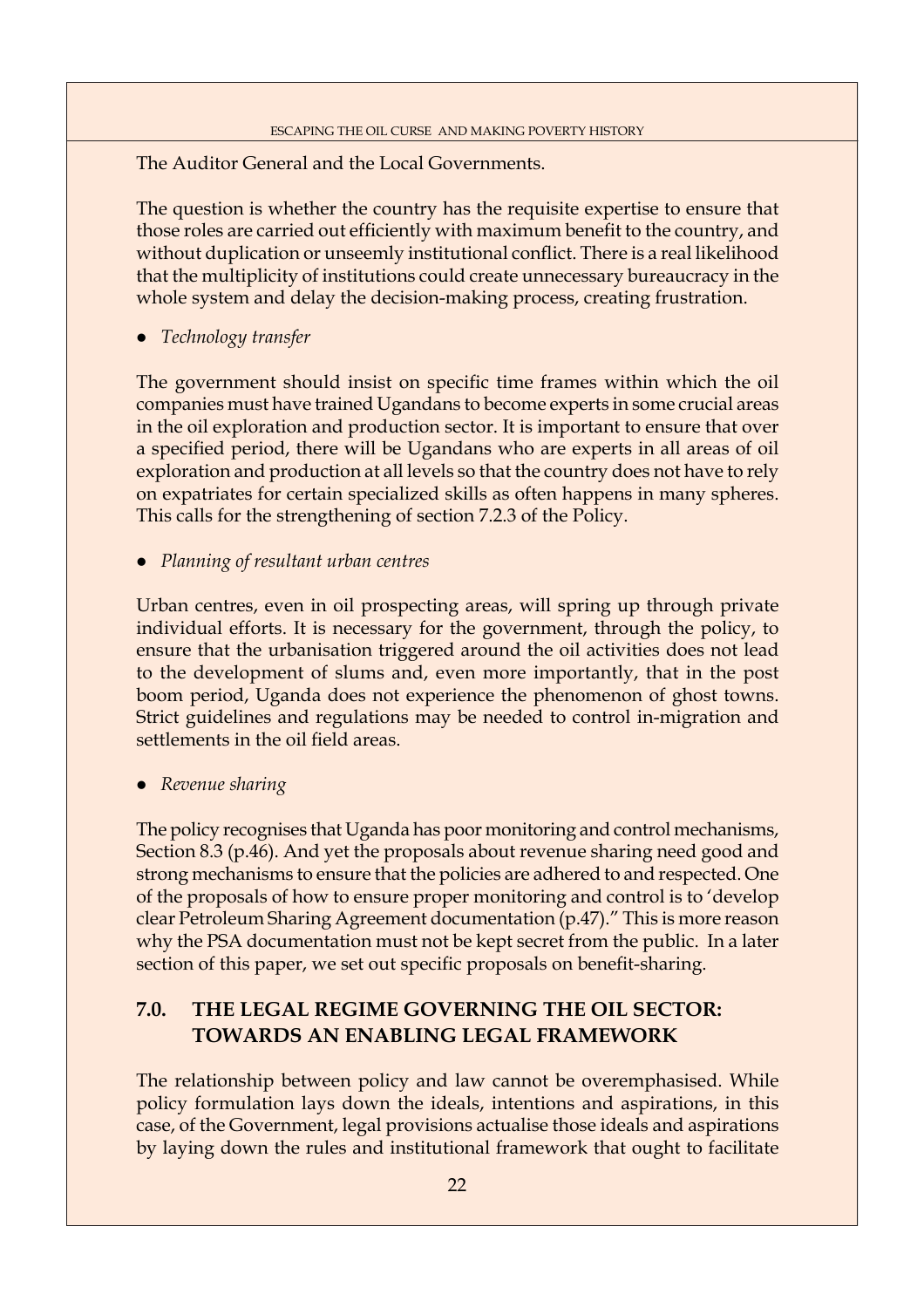the implementation of the policies and realisation of the goals and objectives underpinning them. Put differently, legal provisions ought to be developed out of policy positions.

In the case of petroleum and natural gas, the basic laws governing the sector are the 1995 Constitution and the Petroleum (Exploration and Production) Act, Cap 150. Of course, other laws of general application do apply to the sector, for example the National Environment Act, the Local Governments Act, the Land Act and others.

The Petroleum (Exploration and Production) Act was assented to on 13<sup>th</sup> June 1985. Section 72 of the then Act (since omitted), provides that it would come into force on such a day as the Minister would appoint. The Act remained a dead letter law up to 2000, in the sense that not only was the Act not brought into force, but in fact there was no petroleum exploration or production going on. The petroleum (Exploration and Production) (Commencement) Instrument, 89/2000, made by the Energy and Mineral Development Minister under section 72 aforesaid, on 16<sup>th</sup> November 2000, provided that the Act "shall be deemed to have come into force on 27<sup>th</sup> September 1985."

The Constitution of the Republic of Uganda 1995, Art. 237 thereof, vested all land in the citizens in accordance with the tenure systems stipulated therein. Government was to hold in trust for the people all natural lakes, rivers, wetlands, forests, national parks and other ecologically important areas. Minerals and oil were not so reserved to the Government. Art. 244 of the Constitution specifically dealt with minerals. The Article did not envisage minerals as Government property, except that clause (2) required that they be exploited taking into account the interests of individual landowners, local governments with the Central Government.

The Constitution (Amendment) Act, 11 of 2005 was a fundamental departure in as far as the oil regime is concerned. It replaced Article 244. Under the new Article 244:

- (i) All minerals and petroleum in, on or under any land or waters in Uganda are vested in the Government on behalf of the Republic of Uganda. In effect, the Government is not just a trustee but an owner of the minerals and petroleum.
- (ii) The old general provisions enjoining parliament to legislate on the exploitation of minerals, sharing of royalties, payment of indemnities and restoration of derelict lands were retained but made to apply to petroleum as well.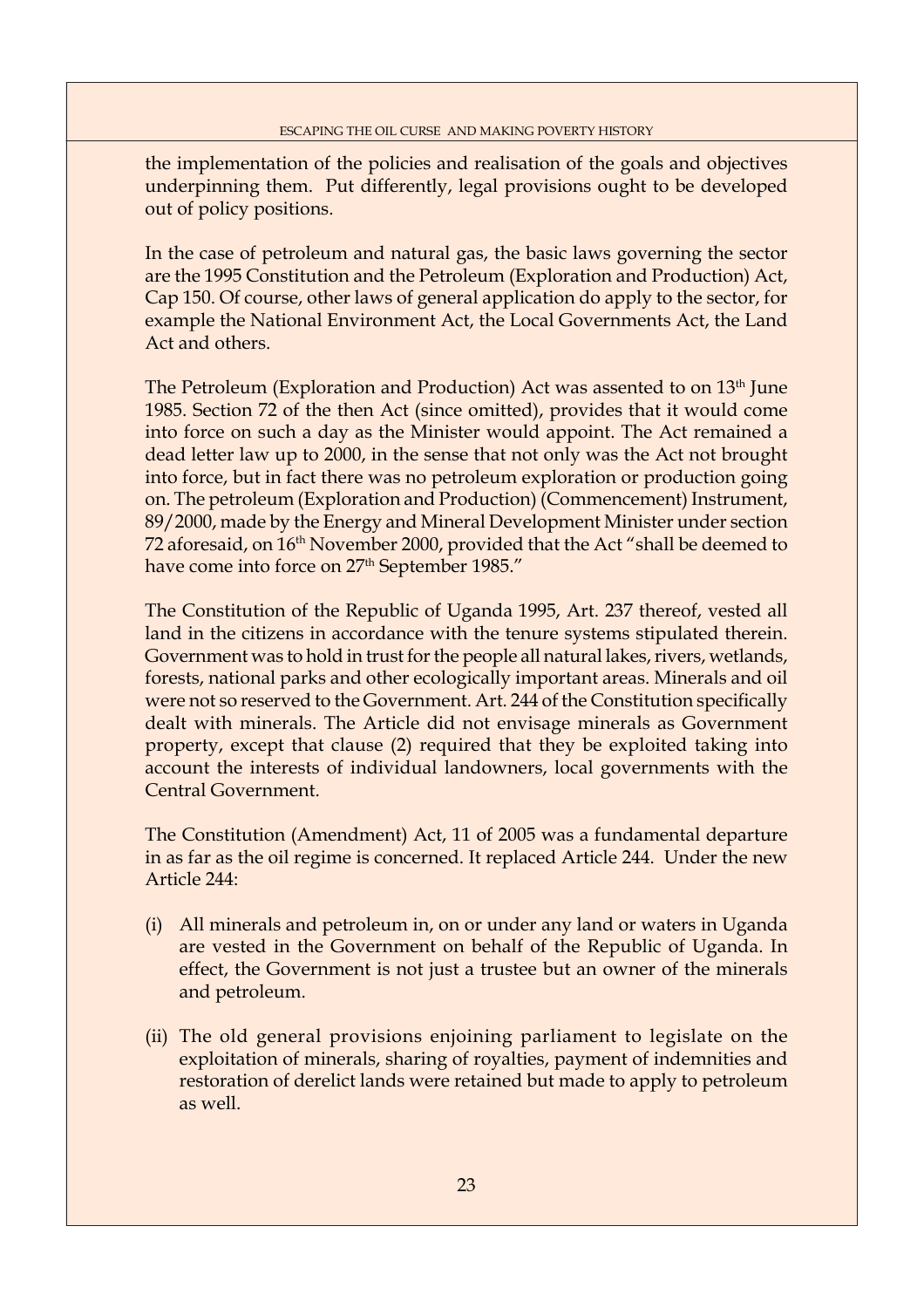(iii) For the first time, petroleum is constitutionally provided for. The old article 244 had only dealt with "minerals" without defining them, (but see Article 244 (3), meaning that one had to borrow the definition under the Mining Act. The Mining Act, now Cap.148, had specifically defined minerals to exclude petroleum, clearly envisaging a different legal regime for the latter. The Petroleum (Exploration and Production) Act, defined petroleum. The above Constitutional Amendment adopted wholesale the definition under the latter Act. Note that whereas that Act has separate definitions for petroleum and natural gas, the 2005 Constitutional Amendment did not adopt the definition for natural gas, with the result that natural gas is not constitutionally provided for. This is a glaring omission, considering that currently government policy lumps petroleum and natural gas together.

 It should be noted that the petroleum (Exploration and Production) Act was enacted at a time when worldwide, natural gas was not looked at as a viable source of energy. Indeed, it was seen as an inconvenient associate of petroleum. Accordingly, while section 31 prohibits wasteful or environmentally damaging oil field practices, subsection (2) and (3) empower the holder of a petroleum exploitation license (the licensee) to flare (i.e. destroy by fire) the natural gas encountered during operation. He may ordinarily do so with the written consent of the Minister, but in an emergency, he needs not even seek such consent.

 In recent years, natural gas has emerged as a cheap and highly viable source of energy, and laws regulating its exploitation need to be urgently developed. We would propose that the Petroleum (Exploration and Production) Act be amended in this regard, instead of enacting a totally new statute on natural gas.

The Act creates a potentially problematic relationship. Clause (1) vests petroleum and numerals in the Government, yet clause (3) talks of catering for the interests, *inter alia*, of individual landowners, when exploiting mineral ores and petroleum. It envisages a relationship where government owns oil under a person's land and licenses another to exploit the oil "over the head of the landowner." Unlike the regime for minerals under the Mining Act, the petroleum regime does not require petroleum exploiters to acquire ownership of the development areas by way of leases or other title-conferring interests, though they may opt to do so under section 40 of the Act. All one needs is a licence which, traditionally and legally, is not a form of tenure. There is, therefore, need for an elaborate law setting out the limits of the rights of each (Government and the landowner), and how the exploitation is to take care of those respective rights and interests.

To be sure, section 38 and 39 reserve surface rights to the "lawful occupier." Section 38 (1) of the Act requires the holder of a licence to seek the consent of the lawful occupier of the land, before he can exercise the rights enshrined in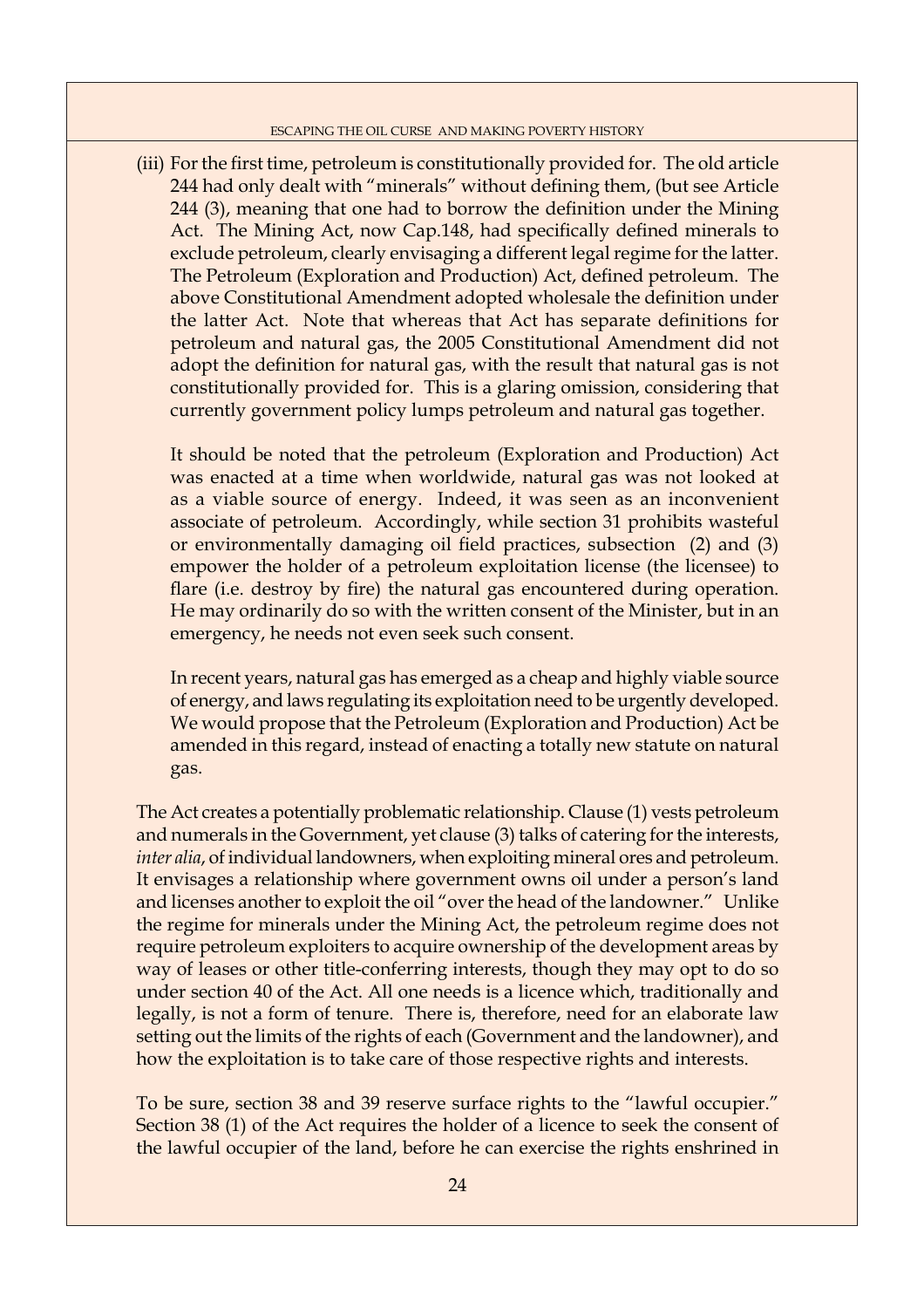the licence. The same provision, however, empowers the Minister to override the occupier and allow the licensee to exercise his rights where the consent is "unreasonably withheld". There are two problems in this. Firstly, the "lawful occupier" is not defined. Where, for example, a licence is granted on registered land being at the same time occupied by customary tenants, it is not clear whose consent is to be sought. Secondly, if a Minster is to authorise the holder of a licence to exploit petroleum on land occupied or held by another person "subject to such conditions as the Minister may deem fit", this makes a mockery of the fundamental right to property which is protected under Article 26 of the Constitution, notwithstanding that Article 244 (1) which vests minerals in the Government states itself to be subject to Article 26.

It is also clear that under section 40 and 41, ordinary occupants of land in which petroleum is discovered can be bullied out of their land rights against their will, as long as they are offered compensation, which need not be determined by them but by arbitrators. The history of the practice of arbitration in this country has not been a rosy one and, indeed, arbitrators in Uganda rarely satisfy all parties involved.

Ultimately, not only do these provisions create the potential for conflicts, but they do not cater for other "non-surface" rights which ordinarily accrue to a land owner. Of course the holder of a Petroleum Production Licence can avoid all this by acquiring an exclusive right to use the land (i.e. a lease). It is suggested that, as with the mining law, petroleum production licence holders should be required to obtain leases.

On environmental issues, it should be noted that the Act was enacted before the era of proactive environmental legislation, or at least before it caught on in this country. Fortunately, the drafters of this law were mindful enough of the devastating effect of oil pollution to impose on holders of petroleum production licences the obligation to carry out their activities in a "proper, safe, and workmanlike manner in accordance with good oil filed practices and, in particular, to control flow of petroleum, gas or water into the development area and its environs and to prevent other like hazards (section 31)." The licencee is further required to " prevent the pollution of any water, well, spring, stream, river, lake, reservoir, estuary or harbour (as if Uganda has any) by the escape of petroleum, salt water, drilling fluid, chemical additive, gas or any other waste product or effluent." Of course the Act does not provide for such things as environmental impact assessment requirement, but since the provisions of the Uganda Environment Act apply to can always be invoked, this may not be a particularly serious shortcoming.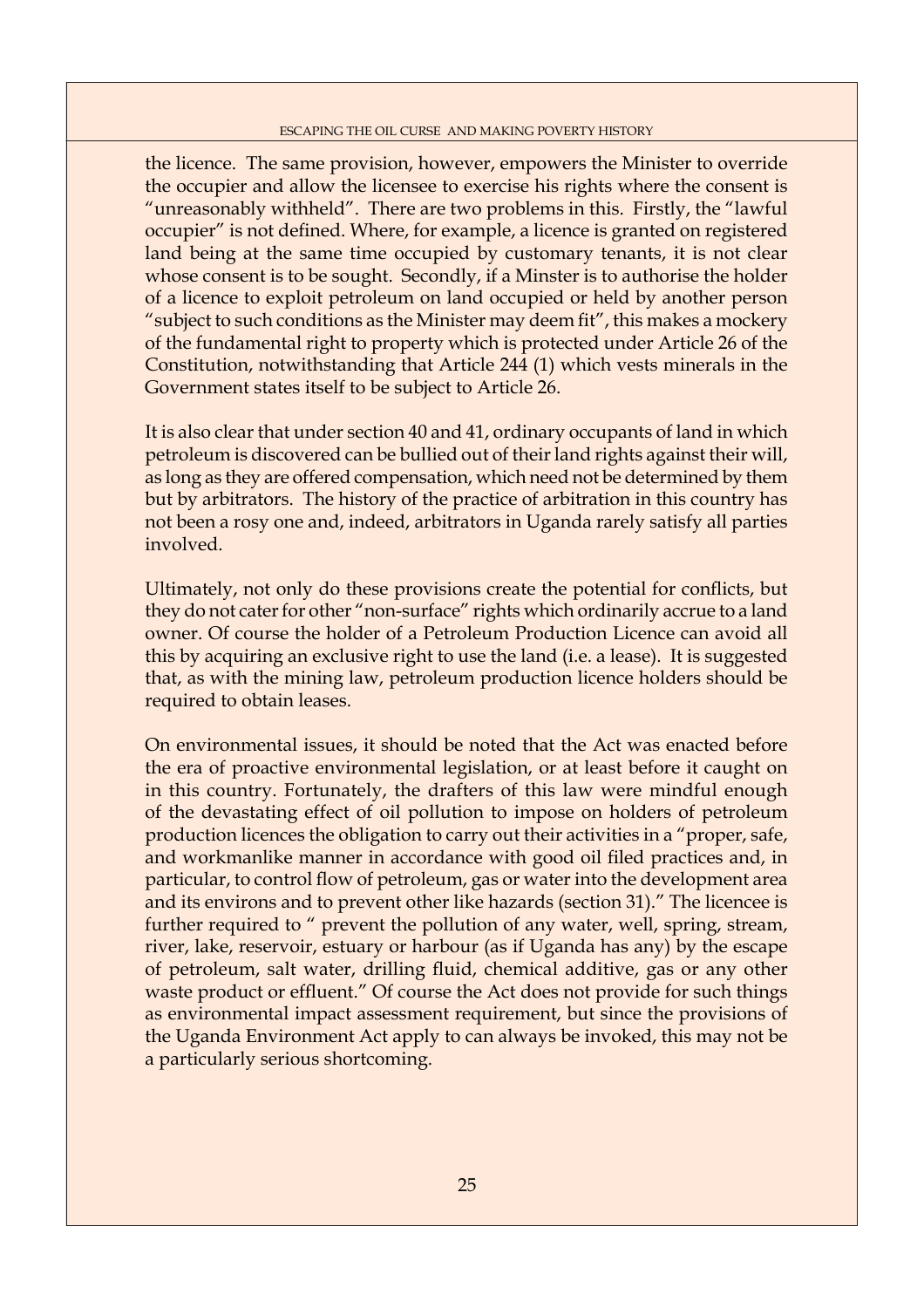The real problem may lie in expecting the oil companies to altruistically safeguard the environment, an expectation that conveniently overlooks the ruthlessly selfish drive that informs the operations of the oil multi-nationals. A study of how the oil companies have polluted the Niger delta demonstrates the futility of relying on licensing conditions to combat environmental degradation. We suggest that alongside the above mentioned environmental obligations of the oil companies, a pre-determined portion of the



**Water Wastes of burnt Oil Well in the area of Exploration:** Unless there is a strong policy and legal framework in place, the Oil Company may leave behind a land that is environmentally destroyed.

government revenues from oil should be set aside to address environmental issues. Alternatively or in addition, the oil companies should be required to contribute to a fund for the purpose. A unit can also be set up in NEMA to deal with the specific problem of oil pollution. These measures, along with continuing environmental education, should be able to substantially address environmental concerns.

The other troubling provision of the Act is the prohibition against disclosure of information contained in section 59. Under the said section, it is provided that no information furnished by a licensee in a report submitted pursuant to the Act shall be disclosed to any person who is not a Government Minister or an officer in the public service save with the consent of the licensee. Sub-section (2) gives some exceptions. Section 59 is the statutory expression of the a long running but largely unjustifiable tendency in Africa of deliberately shrouding the oil industry in mystery – of treating key facts about oil as state secrets. This paper has gone to some length to make the case for transparency and accountability as a necessary prerequisite to ensuring sustainable benefits from the oil boom. Indeed, it is now accepted that the sure way to ensure that the revenues from oil are applied towards genuine national needs is not only by insisting that government should be manifestly accountable to its people in respect of its revenues and expenditures, but also by pursuing the "publish what you pay" policy, so that by disclosing what they have paid to the government under the PSAs or by way of royalties, signature bonuses, licence fees or otherwise, oil companies empower the ordinary people to double-check information provide by the government and seek explanations from a point of knowledge. In light of the provisions of the 1995 Constitution guaranteeing the right of access to information in the possession of the state, and of the Access to Information Act, which operationalised the Constitutional provisions aforesaid, the provisions of section 59 are obsolete law, and unconstitutional.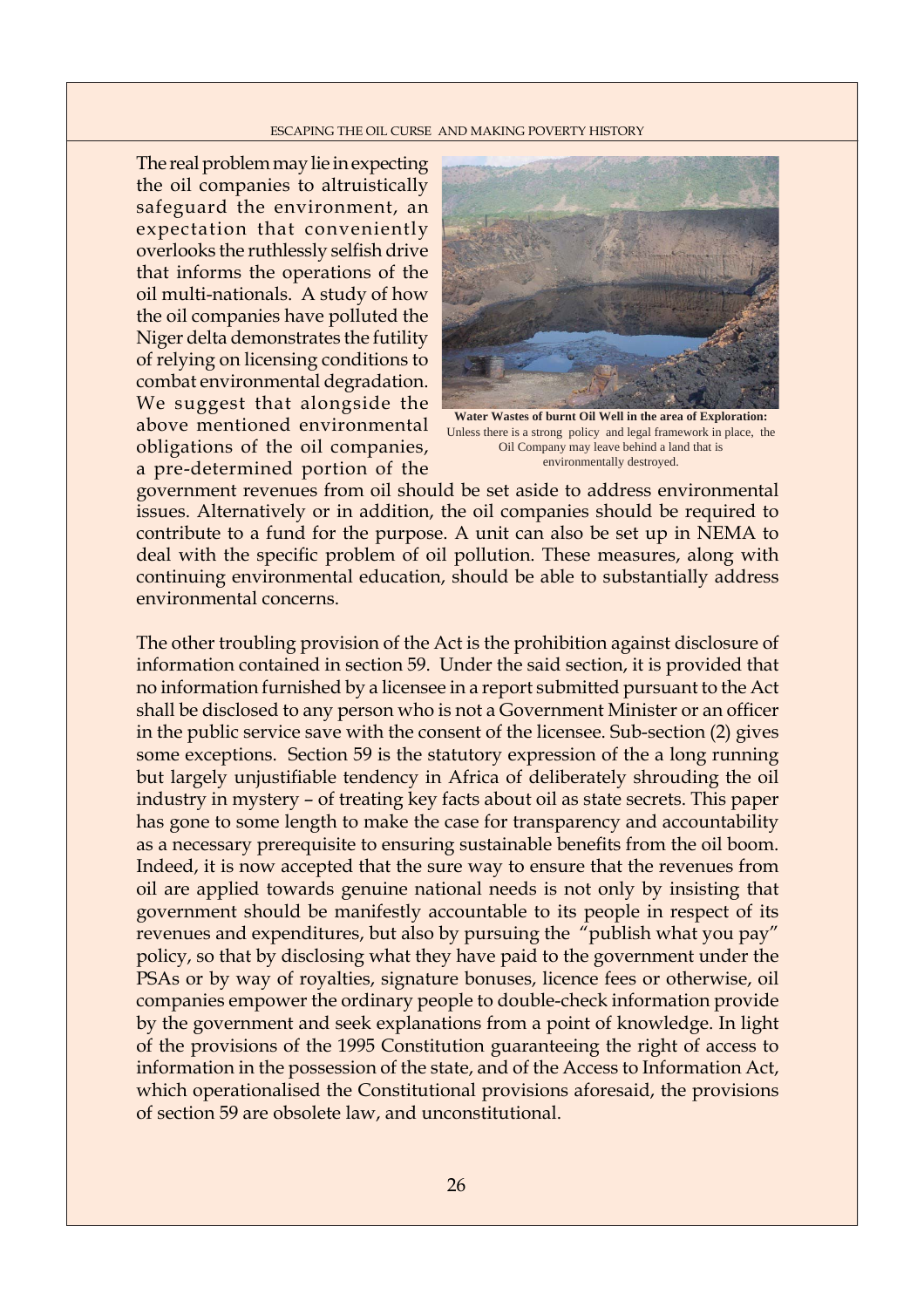There may of course be some categories of sensitive technical information which needs to be kept confidential, but all in all, the harm done by a blanket prohibition on disclosure of information is greater than the benefits of secrecy.

Under section 49-51, royalties are payable to the Government. However there is no provision in the Act for payment to the local authorities or the communities where petroleum production is to take place. This is partly explained by the fact that the Act preceded decentralisation, but this is no excuse for failing to provide for the rights of the communities.

Essentially, as its name suggests, the Act was intended to and actually deals with the upstream aspects of the petroleum industry – that is to say the exploration, and extraction portion of the oil business. It was not intended to deal with downstream activities, not to mention the broader macro-economic and social implications of the oil boom and its aftermath. Consequently, it would perhaps be unfair to criticise the Act for not addressing such concerns as the distorting effect of an oil boom on the economy ("Dutch Disease"), the rights of the communities which happen to be settled in the development area, distribution of benefits, tail-end and post-abandonment problems, political implications of the oil bonanza and like matters. While the Act, by putting in place the basic regime for exploration and production, lays the groundwork, it must be supplemented by other laws dealing with specific questions. As a matter of fact, one has to go beyond the laws and consider such things as cultural mindsets, type and quality of education the populace has been exposed to, history, the geo-political situation, global petroleum demand, supply and prices cycles and other global trends – matters which may not be directly addressed through legislation.

Hence, while legislation may go a long way towards putting in place structures and institutions for the enforcement of accountability and transparency and, by so doing, combat corruption and diversion of revenues, it may not be possible to legislate honesty or to outlaw greed. In other words, there is a limit to what the law can do.

One aspect that needs to be immediately addressed in clear and unambiguous terms is the issue of benefit sharing. The failure to satisfactorily address this issue has caused much trouble in Nigeria as highlighted above. The Nigerian experience demonstrates that not only do you have to put in place a revenue sharing arrangement, but you have to ensure that the revenues are properly used, in a manner that benefits the people. There is, therefore, need to develop an elaborate benefit-sharing regime for Uganda, complete with safeguards to ensure that the people do share in the benefits in a meaningful way.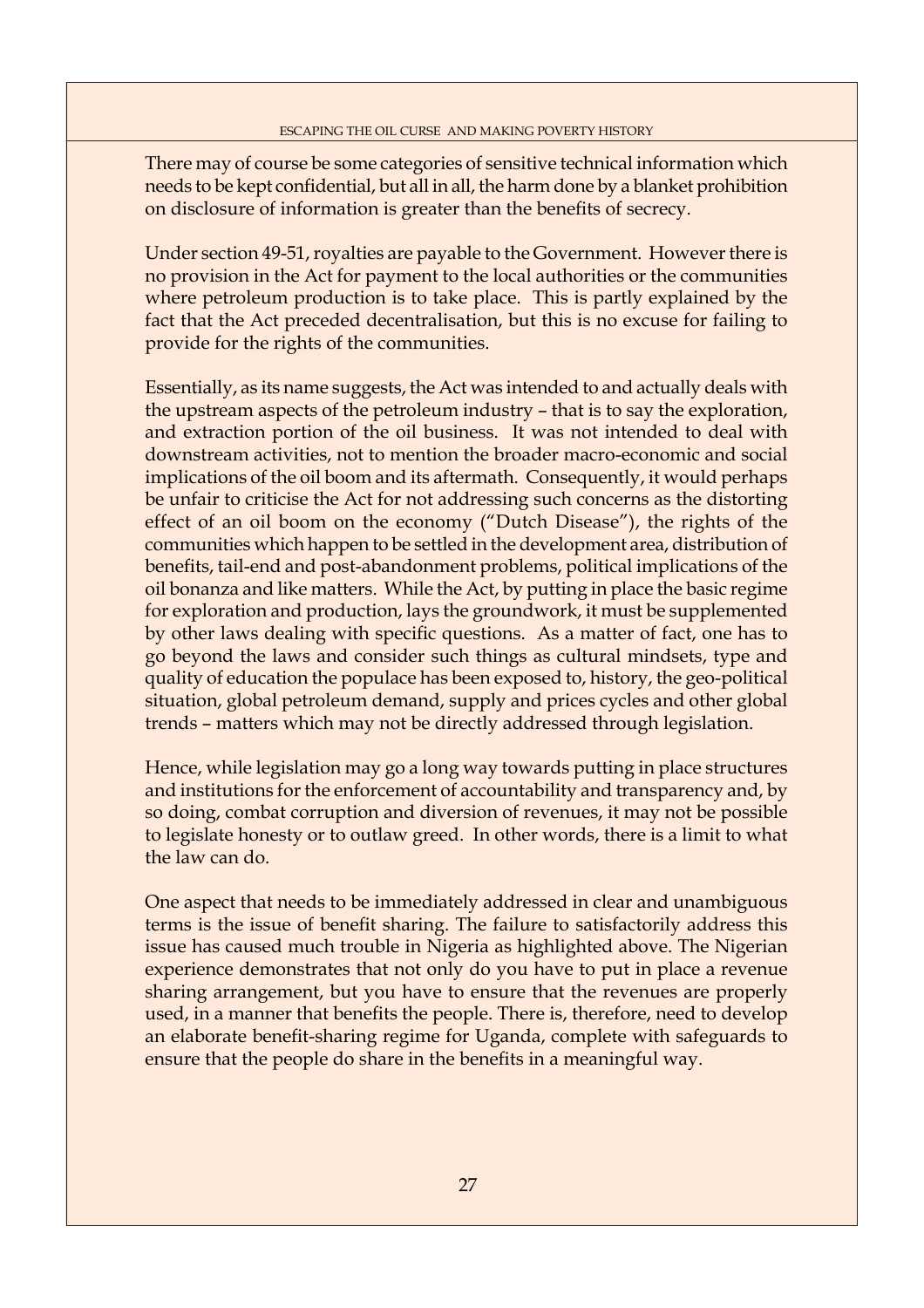## **8.0. RECOMMENDED AREAS FOR LEGISLATIVE ACTION**

In a nutshell the existing legal regime for the management of the petroleum industry has been overtaken by realities and leaves a lot to be desired. It may not be enough to merely amend the relevant laws without fully revisiting the entire regime to take into account the needs of the day. Now that the existence of oil is a proven fact, there is need for legislation that goes way beyond regulating exploration and upstream production operations, to cover the full range of challenges that arise in an oil economy. A new Petroleum ( Exploration and Production) should be put in place.

The Act should address itself to the need for the following:

- 1. An elaborate institutional framework for the oil sector. In this regard, we associate ourselves with the proposals in the draft oil and gas policy for the setting up of three separate institutions to manage the sector, namely; an oil and gas policy making and monitoring body (a directorate within the Ministry), a separate and autonomous regulatory body (a National Petroleum Authority or Commission) akin to the National Forestry Authority (NFA), and a business arm (Uganda Oil and Gas Company). The roles of each should be clearly defined to avoid overlapping of roles and institutional bickering. At this point, it needs to be pointed out that the framework proposed in the draft policy would have the directorate and the Authority/Commission duplicating each other's roles. The relationship between Uganda Revenue Authority and the Finance ministry should provide a workable template.
- 2. Provisions dealing with natural gas which, as already pointed out, is not provided for in the present law.
- 3. Provisions dealing with transportation of crude (including law on construction, maintenance and securing of pipelines), refining, marketing (local and export).
- 4. Provisions addressing tail-end operations, decommissioning and abandonment.
- 5. The provisions dealing with land ownership and use. These need to be brought into line with the Constitution and the Land Act. In this regard, one can borrow heavily from the Mining Act, even though the latter Act is not without problems, for example on the question of mining in national parks and other gazetted areas.
- 6. Legal provisions need to be put in place for the regulation of payment of compensation for damage to livelihood caused by oil operations so that those adversely affected are compensated and protected by law.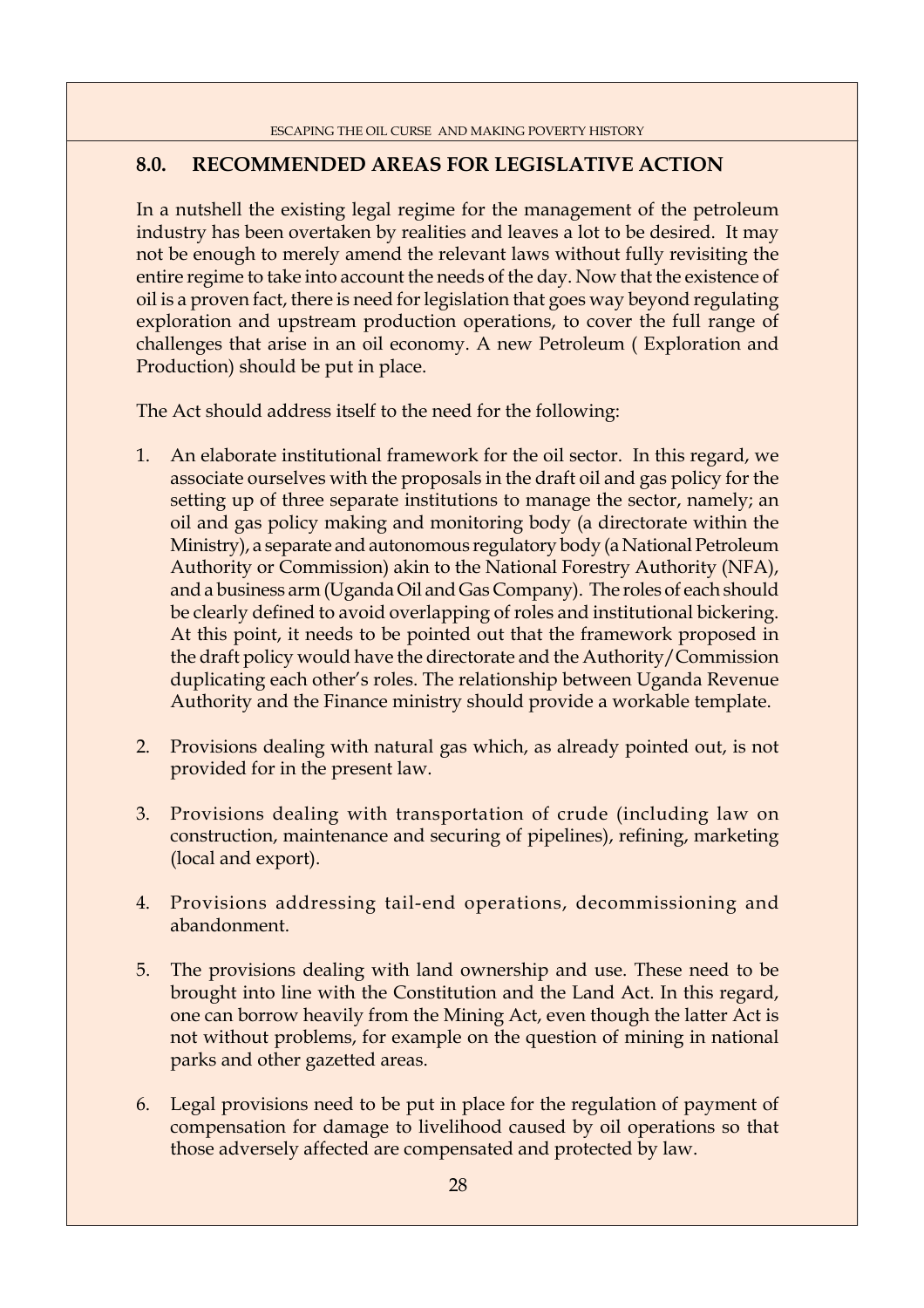- 7. Section 59 needs to be done away with. Instead, a more relaxed approach should be adopted whereby only information relating to novel technologies is protected from disclosure. The licensing process, PSAs, revenue receipts, payments out (for example to local governments and communities) should be easily available.
- 8. An elaborate framework for benefit distribution should be provided for in the Act.
- 9. Provisions for an oil fund the Uganda Petroleum Fund to be monitored by a wide range of stakeholders, including civil society, which should act both as a stabilisation fund to absorb price shocks and as a source of future funding to sustain the economy after the oil boom. The Fund should preferably be sequestered overseas or in the Bank of Uganda, with strict restrictions on withdrawal. For example it can be provided that withdrawal may only be done after a proven need to address a substantial price shock in the economy, otherwise the bulk of the deposits, which should be made into the account at regular specified intervals, should remain there, to be applied after the oil bonanza has come to an end or when income from oil will have so reduced as to be insignificant as a percentage of the national income. In this regard, one could look at the ample of Sao Tome which has put in place such a fund, with strict provision for a single annual withdrawal, with a complicated four-signature procedure and with power to the public to monitor activity in the account. The law should restrict the government's freedom to spend the oil earnings and borrow against future income.
- 10. Provisions on cross-border oil deposits.
- 11. Elaborate environmental controls and safeguards, including imposing obligations on the oil companies to contribute to a fund to cater for redressing oil-related environmental problems and on the Government to use some of the revenues to address oil related environmental problems, such as oil pollution. The oil legislation in this regard needs to be brought into line with the National Environment legislation.

Other matters like fiscal stabilisation to absorb global price shocks, benefit sustainability plans aimed at intergenerational equity (to ensure that there is life after oil) and the full range of policies to address the macro-economic implications of the discovery and exploitation of oil may be addressed through other laws.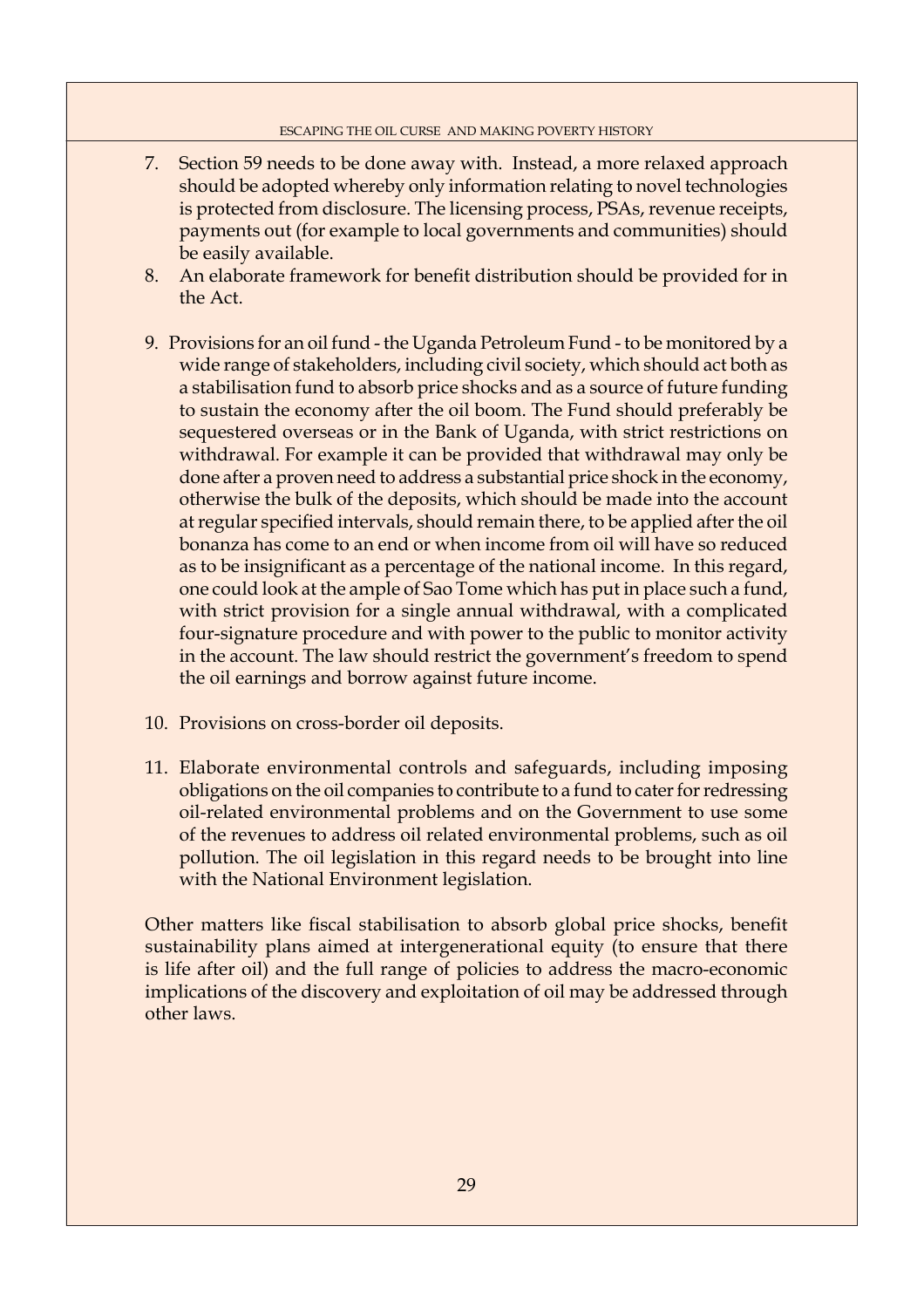## 9.0. **POLICY RECOMMENDATIONS**

A creative oil governance mechanism for Uganda should be underlined by the following considerations:

- The overall strategic role of oil in the economic development of the country, especially its contribution to economic transformation.
- Enhancing overall political accountability.
- z Transparency in the management of oil resources. Seriously examine the merits and demerits of the policy of PWYP (Publish What You Pay) as a mechanism to enhance transparency and control of oil revenues. Mandatory audit by the State audit chamber and an international auditing firm. The results of the audits to be made public.
- Building the requisite technical expertise for responsible management of oil revenues.
- Direct linkage between oil revenues and raising the standard of living of ordinary Ugandans and poverty eradication. A percentage of the oil revenues should go directly to poverty eradication, stipulating what percentage for which areas (e.g. education, agriculture, health, rural development).
- Mitigating the damage to the environment attendant to oil exploration  $\&$ production activities.
- Engendering the oil industry activities.

### 9.1. **Benefit-sharing mechanism**

In order to mitigate conflict, the government should work out strategies to ensure that the people who live in the oil-producing areas actually benefit from the oil. We, therefore, propose that the government should work out an oil revenue sharing arrangement. There are generally two options for oil revenue sharing: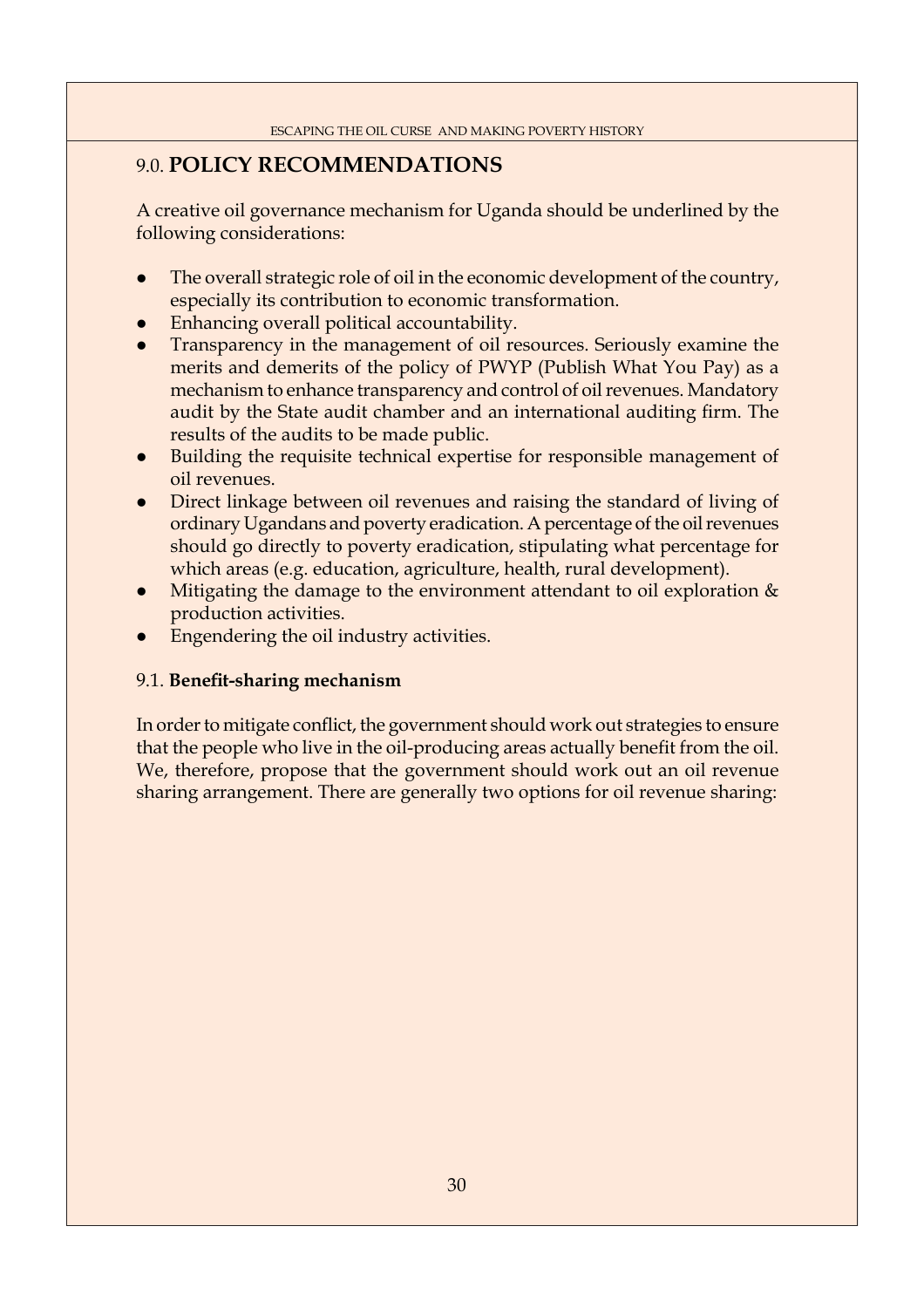An **arrangement of 'lump-sum' payments** to the regions can ensure that the transfer system is relatively immune to oil price fluctuations. This arrangement is justified on the grounds that the regional governments perform essential public services that should not be affected by oil price fluctuation.

In a **revenue-sharing arrangement**, only a fraction of the oil production would accrue to the producing region (s); the bulk goes to the central government. Additionally, this type of arrangement exposes the producing region to the swings in oil prices; this is likely to affect minimum public service provision, which the region caters for through the shared oil revenues. It, therefore, imposes a considerable degree of uncertainty on the oil-producing region. This is likely to lead to more demands and, possibly, conflict. In Nigeria, the oil producing regions are dissatisfied with their shares of the oil pie, while the poorer, albeit more populous, regions are also dissatisfied with the arrangement.

*Example: The 1999 Nigeria Constitution requires that no less than 13% of the oil resources be transferred back to the oil-producing States (the 13% oil derivation policy). This has exacerbated the vulnerability of sub-national governments to oil price variations. For instance, a 10% oil price shock (US\$ 2 per barrel) causes a 20% fl uctuation in federal oil revenues. But the impact is not uniform in all states. Lagos, which has a share of non-oil revenue, is protected against the volatility of oil prices, while oil-producing states see their resources decrease sometimes by more than a third.* 

This problem, however, can be addressed through an Equalisation Fund from which funds could be drawn to cater for any shortfalls resulting from oil price fluctuations.

### **9.2. Control and monitoring of oil revenues**

Given Africa's experience with mismanagement of oil revenues, it is important from the outset to put in place a joint government-civil society petroleum oversight committee comprising government officials and people from civil society. All oil revenues must fall within the scope of this committee.

 Example of Chad: College de Controle et de Surveillance des Resources Petrolieres. Composed of: a judge, the director of Treasury, two members of parliament, a official from the central bank, four members from civil society.

 Example of Sao Tome: A petroleum oversight organisation, independent of the government and parliament, with monitoring and ombudsman functions, with strong powers to investigate, obtain information and coordinate with the AG and State prosecutor.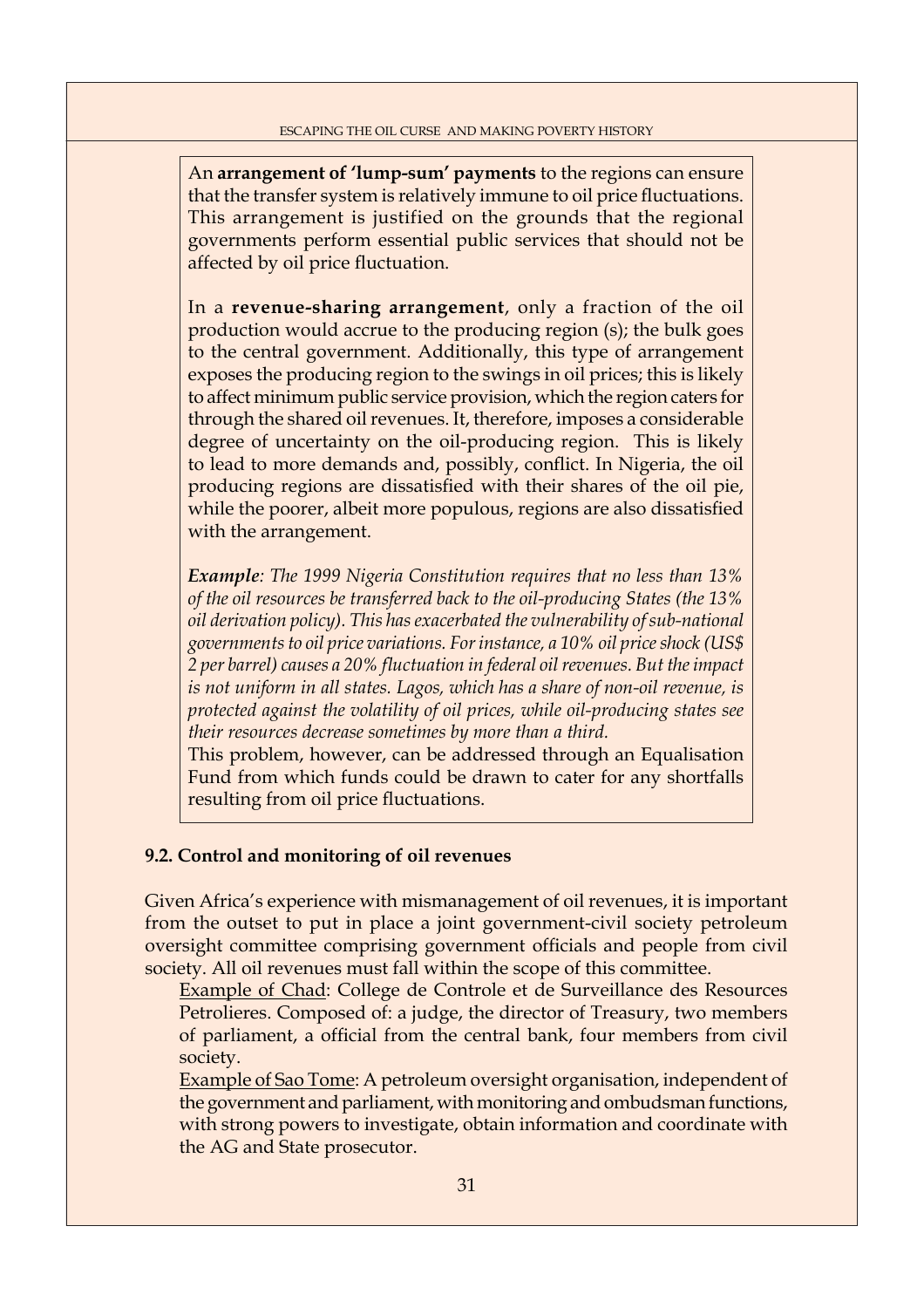## 9.3. **Transparency**

The government should seriously examine the merits and demerits of the policy of PWYP (Publish What You Pay) as a mechanism to enhance transparency and control of oil revenues. This should be supplemented by the policy of PWYE (Publish What You Earn). Together, these two should help to create confidence in the public that oil revenues are being managed openly and transparently, thus breaking the experience in Africa where oil revenues are treated as a state secret, which leads to mismanagement and embezzlement of oil revenues and leads to conflict. Therefore, the government must desist from non-disclosure clauses in production sharing agreements (PSAs). Only the highest levels of transparency in the oil sector will discourage theft and embezzlement of oil revenues. Additionally, all government officials with a financial interest in the oil sector must declare that interest. Failure to do so must be penalised.

## 9.4. **No oil-backed loans from Export Credit Agencies**

There must be tight regulations to stop the government from undertaking oil-backed loans, that is using oil reserves as collateral for foreign commercial borrowing. The government must not contract loans from Export Credit Agencies (ECAs) because:

- ECAs aggressively cater for their national interests (to the disadvantage of the oil-producing country).
- Most ECAs are not required to meet minimum development or social standards for projects they finance.
- ECA loans have extremely high interest rates.

## 9.5. **Capacity building**

In order to strengthen the government's capacity to negotiate with oil companies, capacity building of the state institutions concerned with oil must not lag behind oil operations. For instance, institutions tasked with supervising the social and environmental impacts of oil activities must have the capacity to do so from the start of oil operations.

### 9.6. **Mitigating Dutch Disease**

Oil revenue utilisation must be directly linked to production in other sectors, such as agriculture and manufacturing. This could be in the following manner:

- Use oil revenues to promote strategic and specific aspects of the Programme for Modernisation of Agriculture.
- Use oil revenues to support strategic and specified aspects of the manufacturing sector.
- Use oil revenues for export diversification (also important for a post-oil boom economy strategy).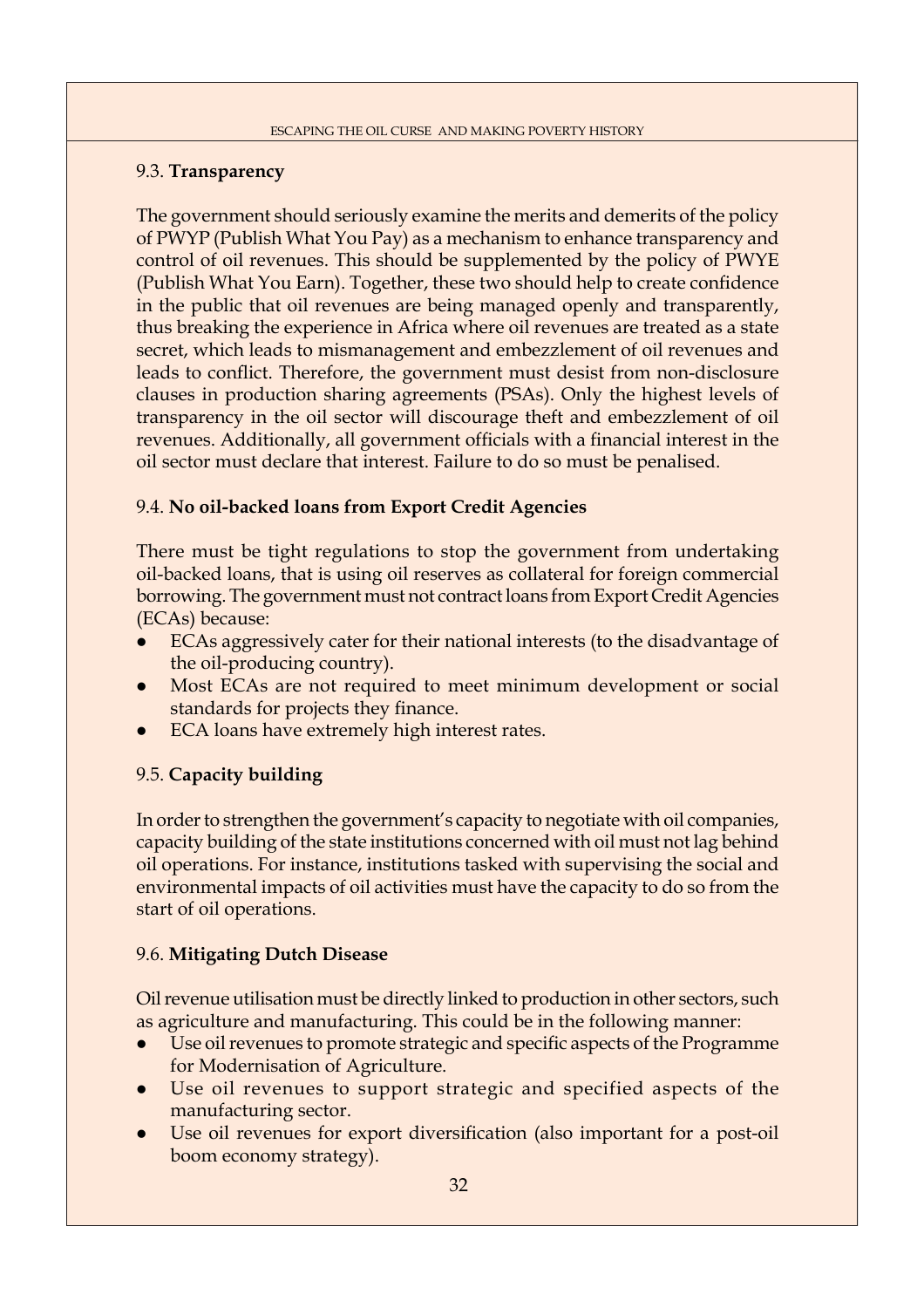## 9.7. **Outlaw private banking of oil revenues**

The law must prohibit the depositing of oil earnings in private bank accounts or any other bank account not officially authorised.

### 9.8. **Advocate for a Pan-African oil agency**

The policy should advocate for the creation of a Pan-African agency to monitor and analyse the performance of the oil sector in African oil-producing countries and its contribution to poverty eradication.

## 9.9. Ethical conduct for security firms in oil areas

The government should ensure that the employment of local people to provide security at oil facilities does not result in abuses by those hired or in violent conflict between and within communities for the right to the contracts. All security firms engaged must be held to ethical conduct and respect for human rights and must act in a lawful manner.

## 9.10. **Engendering the oil industry activities**

The policy must pronounce itself on the strategies to be adopted to mitigate the adverse effects of oil exploration and production on the economic livelihoods of women.

### 9.11. **Oil as an agent for economic transformation**

The policy should be clear on the overall strategic role of oil in the economic development of the country, especially its contribution to economic transformation.

### **10. CONCLUSION**

In this oil research paper, we have set out the challenges confronting oil producing countries in sub-Saharan Africa by giving case studies of Nigeria, Angola and Equatorial Guinea. We have also critiqued the draft National Oil and Gas Policy under formulation as well as the legal framework. We argue that the oil Dutch Disease and conflict nexus associated with oil producing countries are not a given since there are examples such as Norway which have utilised their oil revenue for transformation and sustainable development. We also propose a creative oil revenue sharing mechanism suitable for Uganda. Our hope is that this paper ushers in constructive debate and discussion over the oil and gas resources in order to inform a relevant policy and legal regime that will ensure that the hopes and expectations of the citizens of Uganda are met and that poverty becomes history in our country.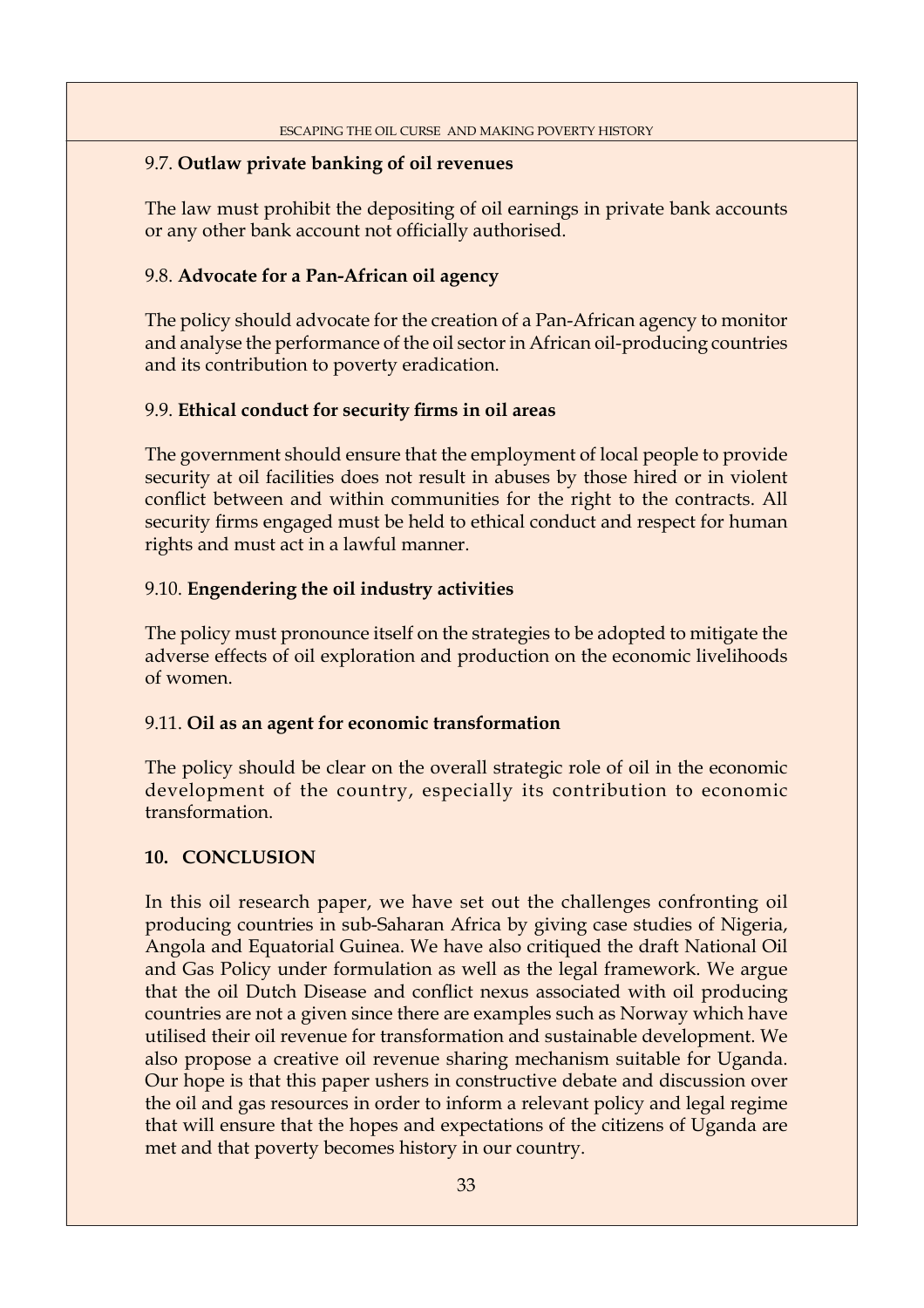## **REFERENCES**

Indra de Soysa, The Resource Curse: Are Civil Wars Driven by Rapacity or Paucity, in, Mats Berdal and David M. Malone, (Eds.), *Greed and Grievance: Economic Agendas in Civil Wars,* Lynne Rienner, New York, 2000.

Gary, I. and Karl, T.L. *Bottom of the Barrel: Africa's Oil Boom and the Poor*, A study by the Catholic Relief Service, June 2003.

Nils Peter Gleditsch, Environmental Change, Security, and Conflict, in, Chester A. Crocker, Fen Osler Hampson and Pamela Aall (Eds.), *Turbulent Peace: The Challenges of Managing International Conflict, Published by United States Institute* of Peace, 2005, Washington, DC.

Michael Klare, *Blood and Oil: How America's Thirst for Petrol is Killing Us*, Penguin Books, London, 2005.

Landes, D. *The Wealth and Poverty of Nations,* London, 1998.

Omorodion, F.I., *The Impact of petroleum refinery on the economic livelihoods of women in the Niger Delta region of Nigeria in JENDA:* A Journal of Culture and African Women Studies, Issue 6, 2004.

Petroleum Potential of the Albertine Graben Uganda, Petroleum and Exploration Department, Ministry of Energy and Mineral Development, September 2006. Draft National Oil and Gas Policy, June 2006. The Petroleum (Exploration and Production) Act, 1985.

Press Reports

Matsiko, G., " *Oil rush: 3 airports, army barracks built"*, Daily Monitor, July 8, 2006.

Olaki, E., *"More oil is found: Hoima yields 500 million barrels,"* New Vision, October 12, 2006.

Olaki, E., "*Oil Production to start soon, 30 million barrels found"*. New Vision, August 31, 2006. "Uhuru speech: Museveni outlines plan for oil", New Vision, Tuesday, October 10, 2006.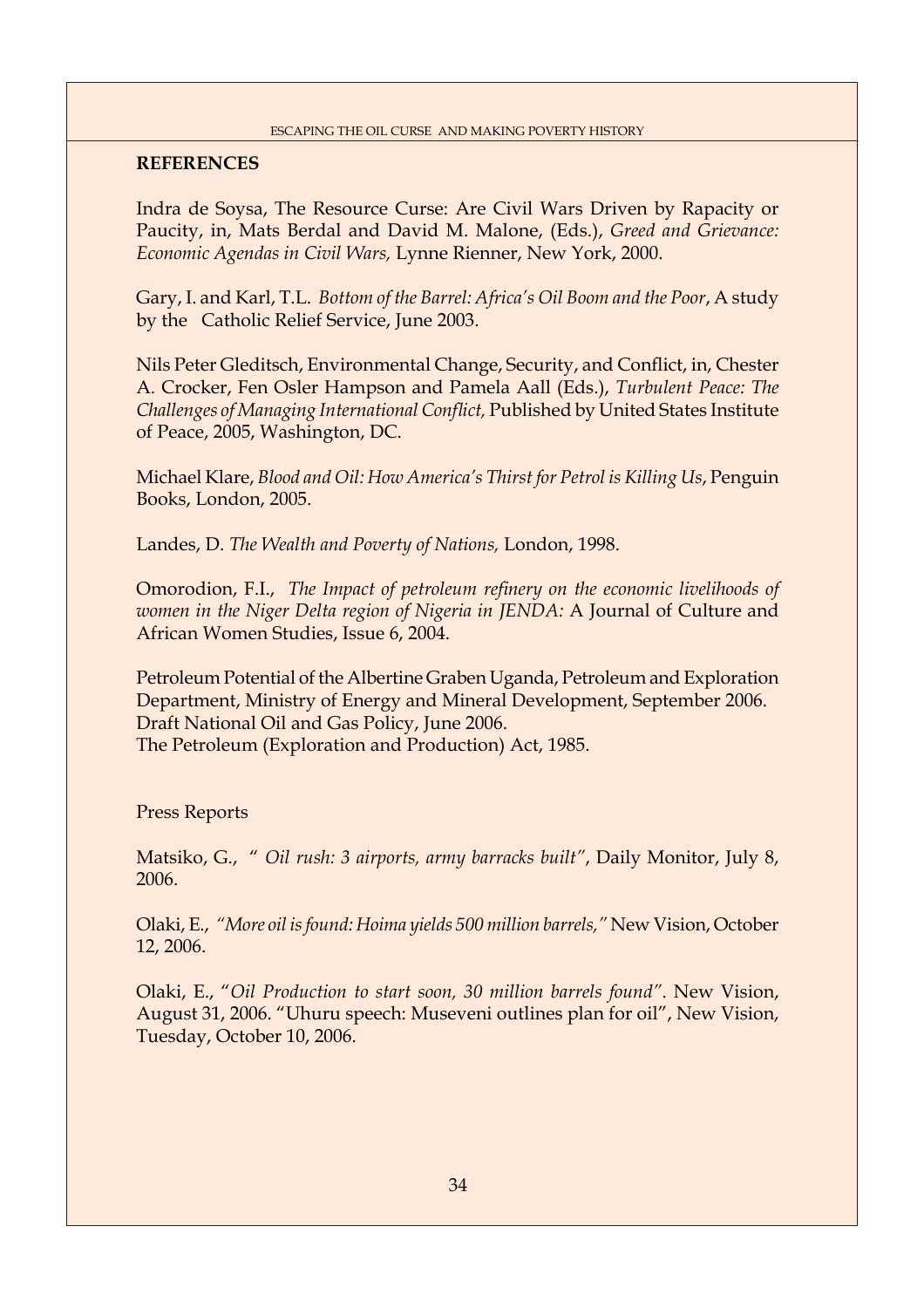## **PUBLICATIONS IN THIS SERIES**

**Tumushabe, G.W., Bainomugisha, A., and Muhwezi, W., (2000),** Towards Strategic Engagement: Government NGO Relations and the Quest for NGO Law Reform in Uganda. *ACODE Policy Research Series, No. 1, 2000.*

**Kameri-Mbote, P., (2000),** The Operation Environment Constraints for NGOs in Kenya: Strategies for Good Policy and Practice. *ACODE Policy Research Series, No. 2, 2000.*

**Tumushabe, G.W., (2001),** The Precautionary Principle, Biotechnology and Environmental Litigation: Complexities in Litigating New and Emerging Environmental problems. *ACODE Policy Research Series, No.3, 2001.*

**Tumushabe, G.W., Mwebaza, R., and Naluwairo, R., (2001),** Sustainably Utilizing our National Heritage: Legal Implications of the proposed Degazzettement of Butamira Forest Reserve*. ACODE Policy Research Series, No.4, 2001.*

**Tumushabe,G.W., Bainomugisha, A., et al: (2003),** Sustainable Development Beyond Rio + 10-Consolidating Environmental Democracy in Uganda Through Access to Justice, Information and Participation. *ACODE Policy Research Series, No. 5, 2003.*

**Mugyenyi, O., Naluwairo, R., (2003),** Uganda's Access to the European Union Agricultural Market: Challenges and Opportunities. *ACODE Policy Research Series, No. 6, 2003.*

**Mugyenyi, O., Nuwamanya, D., (2003),** Democratizing EPA Negotiations: Challenges for Enhancing the Role of Non State Actors. *ACODE Policy Research Series, No.7, 2003.*

**Kameri-Mbote P., (2004),** Towards a Liability and Redress System under the Cartagena Protocol on Biosafety: A Review of the Kenya National Legal System. *ACODE Policy Research Series, No. 8, 2004.*

**Kabudi, P.J., (2004),** Liability and Redress for Damage Caused by the Transboundary Movement of Living Modified Organisms (LMOs) under the Cartagena Protocol on Biosafety: A Review of Tanzania Legal System. *ACODE Policy Research Series, No. 9, 2004.*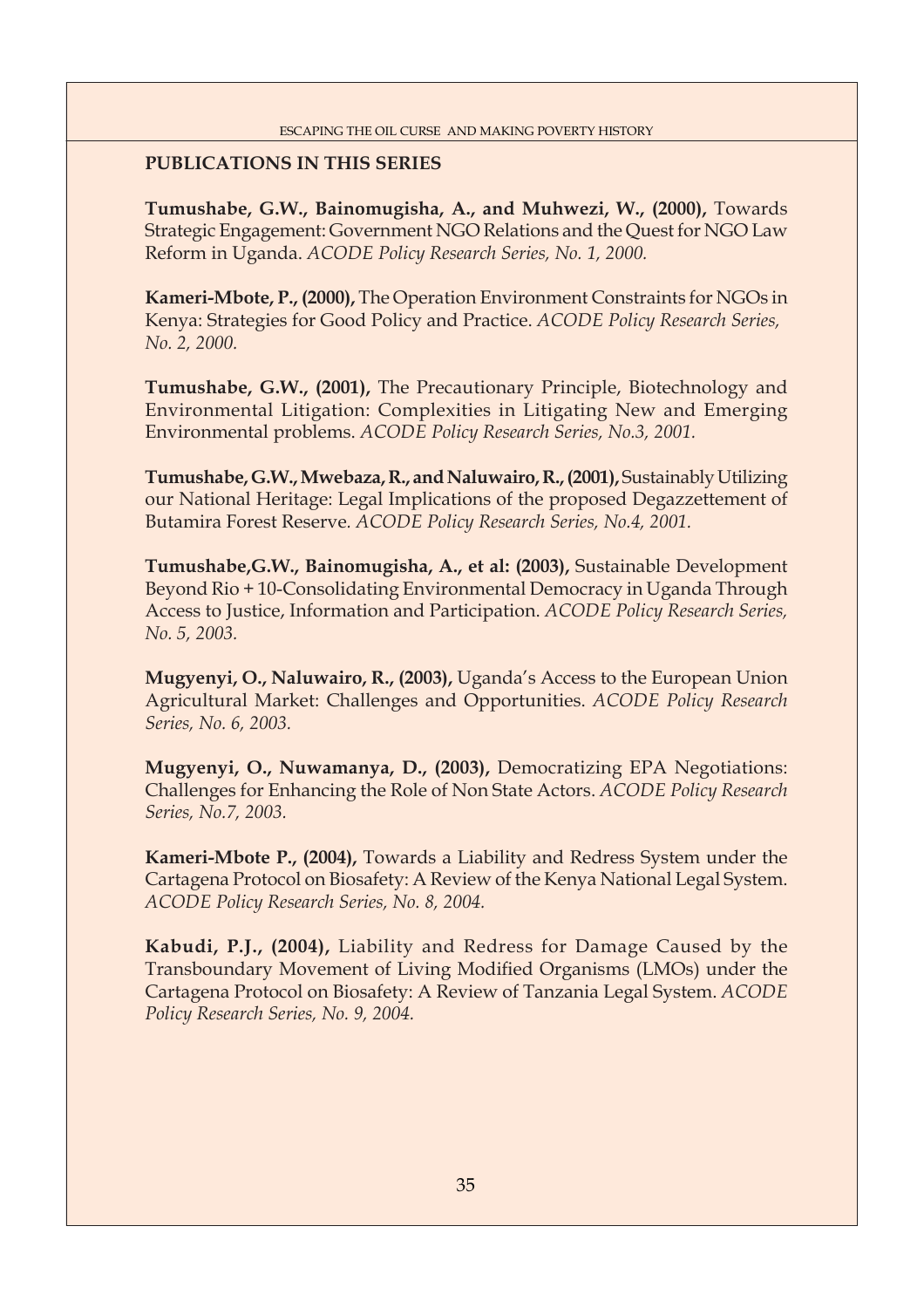**Tumushabe, G,W., Bainomugisha, A., (2004),** Constitutional Reforms and Environmental Legislative Representation in Uganda: A Case Study of ButamiraForest Reserves in Uganda. *ACODE Policy Research Series, No. 10, 2004.*

**Musiime, E., Kaizire, B., Muwanga, M., (2005),** Organic Agriculture in Uganda: The Need for A Coherent Policy Framework. *ACODE Policy Research Series, No.11, 2005.*

**Tumushabe, G.W., (2005),** The Theoretical Legal Foundations of Community-Based Property Rights in East Africa. *ACODE Policy Research Series, No. 12, 2005.*

**Bainomugisha, A., Mushemeza, D., (2006),** Deepening Democracy and Enhancing Sustainable Livelihoods in Uganda: An Independent Review of the Performance of Special Interest Groups in Parliament. *ACODE Policy Research Series, No. 13, 2006.*

**Mugyenyi, O., Zeija, F., (2006),** The East African Customs Union Protocol: An Audit of the Stakeholders' Participation in the Negotiation Process. *ACODE Policy Research Series, No.14, 2006.*

**Naluwairo, R., (2006),** From Concept to Action: The Protection and Promotion of Farmers' Rights in East Africa. *ACODE Policy Research Series No.15, 2006.*

**Banomugisha, A., (2006),** Political Change and Environmental Governance in Uganda: A Review of Political Parties Manifestos. *ACODE Policy Research Series, No.16, 2006.*

**Tumushabe,G., Musiime, E., (2006),** Living on the Margins of Life: The Plight of the Batwa Communities of South Western Uganda. *ACODE Policy Research Series, No.17, 2006.* 

**Naluwairo, R., Tabaro, E., (2006),** Promoting Food Security and Sustainable Agriculture through Facilitated Access to Plant Genetic Resources for Food and Agriculture: Understanding the Multilateral System of Access and Benefit Sharing. *ACODE Policy Research Series, No.18, 2006.* 

**Bainomugisha, A., Mushemeza, E. D., (2006),** Monitoring Legislative Representation: Environmental Issues in the 7th Parliament of Uganda. *ACODE Policy Research Series, No. 19, 2006.*